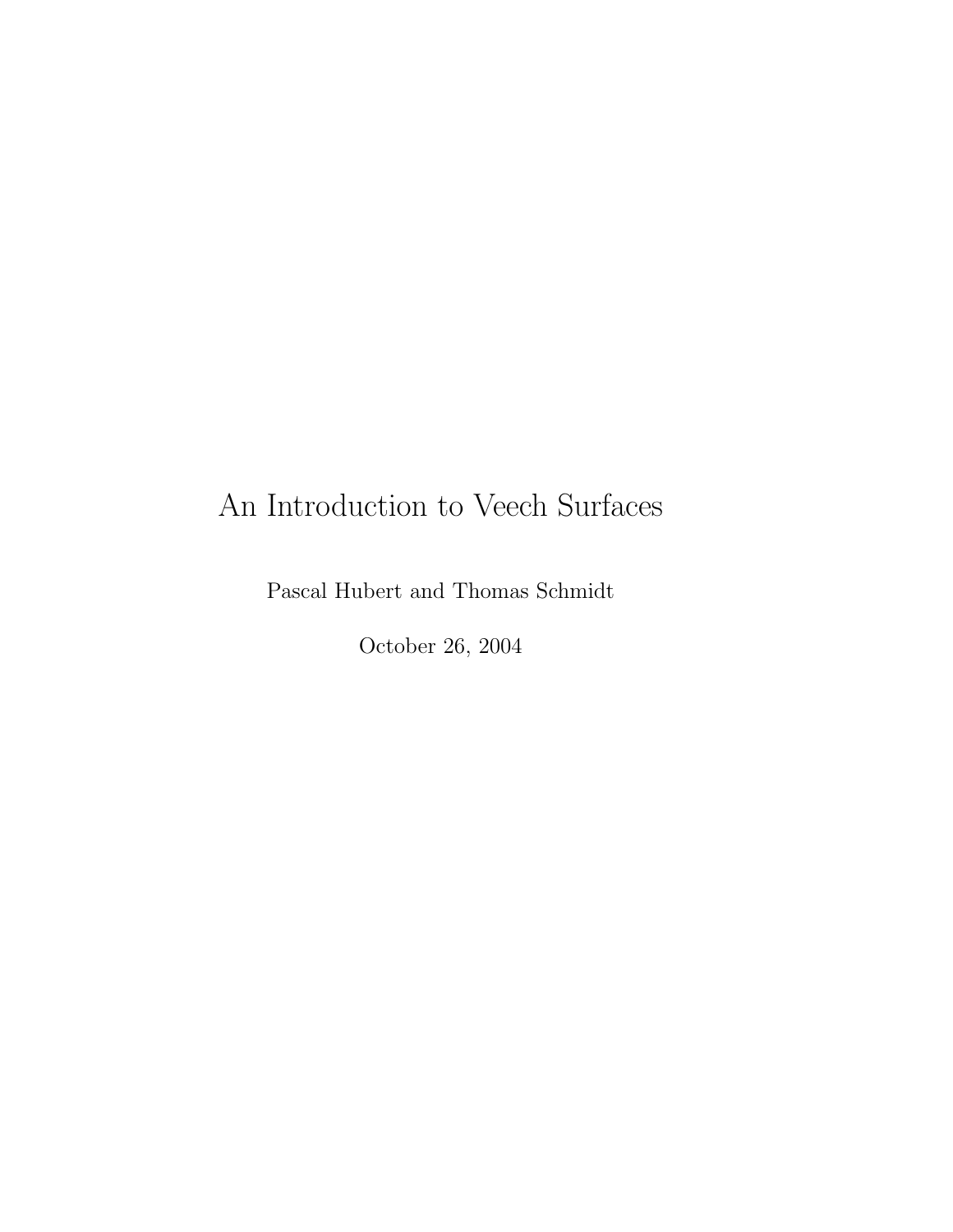We give a gentle introduction to the basics of Veech surfaces, with an emphasis on the Veech Dichotomy, followed by a sketch of the present state of the literature. These notes arose from lectures for a summer school held at the Institute de Mathématiques de Luminy in June 2003. We thank the participants, especially Jayadev Athreya who prepared an initial set of notes, and other speakers for various comments.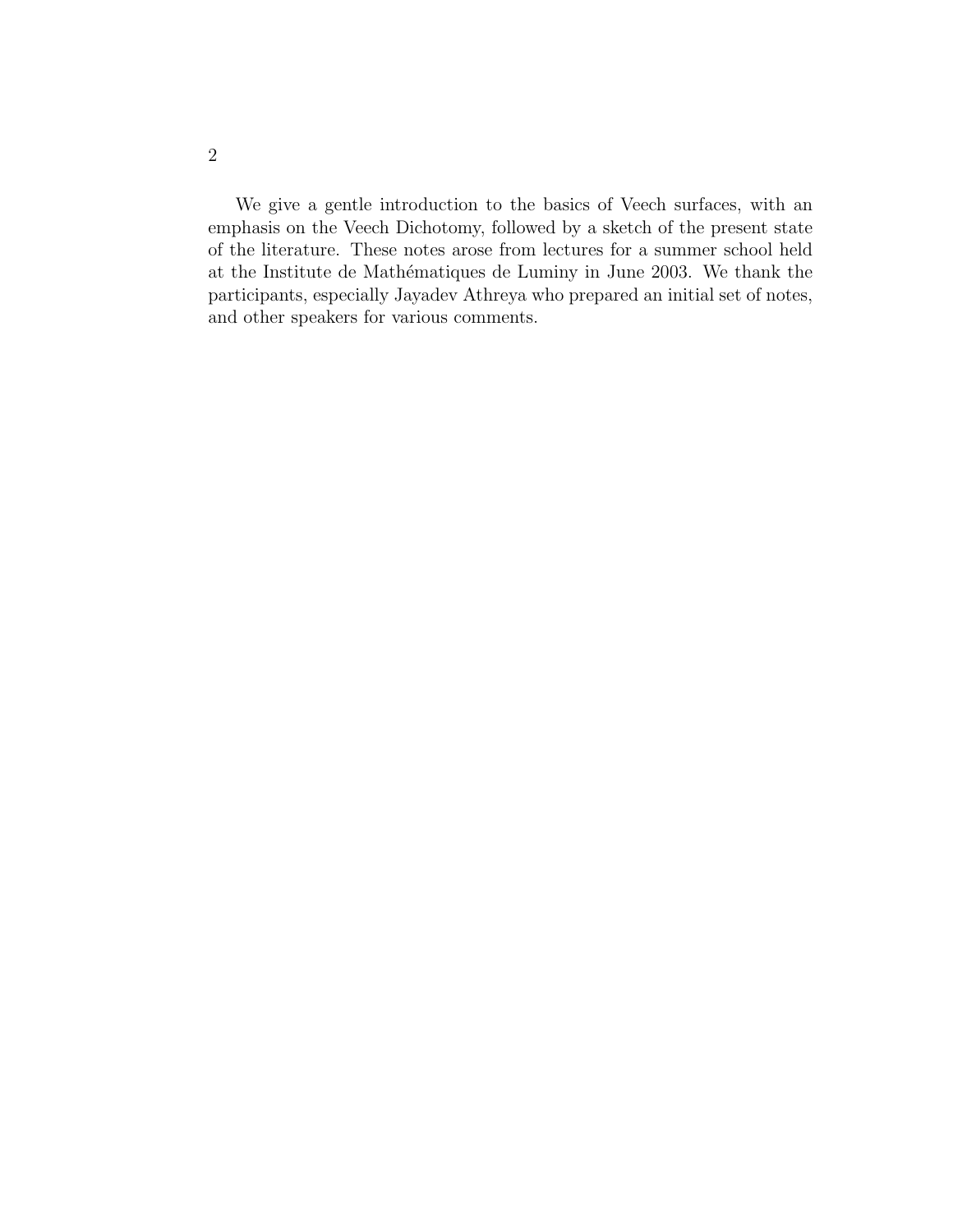# **Contents**

| 1        | <b>Introduction to Veech Surfaces</b> |                                                                         |                |  |  |  |  |  |  |  |  |  |  |
|----------|---------------------------------------|-------------------------------------------------------------------------|----------------|--|--|--|--|--|--|--|--|--|--|
|          | 1.1                                   | From Billiards to Flat Surfaces                                         | $\overline{5}$ |  |  |  |  |  |  |  |  |  |  |
|          |                                       | 1.1.1                                                                   | $\overline{5}$ |  |  |  |  |  |  |  |  |  |  |
|          |                                       | 1.1.2                                                                   | $\overline{5}$ |  |  |  |  |  |  |  |  |  |  |
|          |                                       | 1.1.3                                                                   | 8              |  |  |  |  |  |  |  |  |  |  |
|          |                                       | $SL(2,\mathbb{R})$ -action and Veech Groups<br>1.1.4                    | 9              |  |  |  |  |  |  |  |  |  |  |
|          | 1.2                                   | 11                                                                      |                |  |  |  |  |  |  |  |  |  |  |
|          | 1.3                                   | 12                                                                      |                |  |  |  |  |  |  |  |  |  |  |
|          |                                       | 12<br>1.3.1                                                             |                |  |  |  |  |  |  |  |  |  |  |
|          |                                       | 13<br>1.3.2                                                             |                |  |  |  |  |  |  |  |  |  |  |
|          |                                       | 14<br>1.3.3                                                             |                |  |  |  |  |  |  |  |  |  |  |
|          |                                       | Affine Diffeomorphisms and Veech Groups<br>14<br>1.3.4                  |                |  |  |  |  |  |  |  |  |  |  |
|          | 1.4                                   | Proof of the Veech Dichotomy<br>15                                      |                |  |  |  |  |  |  |  |  |  |  |
|          | 1.5                                   | 17                                                                      |                |  |  |  |  |  |  |  |  |  |  |
|          |                                       | 17<br>Theorem of Gutkin and Judge<br>1.5.1                              |                |  |  |  |  |  |  |  |  |  |  |
|          |                                       | Consequences and Examples<br>18<br>1.5.2                                |                |  |  |  |  |  |  |  |  |  |  |
|          |                                       | Non-arithmetic Surfaces Exist<br>1.5.3<br>19                            |                |  |  |  |  |  |  |  |  |  |  |
| $\bf{2}$ |                                       | State of the Art<br>21                                                  |                |  |  |  |  |  |  |  |  |  |  |
|          | 2.1                                   | Background: Scissor Invariants<br>21                                    |                |  |  |  |  |  |  |  |  |  |  |
|          | 2.2                                   | 23                                                                      |                |  |  |  |  |  |  |  |  |  |  |
|          | 2.3                                   | 25                                                                      |                |  |  |  |  |  |  |  |  |  |  |
|          |                                       | Algebro-Geometric Background<br>25<br>2.3.1                             |                |  |  |  |  |  |  |  |  |  |  |
|          |                                       | McMullen's Action by the Trace Field<br>28<br>2.3.2                     |                |  |  |  |  |  |  |  |  |  |  |
|          |                                       | Projecting Orbits to $\mathcal{M}_q$ and $\mathcal{A}_q$<br>2.3.3<br>29 |                |  |  |  |  |  |  |  |  |  |  |
|          |                                       | 30<br>2.3.4                                                             |                |  |  |  |  |  |  |  |  |  |  |
|          | 2.4                                   | 31<br>Infinitely Generated Veech Groups                                 |                |  |  |  |  |  |  |  |  |  |  |
|          |                                       | Commonalities of Proofs<br>32<br>2.4.1                                  |                |  |  |  |  |  |  |  |  |  |  |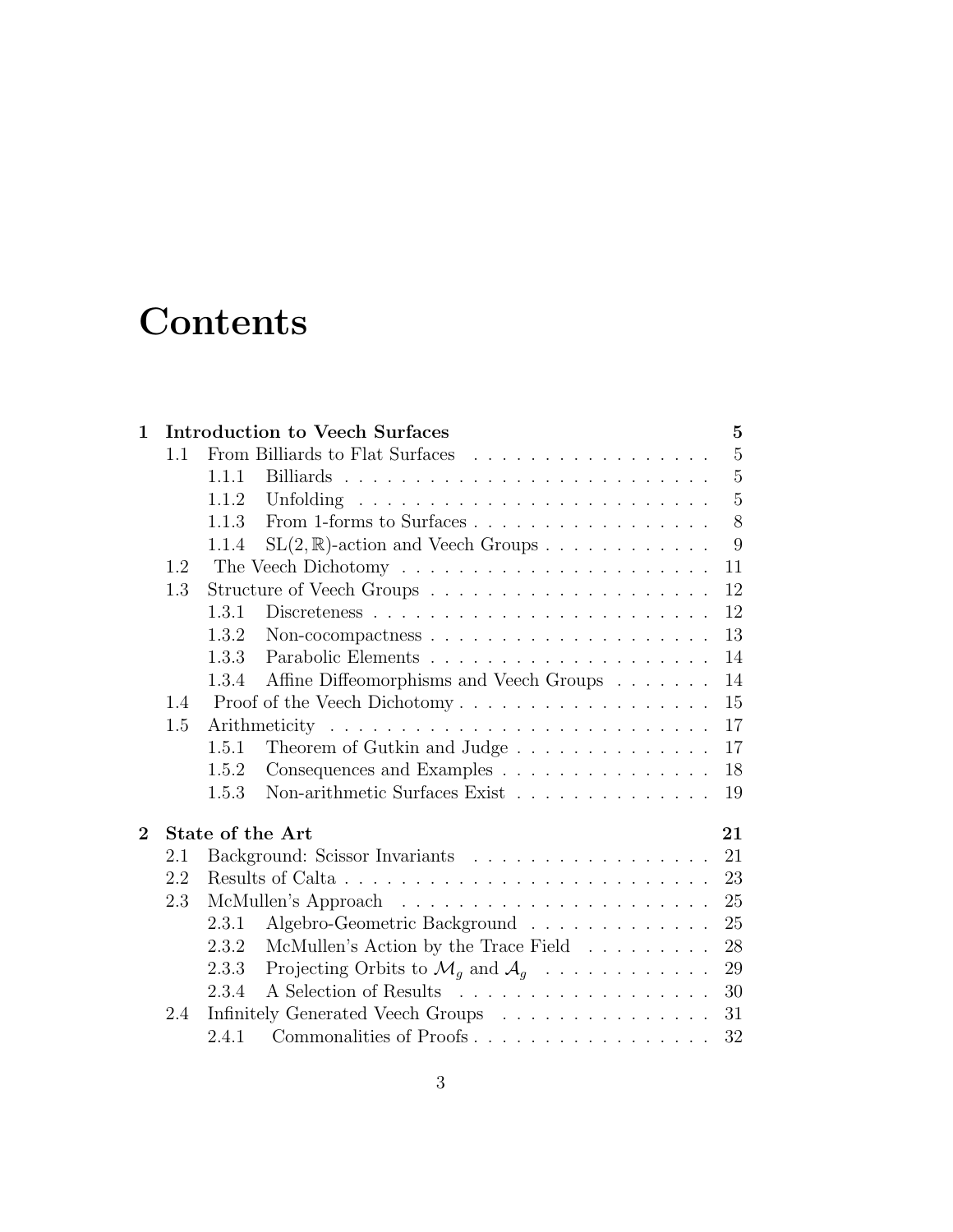| Bibliography |  |  |  |  |  |  |  |  |  | 37 |
|--------------|--|--|--|--|--|--|--|--|--|----|
|              |  |  |  |  |  |  |  |  |  |    |
|              |  |  |  |  |  |  |  |  |  |    |
|              |  |  |  |  |  |  |  |  |  |    |
|              |  |  |  |  |  |  |  |  |  |    |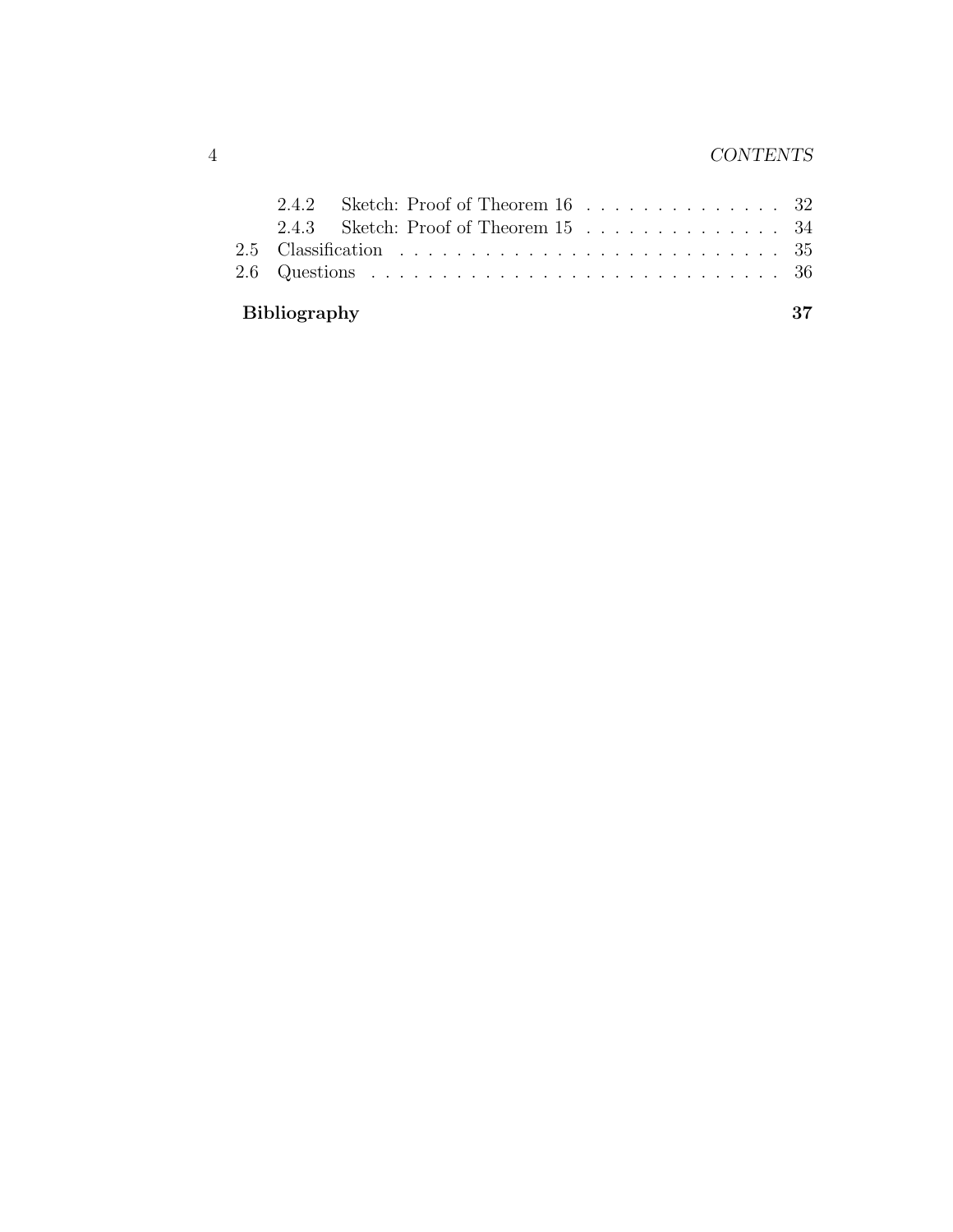# Chapter 1

# Introduction to Veech Surfaces

# 1.1 From Billiards to Flat Surfaces

## 1.1.1 Billiards

A seemingly innocuous problem is to analyze the billiard flow on rationalangle Euclidean polygons. That is, given a polygon whose angles are rational multiples of  $\pi$ , consider the trajectories of an ideal point mass, that moves at a constant speed without friction in the interior of the polygon and enjoys elastic collisions with the boundary — angles of incidence and reflection are equal.

For more on billiards and related matters, see [T] and [MT] as well as the sections of Eskin, Forni, Masur and Zorich.

## 1.1.2 Unfolding

We now describe the unfolding process for rational billiards. Given a billiard trajectory (that avoids the vertices) beginning at a side of a rational angle polygon, this yields a surface. The process has arisen in various guises, see in particular Katok and Zemlyakov, [KZ].

Given a collision with a side we reflect the polygon along the side, obtaining a mirror image of the original polygon, on which the billiard now continues in its original direction, instead of reflecting off the side. Continuing this process ad infinitum, we would obtain a laundry line (a ray in the plane), along which various copies of the polygon are strung. But, since our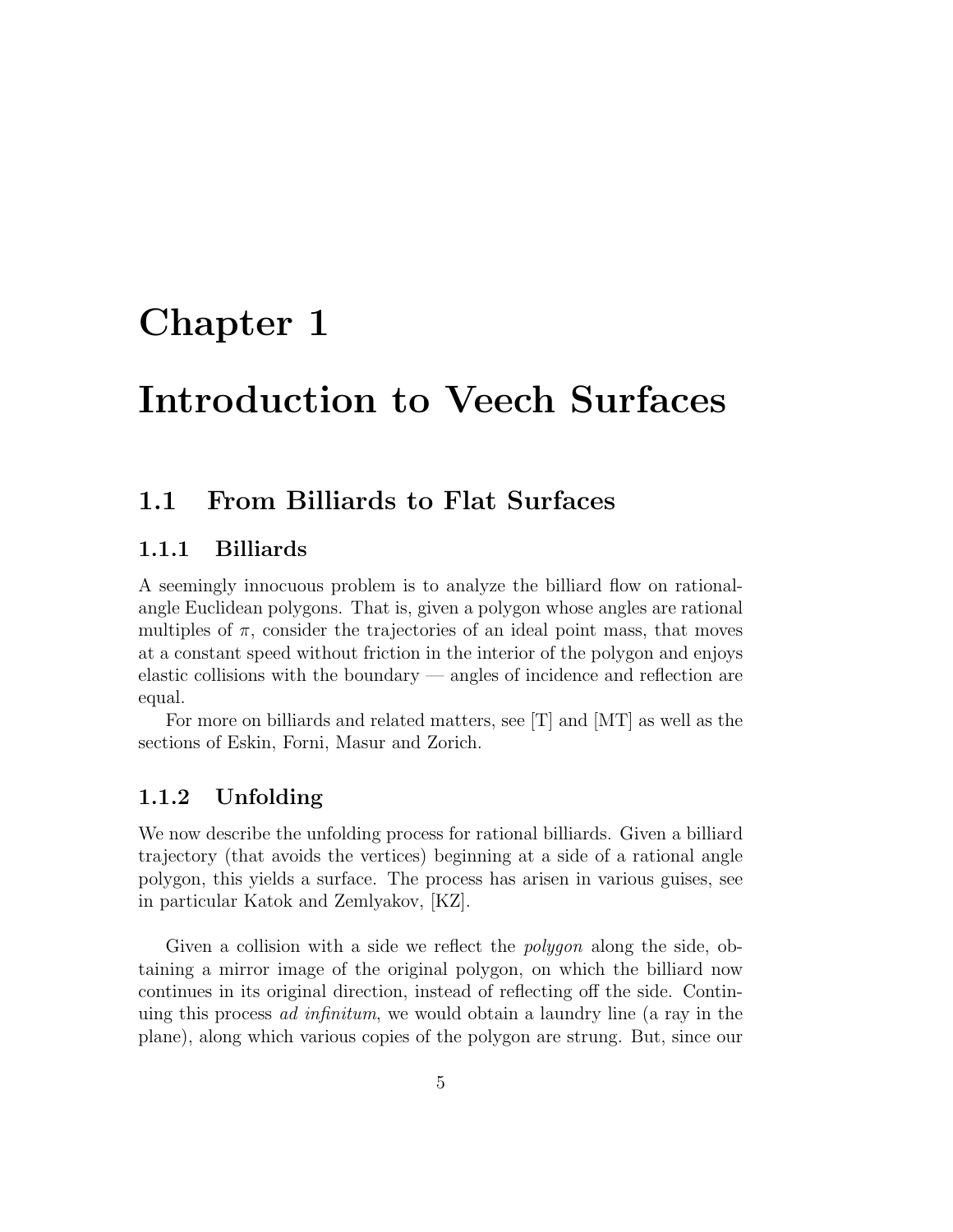polygon has rational angles, there are only finitely many possible angles of incidence of our chosen trajectory with these copies. Thus, the billiard eventually exits a copy of the polygon in a side that is parallel with the initial side. We now identify these sides by translation; we continue this process, considering any unpaired side that the billiards meets as the new initial side. The result is a new polygon with various 'opposite' sides identified; on this 'flat surface', the billiard moves along straight line segments, up to translation.

The 1-form  $dz$  on the complex plane induces a 1-form on our surface. There is a unique complex structure on the surface such that this 1-form is holomorphic. The process thus results in a Riemann surface with a distinguished abelian differential (that is, holomorphic 1-form). There is a close relationship between the flows on the flat surface and various properties of the 1-form.

### Unfolding: Two Examples

First, let us consider billiards in the unit square, see Figure 1.1.2. Suppose our billiard trajectory starts near the bottom left corner (the origin) and has slope  $1 > s > 0$ . Thus it collides initially with the right side. We reflect about this side to get a mirror image of the square upon which our trajectory continues with this slope. The next side it hits is the top of the new (right) square; reflecting about that side we get a third square that sits above the second (bottom right) square. Continuing this procedure, we eventually end up with four copies of our original square; we can appropriately translate one of the copies so as to form a larger square. As an exercise, the reader should now check that we can follow all billiard paths within this larger square, if we identify opposite sides by translation. Thus, a torus is formed. Each trajectory of the billiard flow is mapped to a trajectory for the linear flow in the same direction on the torus.

If we now take the isosceles triangle with angles  $(\pi/5, \pi/5, 3\pi/5)$  as our initial table, the unfolding process yields a star-shaped polygon with opposite sides identified, see Figure 1.1.2.

(The reader should note that differing billiard trajectories give apparently different polygons, but should show that these differences are accounted for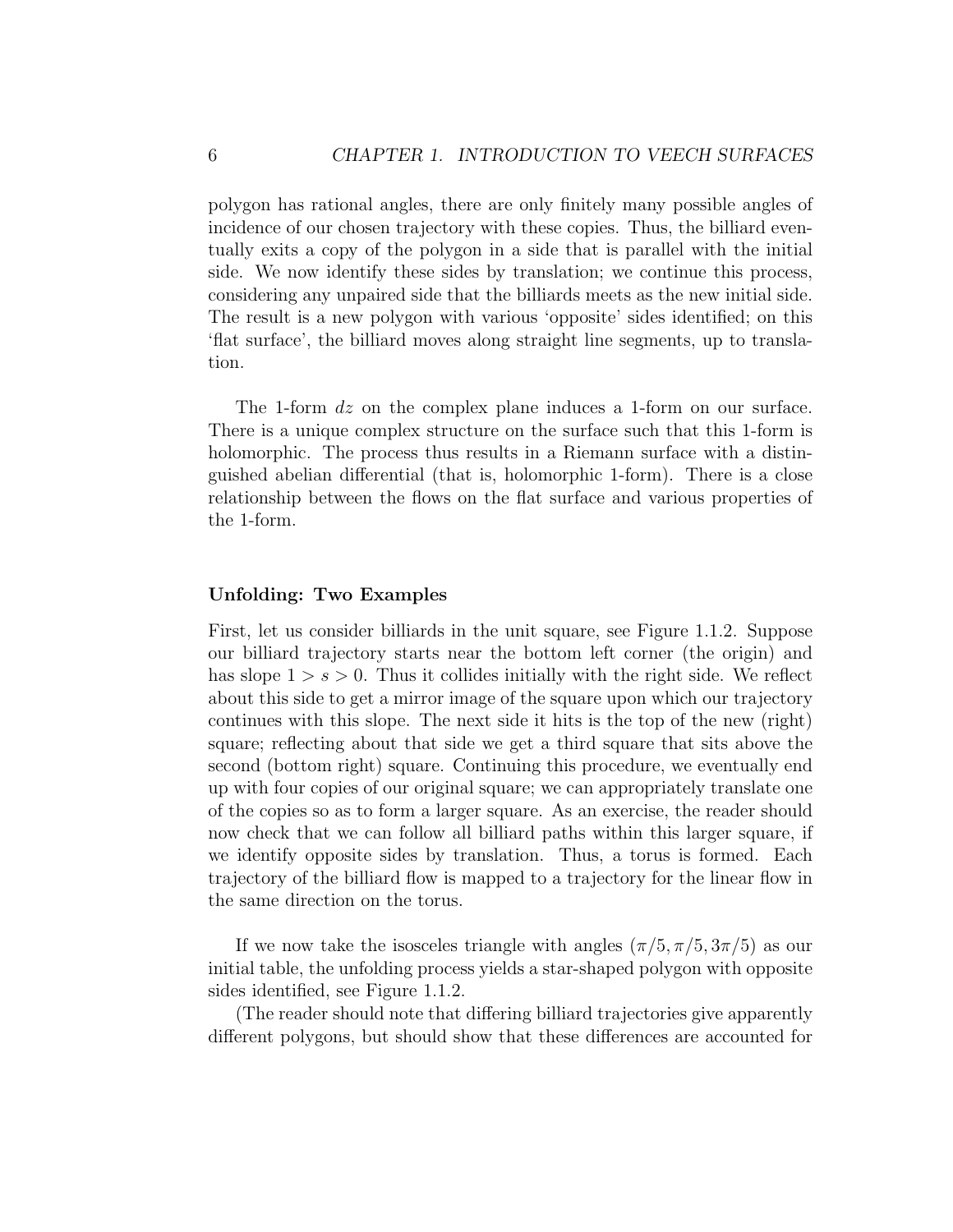

Figure 1.1: Unfolding; square table to torus surface.



Figure 1.2: Surface from triangle; same translation surface. (Identify parallel sides by translation.)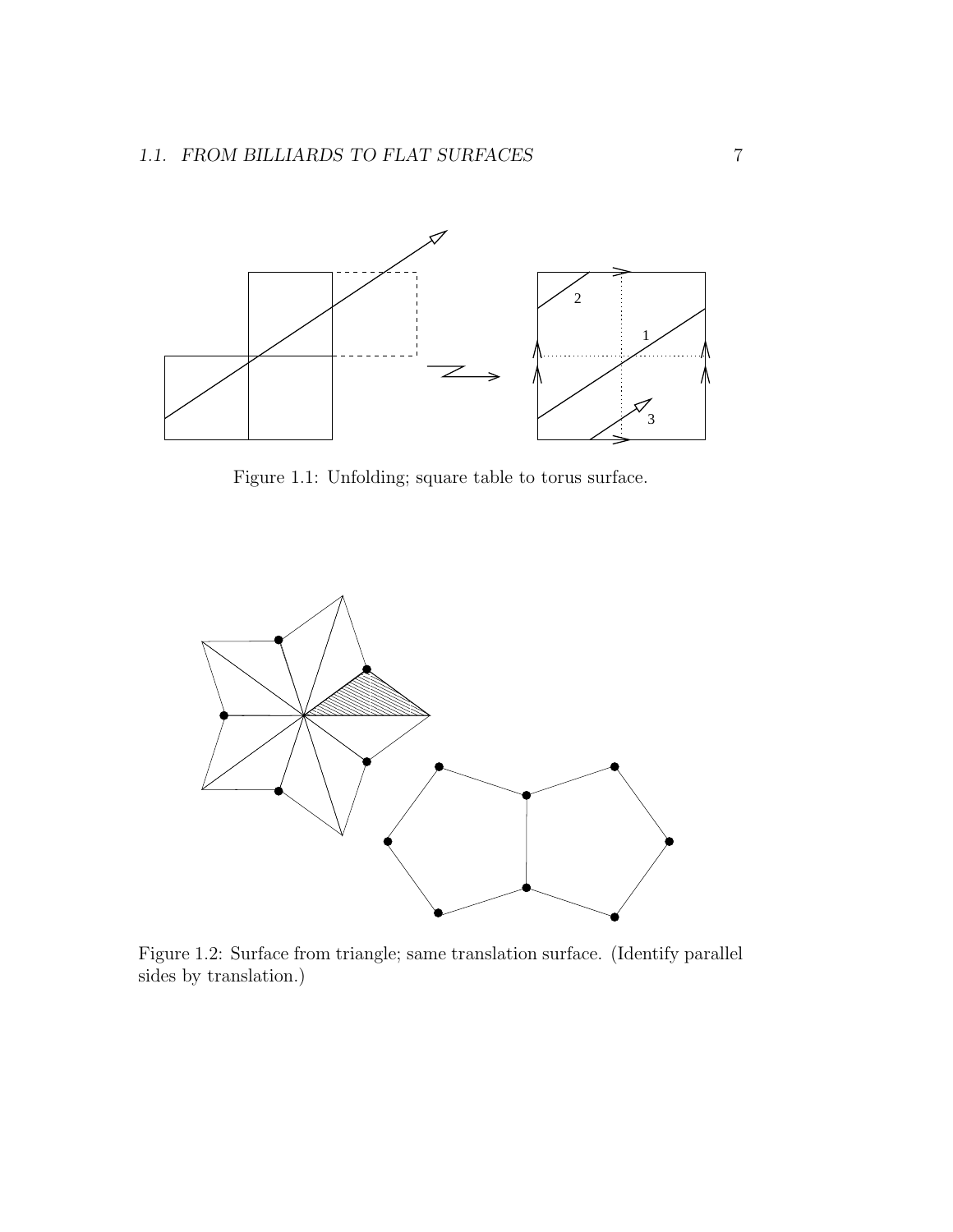by the translations of the various identified sides!) This is a compact, oriented topological surface. An easy Euler characteristic calculation shows that it has genus two.

The identifications of the sides lead to interesting identifications of the vertices. While the "outside" vertices of the stellated pentagon collapse to a point with angle  $2\pi$ , the "inside" vertices yield a point with total angle  $6\pi$ ! (This phenomenon did not arise in our first example — the large square with its sides identified — as there the vertices are identified to a single point of angle  $2\pi$ .) Indeed, a Gauss-Bonnet calculation will now confirm that our surface is of genus two.

This difference between our genus two and genus one examples reflects the fact that while the torus is naturally flat (its universal cover is the Euclidean plane  $\mathbb{R}^2$ ), a genus 2 surface is naturally hyperbolic (universal cover  $\mathbb{H}^2$ ), and cannot be forced to be flat.

### 1.1.3 From 1-forms to Surfaces

Now consider a pair  $(X, \omega)$ , a Riemann surface X with a holomorphic 1form  $\omega$ . Locally (i.e., in each coordinate patch)  $\omega = f(w)dw$ . Given a point  $p_0 \in X$ , we define new coordinates by the map

$$
z(p) = \int_{p_0}^p \omega \, .
$$

In these coordinates,  $\omega = dz$  locally.

If we change base points in some small patch, then our coordinates change by a translation:

$$
c:=\int_{p_0}^p\omega-\int_{p_1}^p\omega=\int_{p_0}^{p_1}\omega.
$$

Since c does not depend on p, our transition maps are of the form  $z \mapsto z + c$ . Thus the pair  $(X, \omega)$  gives a structure which is reasonably called a translation surface.

We need to take care in the above discussion. At a zero of multiplicity k, locally we have  $\omega = z^k dz$ , hence  $\omega = d(z^{k+1}/(k+1))$ . That is, instead of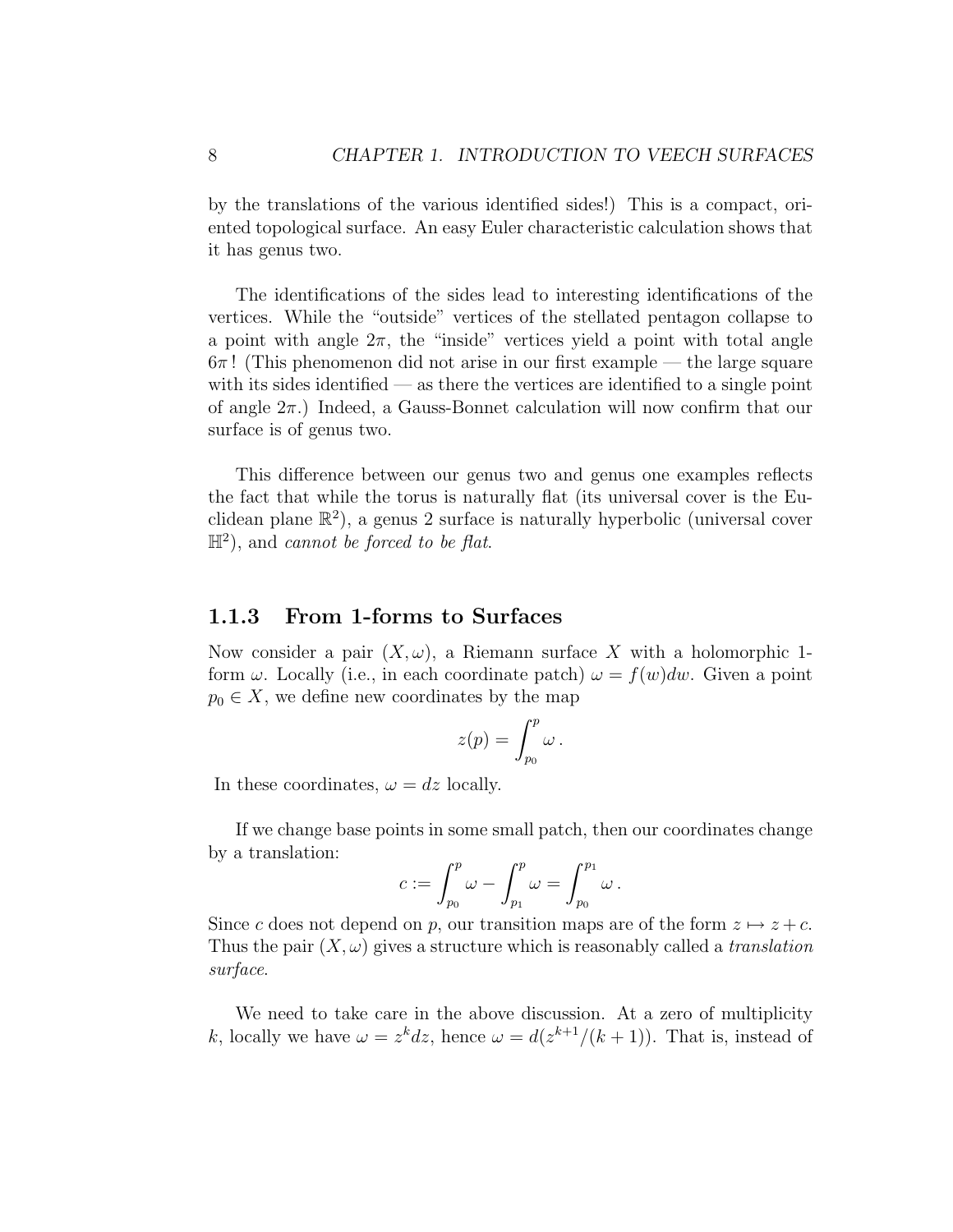the surface locally resembling the complex plane  $\mathbb C$  (as it does away from the zeros), at a zero the surface instead locally resembles the  $(k + 1)$ -fold cover of C via the map  $z \mapsto z^{k+1}$ . Thus, the total angle around the zero is  $2\pi(k+1)$ .

By your favorite general theorem about Riemann surfaces (either Gauss-Bonnet or Riemann-Roch), the total number of zeros (counting multiplicity) of the abelian differential  $\omega$  is 2q − 2, where q is the genus of the surface X.

Fixing the orders of all zeros, we call the associated subset of translation surfaces a stratum. Thus, we have a stratum for each integer partition of  $2q - 2$ . See [M] for more discussion of these matters.

## 1.1.4  $SL(2, \mathbb{R})$ -action and Veech Groups

The group  $SL(2,\mathbb{R})$  acts on the space of translation surfaces: a pair  $(X,\omega)$ is given by its charts, with coordinate functions to the complex plane (and all transition maps are translations). We'll now consider  $\mathbb C$  with its natural structure as the real plane. Given a matrix  $A \in SL(2,\mathbb{R})$ , the new point  $A \circ (X, \omega)$  is the surface whose charts are the charts for  $(X, \omega)$ , with coordinate functions post-composed with the linear action of  $\vec{A}$  on  $\mathbb{R}^2$ . This action preserves orders of zeros, it thus preserves each stratum. Note that an element of  $SO(2,\mathbb{R})$  acts on a translation surface as a (piecewise) rotation; this action corresponds to multiplying  $\omega$  by a nonzero complex number of norm one.

We denote the stabilizer of  $(X, \omega)$  under the action of  $SL(2, \mathbb{R})$  by  $SL(X, \omega)$ . Recall that  $SL(2,\mathbb{R})$  does not act faithfully on the upper half-plane; it is the projective group  $PSL(2,\mathbb{R})$  that does so. We define the Veech Group,  $PSL(X, \omega)$ , to be the image of  $SL(X, \omega)$  in  $PSL(2, \mathbb{R})$ .

### Examples Revisited

For the torus, we consider the maps

$$
(x, y) \mapsto (x, x + y \bmod 1)
$$

and

$$
(x, y) \mapsto (x + y \bmod 1, y).
$$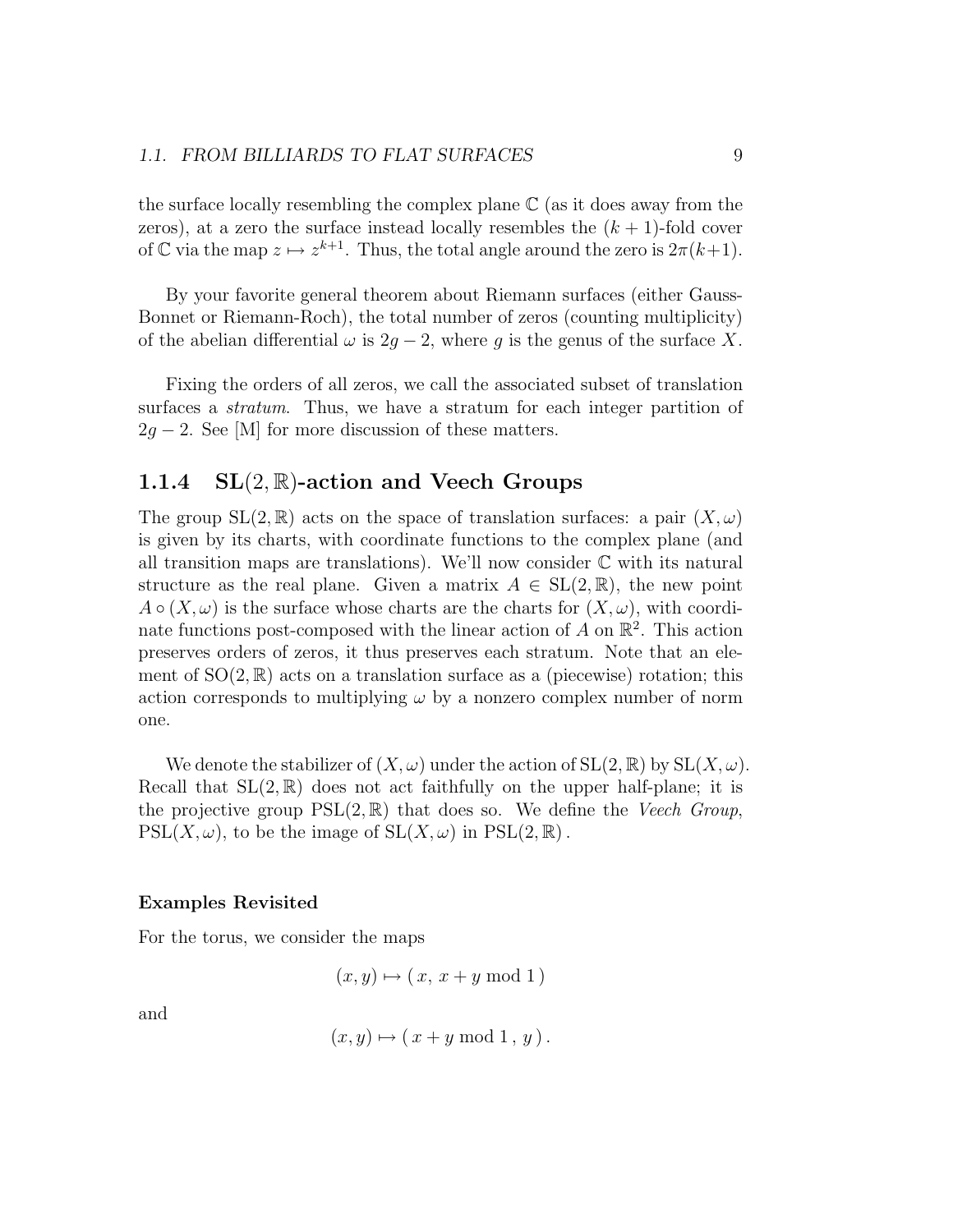These are *Dehn twists* about the curves corresponding to the  $x$ - and  $y$ -axes respectively. Their derivatives are given by the matrices  $A_1 =$  $\left(\begin{array}{cc} 1 & 0 \\ 1 & 1 \end{array}\right)$  and  $A_2 =$  $\begin{pmatrix} 1 & 1 \\ 0 & 1 \end{pmatrix}$  respectively. We have that  $A_i \in SL(\mathbb{C}/\mathbb{Z}^2, dz) = SL(2, \mathbb{Z})$ . The reader should verify this last equality!

For our genus two example, we can decompose the surface into two vertical cylinders of height and width  $(h_1, w_1)$  and  $(h_2, w_2)$ , see Figure 1.1.4. On each cylinder we can define a Dehn twist via

$$
(x, y) \mapsto (x, y + \mu^{-1} x \bmod h),
$$

where following tradition, the modulus of the cylinder is  $\mu = w/h$ . Note that each Dehn twist is constant on the vertical sides of the corresponding cylinder; we can certainly glue them together to get a globally defined function. But, in order to preserve our flat structure, a diffeomorphism must have its derivative (off of the singularities) constant in our coordinates. We call such maps affine diffeomorphisms, and denote the group that they form by  $\text{Aff}(X,\omega)$ .

Thus, in order to construct an affine diffeomorphism of the surface from these Dehn twists we must be able to take some power of each twist so that the resulting derivatives agree. For this, we must have  $r\mu_1 = s\mu_2$  for some integers  $r$  and  $s$ ; in words: the moduli of the cylinders must be rationally related. In this example, we get very lucky and the moduli are in fact the same. The reader is encouraged to check this trigonometry!

This stellated pentagon has its Veech group generated by an element of order five — the obvious rotation — and an element of order two. Can you find 'the' element of order two? On a related surface — the Golden Cross, see say  $[HS2]$  or  $[Mc2]$  — it acts as a square root of the famous "hyperelliptic involution" of the surface.

We must emphasize that it is very rare that the Dehn twists on cylinders match up to give a global affine diffeomorphism!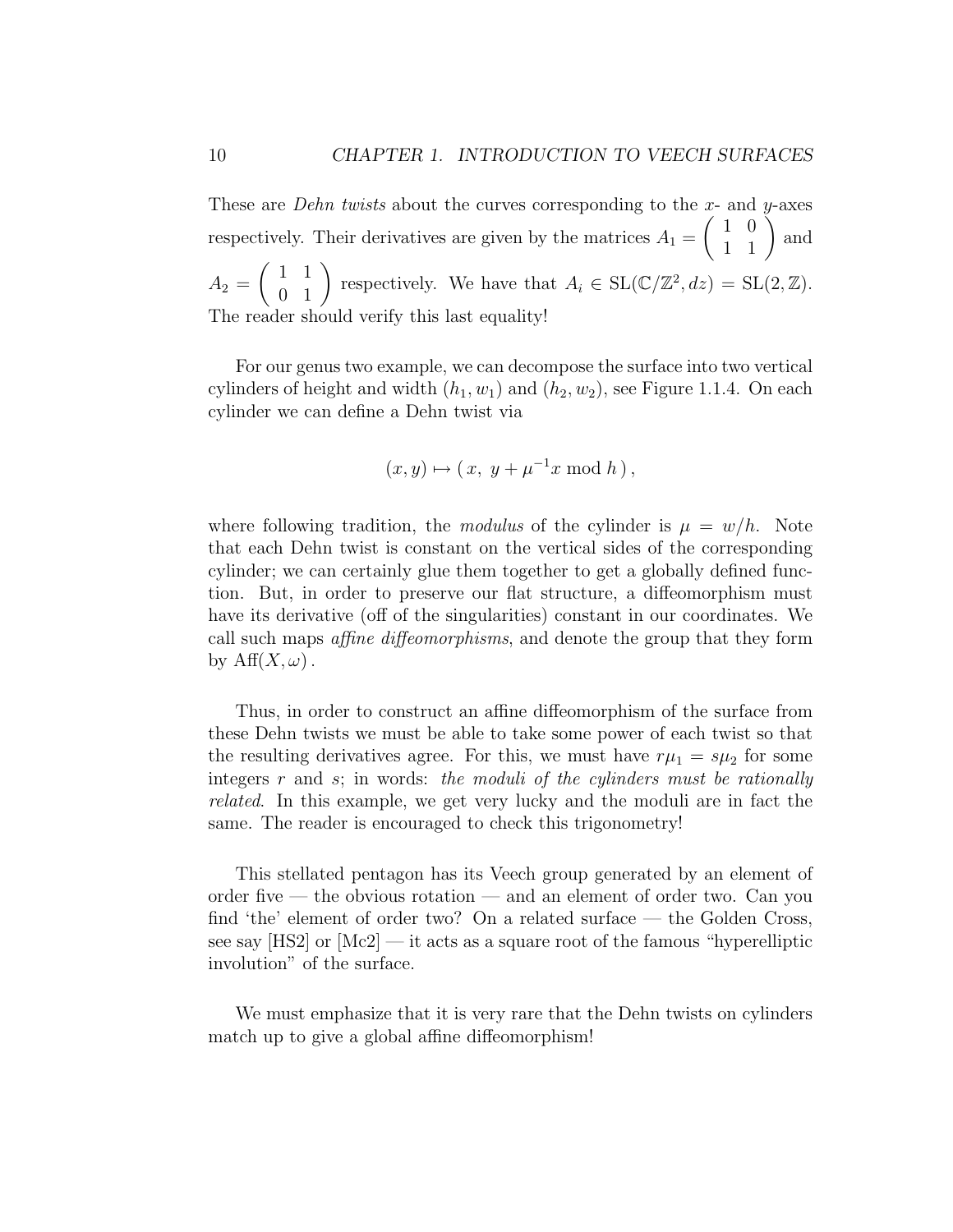

Figure 1.3: Vertical cylinders.

# 1.2 The Veech Dichotomy

Recall the theorem of Weyl for geodesic flow on the torus: in any rational direction  $\theta$ , all orbits are closed, whereas the flow in any irrational direction is uniquely ergodic: it is ergodic with respect to a unique non-atomic measure, which is (induced by) Lebesgue measure. Veech proved an analogous result for a class of particularly nice surfaces.

We can define directions  $\theta$  of flow on a given translation surface  $(X, \omega)$ : use the coordinate charts to pull-back from the real plane the straight lines of direction  $\theta$ . The directional flow  $F_{\theta}$  is the map from  $X \times \mathbb{R}^+$  to X sending pairs  $(x, t)$  to x', where x' is length t from x along a line segment in the direction  $\theta$ . Of course, the true definition of  $F_{\theta}$  recognizes that the translation surface has singularities! It is a theorem of Kerckhoff-Masur-Smillie [KMS] that for a fixed translation surface  $(X, \omega)$ , for almost every direction  $\theta$  the flow  $F_{\theta}$  is uniquely ergodic. See [M] for related discussion.

We say that  $F_{\theta}$  is periodic if the surface decomposes into a finite number of cylinders in the direction  $\theta$ , and furthermore these cylinders have pairwise commensurable moduli:  $\mu_i/\mu_j \in \mathbb{Q}$ . Note that it is not necessary that the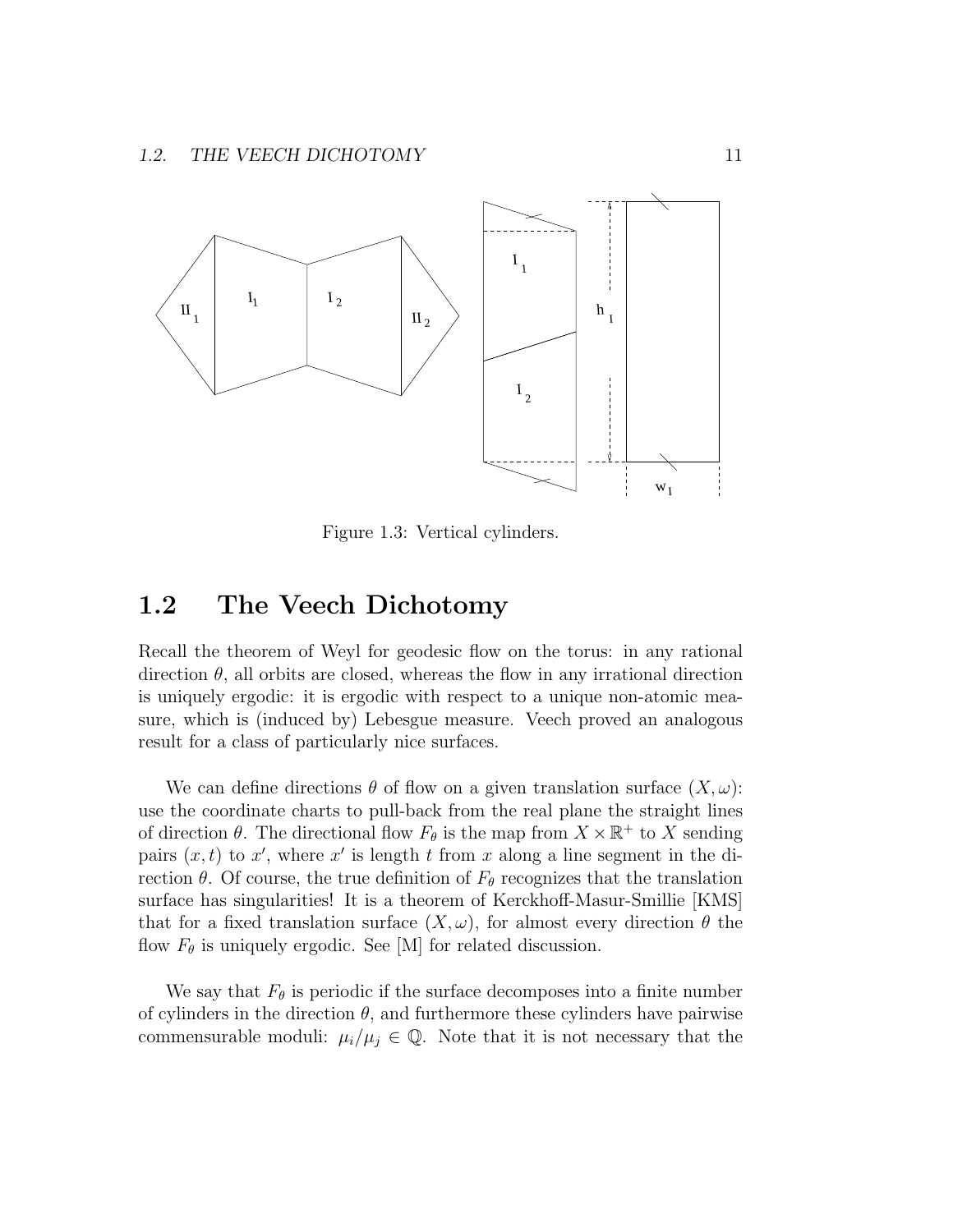actual period lengths of the cylinders be the same, nor even commensurable — as the vertical flow on our genus two example already shows!

Recall that the Veech group of  $(X, \omega)$  is defined such that it acts on the hyperbolic plane. We say that such a group is a lattice if the quotient space under this action has finite (induced) hyperbolic area. In this setting, we also say that  $SL(X, \omega)$  is a lattice. (There are several ways of defining the term lattice; this definition works in our setting.)

**Theorem 1. Veech Dichotomy:** <sup>1</sup> Let  $(X, \omega)$  be a translation surface. Suppose  $SL(X, \omega)$  is a lattice in  $SL(2, \mathbb{R})$ . Then for each direction  $\theta$ , the flow  $F_{\theta}$  is either periodic or uniquely ergodic.

If  $SL(X, \omega)$  is a lattice, then  $(X, \omega)$  is called a Veech surface. The theorem states that a Veech surface has dynamical properties similar to the touchstone surface, the square torus. In what follows, we'll sketch a proof coming from Veech's original proof [Vch2], especially as adapted by Vorobets [Vor].

# 1.3 Structure of Veech Groups

A separatrix is a geodesic line emanating from a singularity, a saddle connection is a separatrix connecting singularities (with no singularities on its interior). To each saddle connection we can associate a *holonomy vector*: we 'develop' the saddle connection to the plane by using local coordinates, the difference vector defined by the planar line segment is the holonomy vector.

### 1.3.1 Discreteness

The following theorem seems to be in the folklore of the subject, our proof is modeled on that of Proposition 3.1 of [Vor]. See [M] for a second proof of this fundamental result.

**Proposition 1.** Let  $(X, \omega)$  be a translation surface. Then the set of holonomy vectors of saddle connections,  $V_{sc}(X,\omega)$ , is discrete in  $\mathbb{R}^2$ .

<sup>&</sup>lt;sup>1</sup>The authors of [MT] have asked us to point out that this clarifies their statement of the Veech Dichotomy.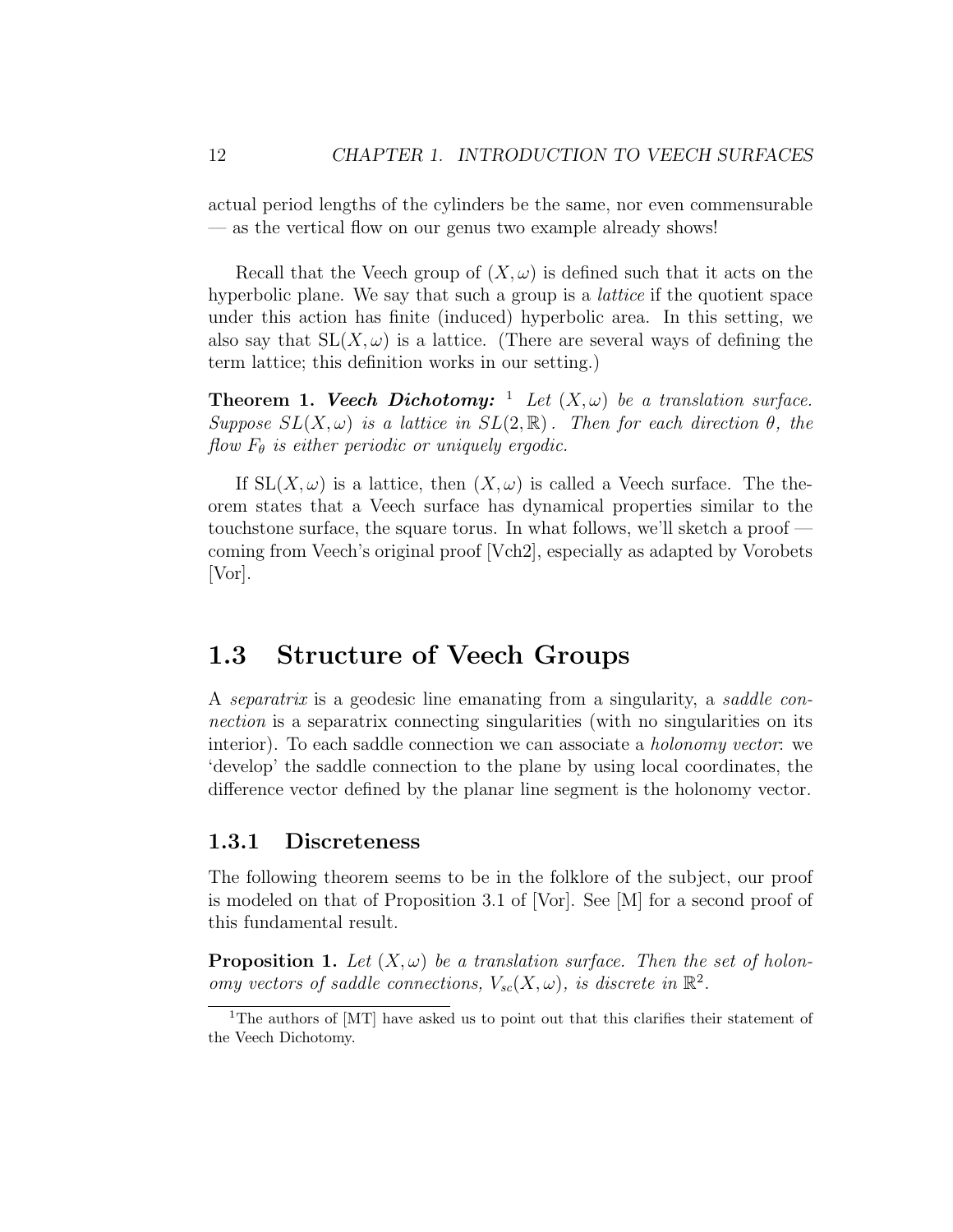### 1.3. STRUCTURE OF VEECH GROUPS 13

Sketch of Proof: We assume that the surface does admit singularities. Since there are only finitely many of these singularities, it is clear that every point p of the surface admits some positive  $\epsilon(p)$  such that there is a punctured disk of radius  $\epsilon(p)$  centered at p that is void of singularities.

Choose any vector  $v \in \mathbb{R}^2$ . At each singularity, form every geodesic ray of holonomy v. Each ray is in general a sequence of saddle connections followed by a separatrix. Since there are only finitely many singularities and the total angle at any of these is finite, there are only finitely many of these geodesic rays. Let  $\epsilon = \min(\epsilon(p))$ , where p runs over the endpoints of the paths of these geodesic rays.

Clearly, there is no saddle connection ending within the punctured  $\epsilon$ -disk about the end point of any of our geodesic rays. But, this means that  $v$ cannot be the limit of holonomy vectors of saddle connections. Since  $v$  was arbitrary, we find that  $V_{\rm sc}(X,\omega)$  is discrete.  $\Box$ 

### 1.3.2 Non-cocompactness

Again following Vorobets, one has an easy proof of the following result, originally due to Veech [Vch2].

**Lemma 2.** Let  $(X, \omega)$  be a translation surface. Then the group  $SL(X, \omega)$  is a discrete subgroup of  $SL(2,\mathbb{R})$ 

**Sketch of Proof:** Any  $A \in SL(2, \mathbb{R})$  acts so as to send saddle connections of  $(X, \omega)$  to saddle connections of  $A \circ (X, \omega)$ . Let  $\{A_n\} \subset SL(X, \omega)$  be a sequence approaching the identity (where  $SL(2,\mathbb{R})$  has its usual topology),  $A_n \to I$ . Let  $v, w \in V_{\rm sc}(X, \omega)$  be linearly independent. Then  $A_n v \to v$  and  $A_n w \to w$ . By discreteness of  $V_{\rm sc}(X, \omega)$ , for *n* sufficiently large,  $A_n v = v$  and  $A_n w = w$ . But v and w are linearly independent; they form a basis for  $\mathbb{R}^2$ . Hence, for all large *n* we have that  $A_n = I$ . We conclude that  $SL(X, \omega)$  is discrete.  $\Box$ 

Standard terminology: a discrete subgroup of  $SL(2,\mathbb{R})$  is a Fuchsian group.

Similiarly,  $SL(X, \omega)$  is never cocompact:  $SL(X, \omega)$  being *cocompact* would simply mean that in the natural quotient topology  $SL(X, \mathbb{R})/SL(X, \omega)$  is compact. We disprove this by finding a continuous (nonnegative) real valued function on  $SL(2,\mathbb{R})$  that is constant on cosets, but has no minimum value.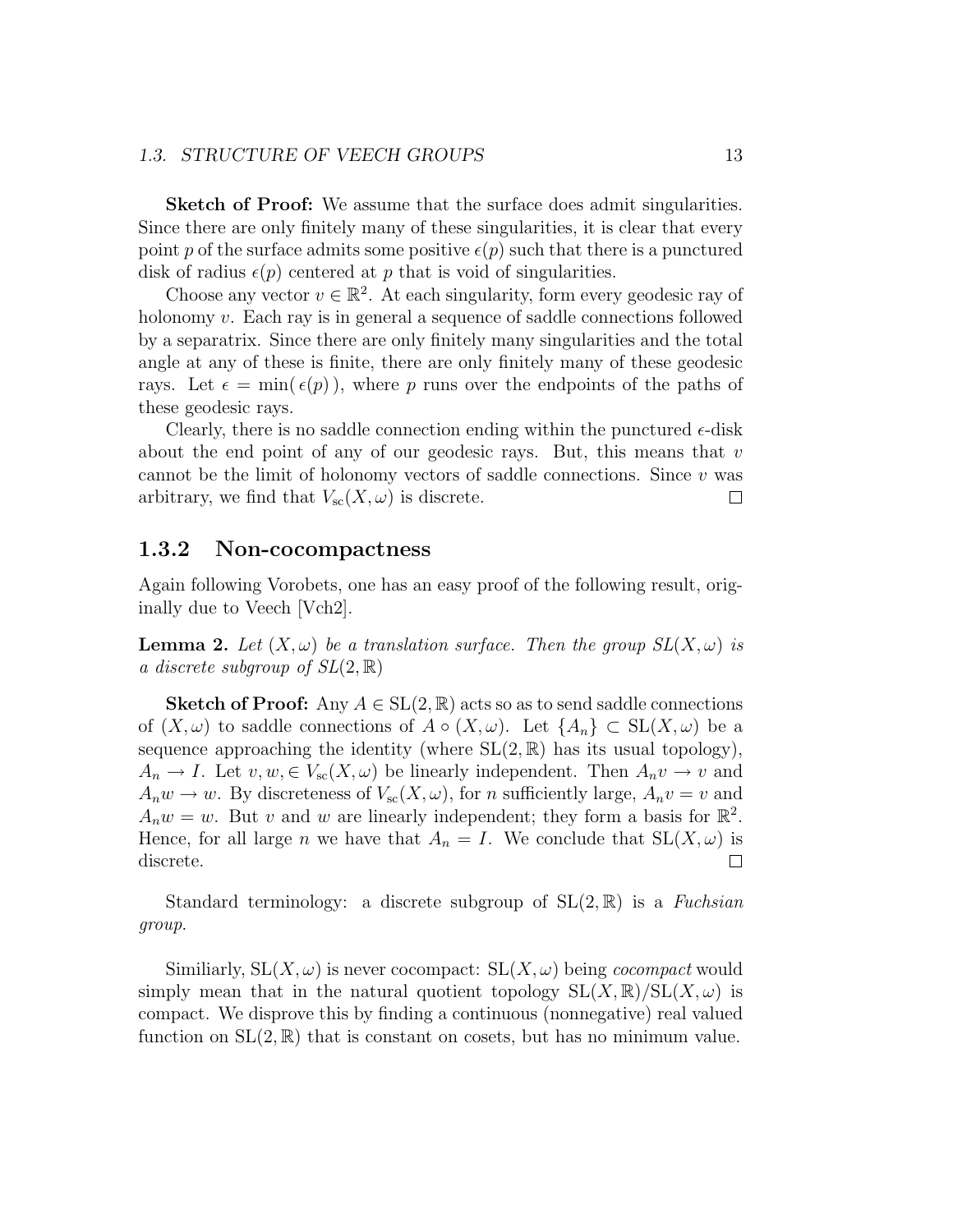Consider the function  $\Lambda : SL(2, \mathbb{R}) \to \mathbb{R}^+$ , given by  $A \mapsto l(A \circ (X, \omega))$ , where  $l(X, \omega)$  denotes the length of the shortest saddle connection. If  $SL(X, \omega)$  were cocompact, the function  $\Lambda$  would have a minimum, say  $\alpha > 0$ .

But, take any saddle connection. We can normalize by rotating  $(X, \omega)$  so that this saddle connection is in the vertical direction; we can send the length to zero via the *geodesic flow*:  $g_t := \begin{pmatrix} e^{t/2} & 0 \\ 0 & e^{-t} \end{pmatrix}$ 0  $e^{-t/2}$  $\setminus$ . Since both rotation and geodesic flow are realized in  $SL(2,\mathbb{R})$ , we clearly have a contradiction to the minimality of  $\alpha$ . We conclude that  $SL(X, \omega)$  is not cocompact.

### 1.3.3 Parabolic Elements

It is a well-known fact for Fuchsian groups that any non-cocompact lattice must have a parabolic element; see, say, [K]. Conjugating the group, the parabolic fixed point may be taken to be infinity, the parabolic then acts as a translation; the quotient can be informally envisioned as having a cone with missing point at infinity, a cusp.

The following is a restatement of Lemma 3.7 of [Vor].

**Lemma 3.** Let  $\Gamma \subset SL(2,\mathbb{R})$  be a non-cocompact lattice, such that  $q_t\Gamma$  is divergent (i.e., leaves every compact set) in  $SL(2,\mathbb{R})/\Gamma$ . Then there is a  $\alpha \neq 0$  with  $h_{\alpha} =$  $\begin{pmatrix} 1 & 0 \end{pmatrix}$  $\alpha$  1  $\setminus$ ∈ Γ.

Thus, if  $\Gamma$  is a lattice, the only way a trajectory of the geodesic flow on  $SL(2,\mathbb{R})/\Gamma$  can escape to infinity is via a cusp.

### 1.3.4 Affine Diffeomorphisms and Veech Groups

In fact,  $SL(X, \omega)$  is the group of derivatives of orientation-preserving affine diffeomorphisms. To sketch a proof of this, we take  $(X, \omega)$  normalized such that X has area one with respect to the area form,  $d\lambda$ , induced by  $\omega$ . Let  $\phi$ be an orientation-preserving affine diffeomorphism of  $(X, \omega)$ . The derivative of  $\phi$  is its Jacobian derivative in the usual sense. With the real structure of the translation surface, this derivative is a constant (off of the singularities)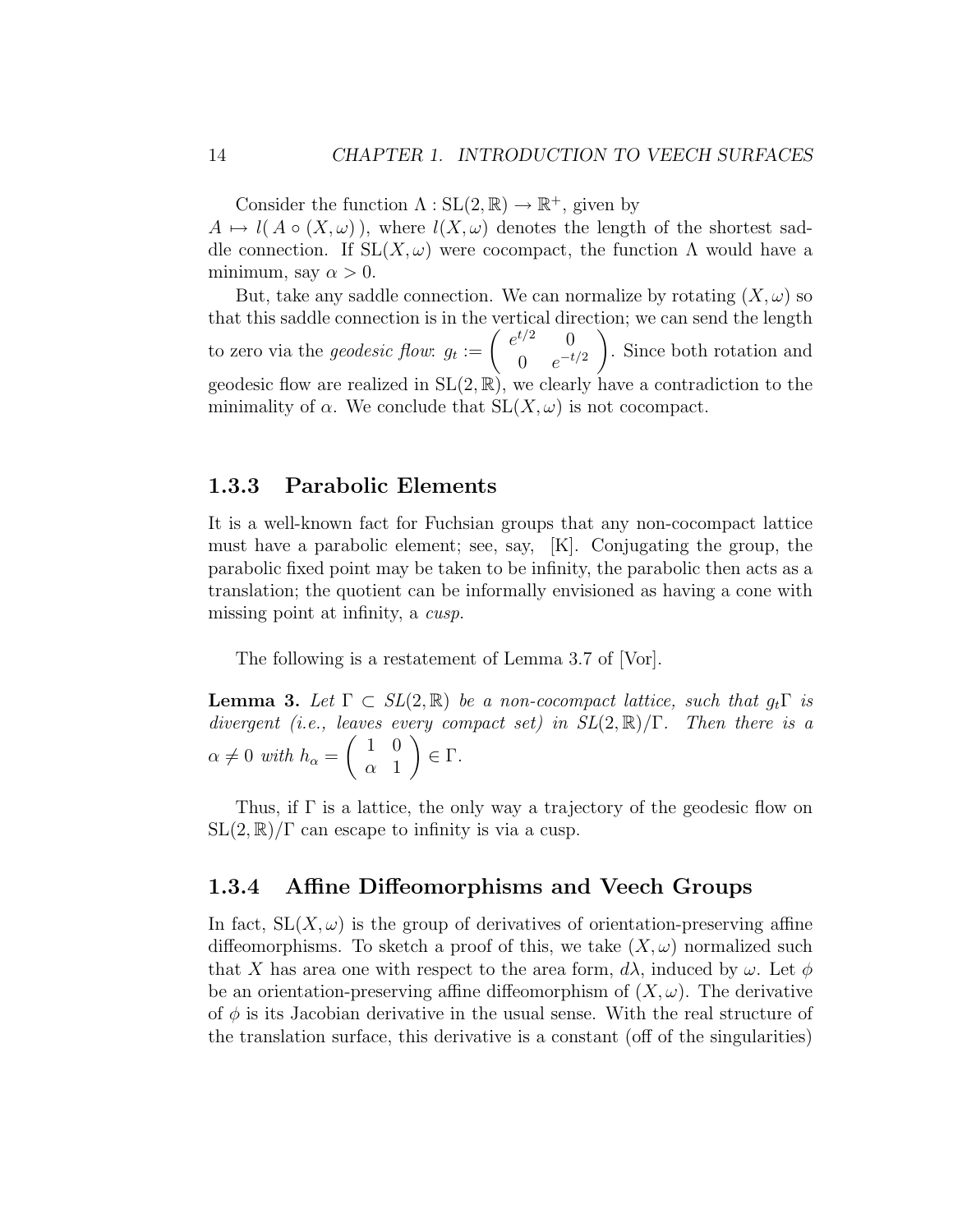$2 \times 2$  real matrix. Thus

$$
1 = \int_X d\lambda = \int_{\phi^{-1}(X)} |Jac(\phi)| d\lambda = |Jac(\phi)|.
$$

Thus, the derivative of  $\phi$  is of determinant one. In brief: Area preserving implies determinant one. (By the way, it is a significant fact that the "derivative" map has finite kernel in  $\text{Aff}(X,\omega)$ , [Vch2]: any  $\phi$  whose derivative is the identity is certainly an automorphism of the complex structure of  $X$ , in genus greater than one, there are only finitely many of these.)

## 1.4 Proof of the Veech Dichotomy

Rotations leave the underlying structure unchanged, we can thus suppose that the vertical direction is non-uniquely ergodic. This is only possible if  $g_t\omega$  is divergent, that is if  $g_t\mathrm{SL}(X,\omega)$  leaves every compact set of the quotient  $SL(2,\mathbb{R})/SL(X,\omega)$ ; this follows from *Masur's Criterion*, see Theorem 3 of [M] and the sketch of its proof, given in §3 there. This criterion is key to the proof; it is closely related to a combinatorial criterion of Boshernitzan for non-unique ergodicity of an interval exchange transformation [B], [Vch] and the discussion in [M].

By hypothesis,  $SL(X, \omega)$  is a lattice; by our basic facts, it has a parabolic element. In fact, since the vertical direction is divergent, there is a parabolic element of the type given in Lemma 3. The next lemma shows that the existence of a parabolic element implies important geometric information about the translation surface  $(X, \omega)$ .

**Lemma 4.** Let  $h_{\alpha}$  be as above. If  $h_{\alpha} \in SL(X, \omega)$ , then X decomposes into a finite number of vertical cylinders of moduli  $\mu_i = \frac{p_i}{q_i}$  $\frac{p_i}{q_i}\alpha, p_i, q_i \in \mathbb{Z}$ .

**Proof.** Denote the affine map with derivative  $h_{\alpha}$  by  $\phi$ . Let  $\Sigma$  be the set of singular points on  $(X, \omega)$ . Then,  $\phi$  acts by permutation on  $\Sigma$ . At each  $p_i \in \Sigma$ , we have outgoing *separatrices* — geodesics emanating from the singularities, see Figure 1.4. Let  $\{L_1, L_2, \ldots, L_k\}$  denote the set of outgoing separatrices in the vertical direction. Then  $\phi$  also acts on this set by permutation; by passing to a power  $\psi = \phi^n$ , we can assume that  $\psi$  fixes both every singularity and each of the  $L_i$ .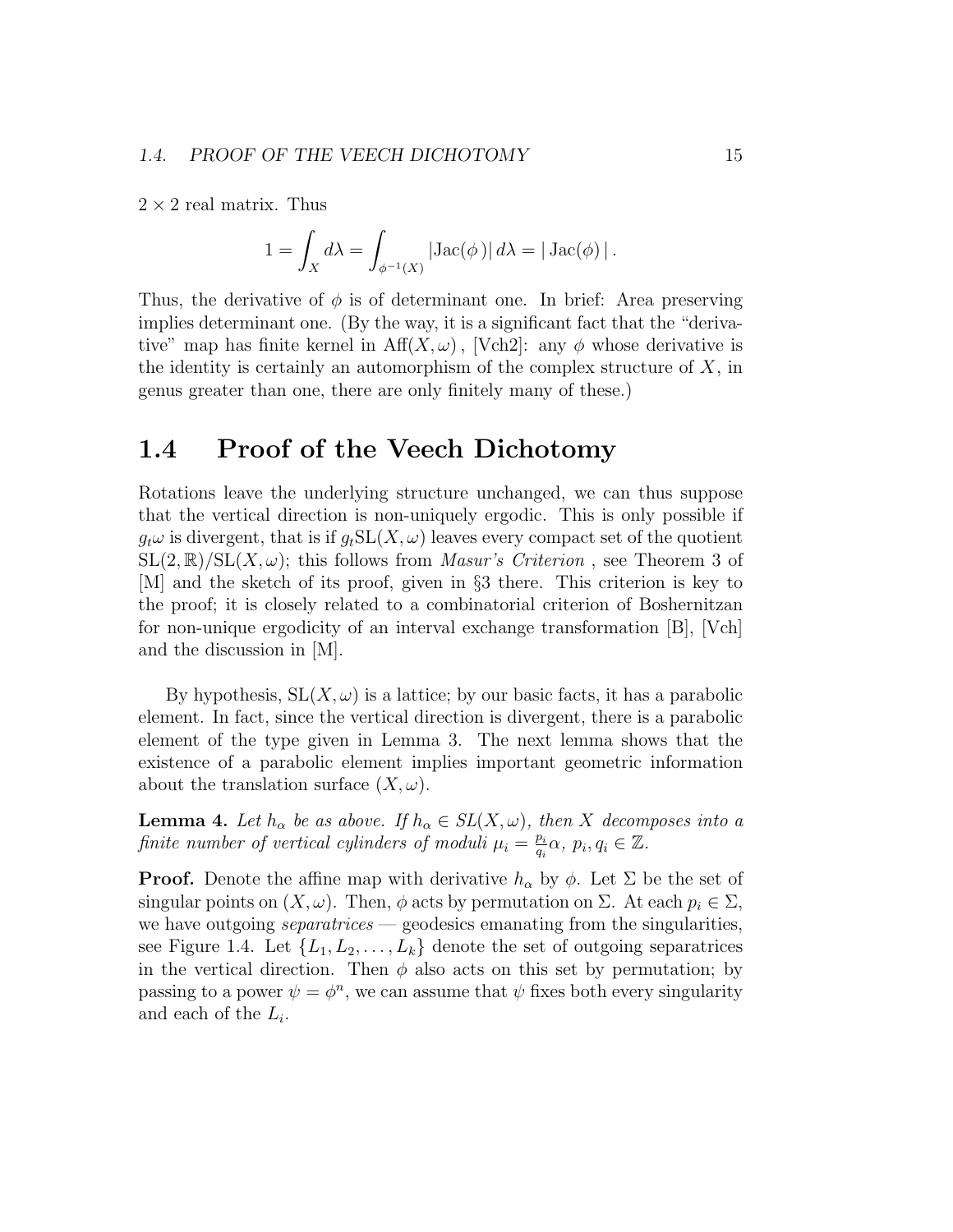

Figure 1.4: Vertical saddle connections. (Three outgoing, giving also three incoming.)

The affine diffeomorphism  $\psi$  acts up to translation exactly as its derivative; the derivative fixes the vertical direction, and hence  $\psi$  restricted to any  $L_i$  acts as a pure translation. Since a translation with a fixed point can only be the identity, we conclude that  $\psi$  fixes each vertical separatrix  $L_i$  pointwise.

We claim that each  $L_i$  is in fact an outgoing saddle connection. Indeed, if a separatrix  $L$  is not a saddle connection, then it must in fact be dense in some open subset U of X. But if  $L_i$  is dense in some U, then  $\psi$  is identity on U; since  $h_{\alpha} \neq I$ , this leads to a contradiction.

Next, we claim that ALL vertical leaves are closed. Consider an arbitrary point  $p \in X$  not lying on any of our  $L_i$ . Let  $\mathcal{F}_t$  denote the vertical flow on X. If  $\mathcal{F}_t(p)$  is not closed, then it is dense in some minimal component — see the proof of Theorem 1.8 of [MT]. On the other hand,  $\mathcal{F}_t(p)$  does not encounter any singularity, as we have assumed that  $p$  is not on any of the  $L_i$ . Hence,  $p$ flows in parallel with the  $L_i$ ; in particular, the distance of any  $\mathcal{F}_t(p)$  to the  $L_i$  cannot be made arbitrarily small. Thus,  $\mathcal{F}_t(p)$  is certainly not dense; it must be closed.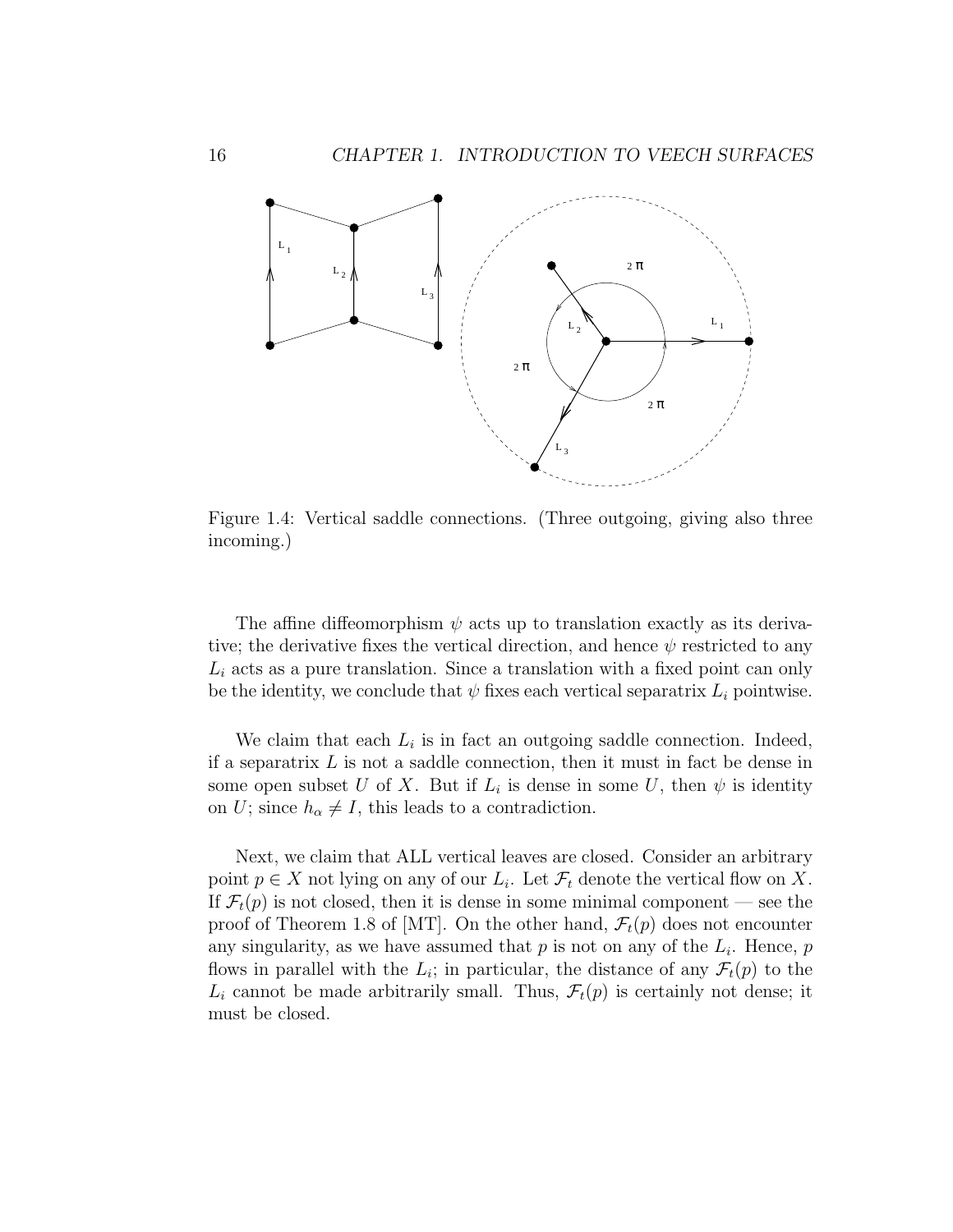#### 1.5. ARITHMETICITY 17

We now have a cylinder decomposition of  $(X, \omega)$  in the vertical direction. The powers of the affine Dehn twist of a given vertical cylinder are of derivative  $\begin{pmatrix} 1 & 0 \\ \frac{1}{2} & 1 \end{pmatrix}$  $\setminus$  $\begin{pmatrix} 1 & 0 \end{pmatrix}$  $\setminus$ where  $\mu$  is the modulus. Since  $d\psi =$ is constant,  $k\mu$  1  $n\alpha$  1 the moduli of the various vertical cylinders are all rational multiples of  $\alpha$ .  $\Box$ 

So we have the Veech Dichotomy: if the flow is not uniquely ergodic, it gives a divergent trajectory in  $\mathbb{H}/PSL(X,\omega)$ , thus there is a parabolic element in  $SL(X, \omega)$ , and we can then decompose our surface into cylinders with commensurable moduli.

Remark 1. Note that the Theorem leads to a simple necessary condition for a surface to be Veech: in each direction with a cylinder decomposition, the moduli of the cylinders must be commensurable. That is, if there are two cylinders with moduli  $\mu_1, \mu_2, \mu_1/\mu_2 \notin \mathbb{Q}$ , we are not on a Veech surface. In fact, a Veech surface has a cylinder decomposition in the direction of any of its saddle connections.

Consider our basic example, the square torus. In this case,  $SL(X, \omega) =$  $SL(2,\mathbb{Z})$ ; it is thus a lattice, and Veech's result recovers the result we mentioned as a theorem of Weyl.

## 1.5 Arithmeticity

### 1.5.1 Theorem of Gutkin and Judge

For surfaces that can be tiled by squares — called, most simply, *square-tiled* surfaces —, we have that  $SL(X, \omega)$  is *commensurate* to  $SL(2, \mathbb{Z})$  (the groups share a common finite index subgroup) and thus  $(X, \omega)$  is a Veech surface. Any lattice that has a  $SL(2,\mathbb{R})$ -conjugate commensurate to  $SL(2,\mathbb{Z})$  is called arithmetic. (This weaker type of relationship between groups is called commensurability.) Let us say that a surface  $(X, \omega)$  is tiled by parallelograms if it is in the  $SL(2,\mathbb{R})$  orbit of a square-tiled surface.

One has the following theorem of Gutkin-Judge, for a simple proof see  $|HL|.$ 

**Theorem 5. (Gutkin–Judge)** The surface  $(X, \omega)$  is tiled by parallelograms if and only if  $SL(X, \omega)$  is arithmetic.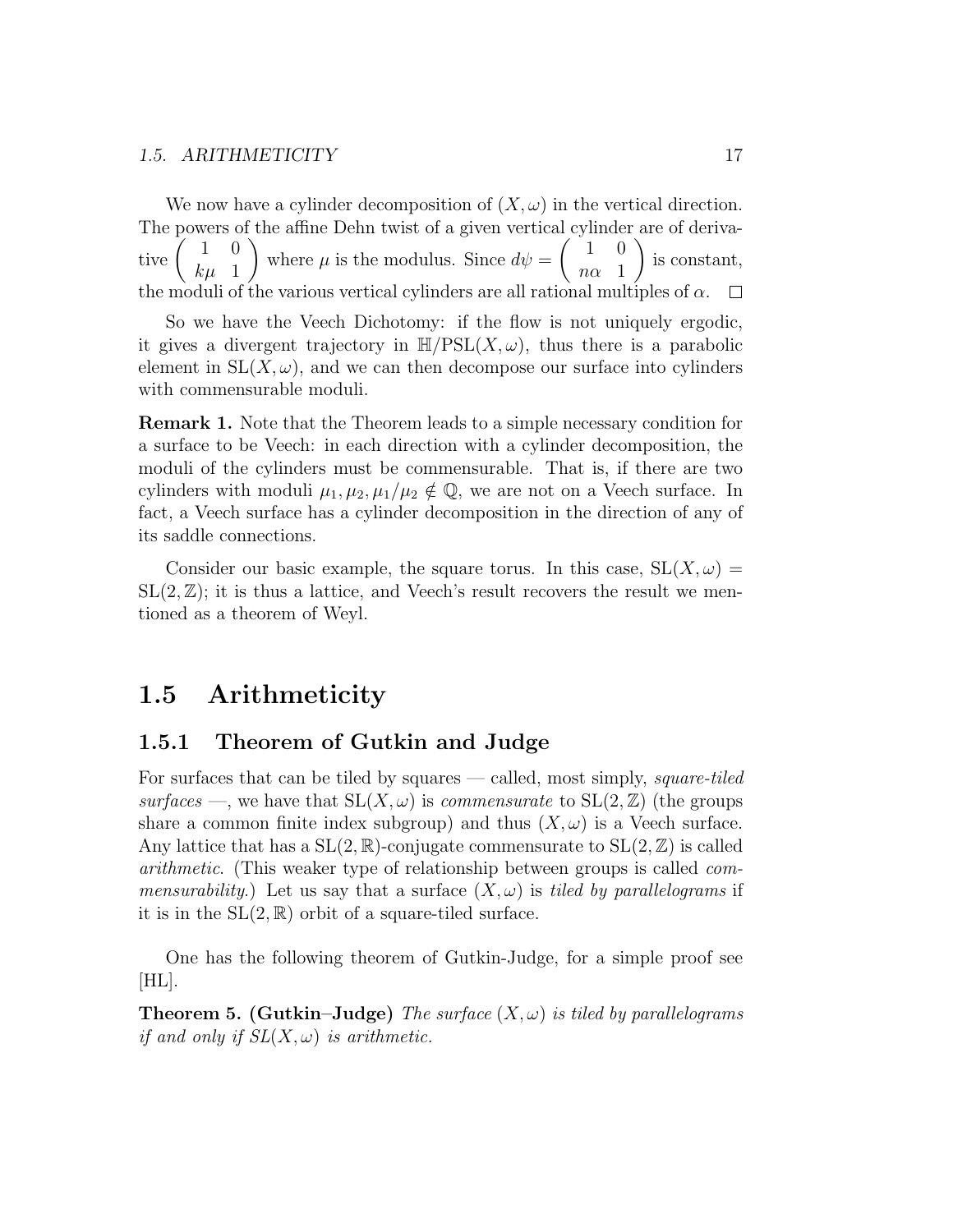In particular this theorem proves that all square-tiled surfaces are Veech, since any arithmetic group is a lattice. This implies that any square-tiled surface satisfies the Veech alternative; this difficult result had previously been shown by Veech [Vch] using Boshernitzan's criterion.

## 1.5.2 Consequences and Examples

Note that an arithmetic group need not be contained in  $SL(2, \mathbb{Z})$ . For example, consider the surface given by two unit volume squares placed one on top of the other. This is a degree 2 cover of the torus, with a one-cylinder decomposition, of modulus 1/2. Thus, in  $SL(X, \omega)$  we have the element  $\begin{pmatrix} 1 & 1/2 \\ 0 & 1 \end{pmatrix}$ , that is obviously not in  $SL(2, \mathbb{Z})$ .

Another square-tiled surface provides a cautionary example. There exist oriented affine diffeomorphisms of parabolic derivative that are not formed by taking powers of Dehn twists in the cylinder decomposition of the corresponding fixed direction. (However, as Veech [Vch] showed, some finite power of such an affine diffeomorphism is given in such a manner.) Consider the genus two square-tiled surface formed by 3 squares stacked one on top of the other, with top and bottom identified, and side segments identified such that there is a single singularity of total angle  $6\pi$ . Then one can show that there is an affine diffeomorphism of derivative  $\begin{pmatrix} 1 & 0 \\ 1 & 1 \end{pmatrix}$ ; however, it is the cube of this matrix that corresponds to the fundamental vertical Dehn twist here. For more on this, see [HL].

The Gutkin-Judge result implies that any surface of arithmetic Veech group is a branched cover of the torus, with branching above one sole point. In general there are surfaces that have the same (or commensurate) Veech group, but are not related by any tree of finite covers that are "balanced", see [HS2].

The group  $\Gamma = \lt$  $\left(\begin{array}{cc} 1 & 3 \\ 0 & 1 \end{array}\right),$  $\begin{pmatrix} 1 & 0 \\ 3 & 1 \end{pmatrix}$  > is not commensurable to any Veech group [GHS]. Indeed, it is known that any Veech group with a hyperbolic element of trace in  $\mathbb Q$  must be arithmetic [KS, Mc], and in particular a lattice. The group  $\Gamma$  however, is not a lattice, but possesses hyperbolic ele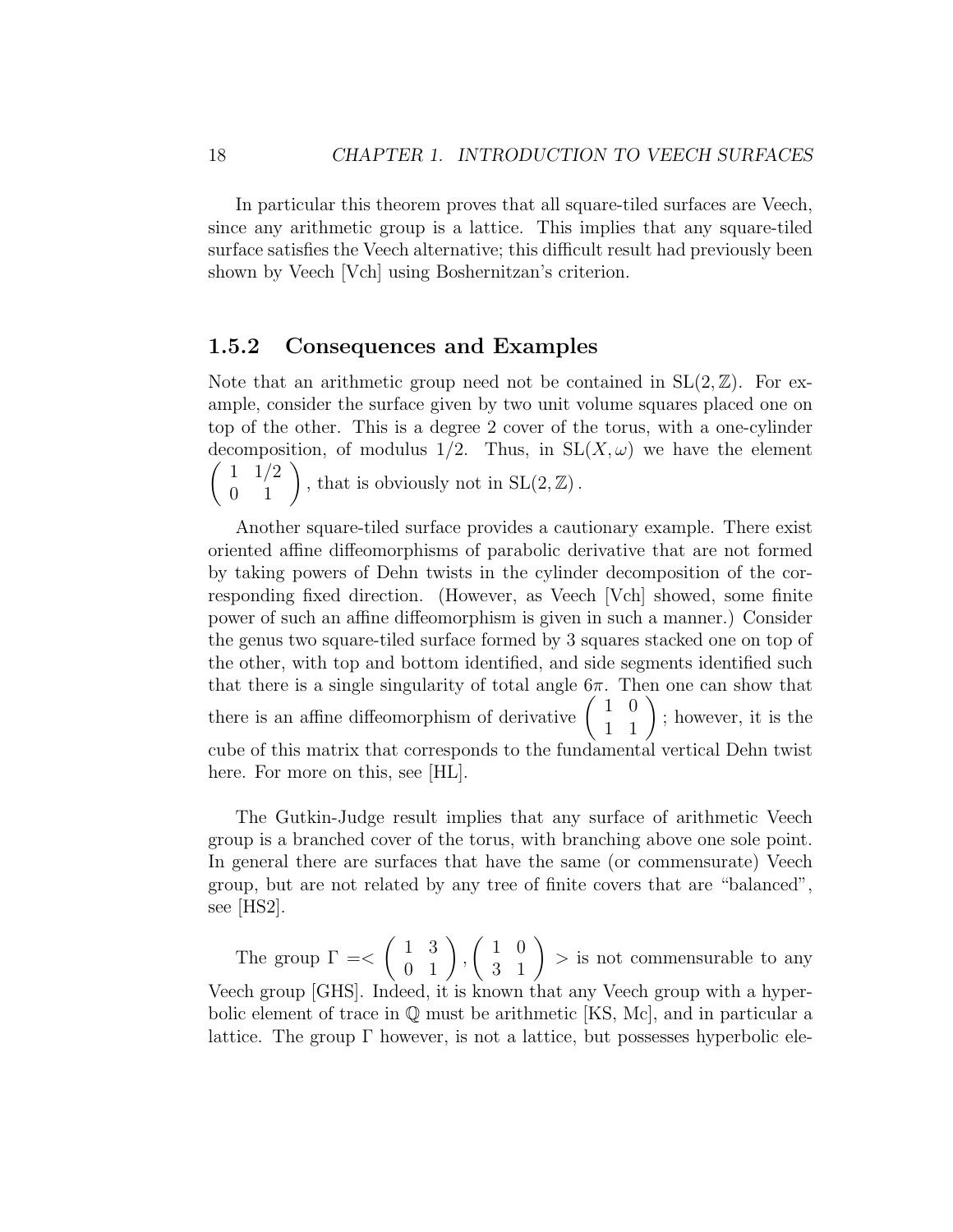ments. Note that any finite-index subgroup H of  $\Gamma$  then includes hyperbolic elements with rational trace. The same is thus true for any group commensurable to  $\Gamma$ , and our result follows.

In any fixed stratum, the set of square-tiled surfaces of that stratum is dense. Indeed, integration of  $\omega$  along its periods relative to the singularities provides local coordinates for the stratum, see [E]; these coordinates are contained in  $\mathbb{Q} + i\mathbb{Q}$  exactly when  $(X, \omega)$  is square-tiled. Thus, density of  $\mathbb{Q} + i\mathbb{Q}$  in  $\mathbb{C}$  gives the result. On the other hand, Gutkin and Judge gave an argument showing that in any stratum the set of Veech surfaces is of measure zero (if  $q > 2$ ) — see [M] for the definition of this measure. This is loosely analogous to the fact that the rationals are of measure zero in the real numbers.

### 1.5.3 Non-arithmetic Surfaces Exist

Non-arithmetic lattice Veech groups exist. In fact, our other favorite example — the surface arising from the  $(\pi/5, \pi/5, 3\pi/5)$ -triangle —, has Veech group that contains  $\langle S, R \rangle$ , where S is the aforementioned diffeomorphism that induces the Dehn twist on each of the two vertical cylinders, and R the order five rotation. In fact, this is the entire Veech group. This group is a lattice; moreover, it is non-arithmetic.

This Veech group is (conjugate to) a well-known group, a so-called Hecke *group.* The Hecke group of index n is  $\Gamma_n = \langle z \rangle -1/z, z \rangle = z+2\cos(\pi/n) >$ . The group above is conjugate to  $\Gamma_5$ . In fact, Veech showed that each Hecke group of odd index  $n$ , as well as a subgroup of index two in each even index case, is also realized as a Veech group. All but three of these are nonarithmetic groups, and are known to be pairwise incommensurable [L].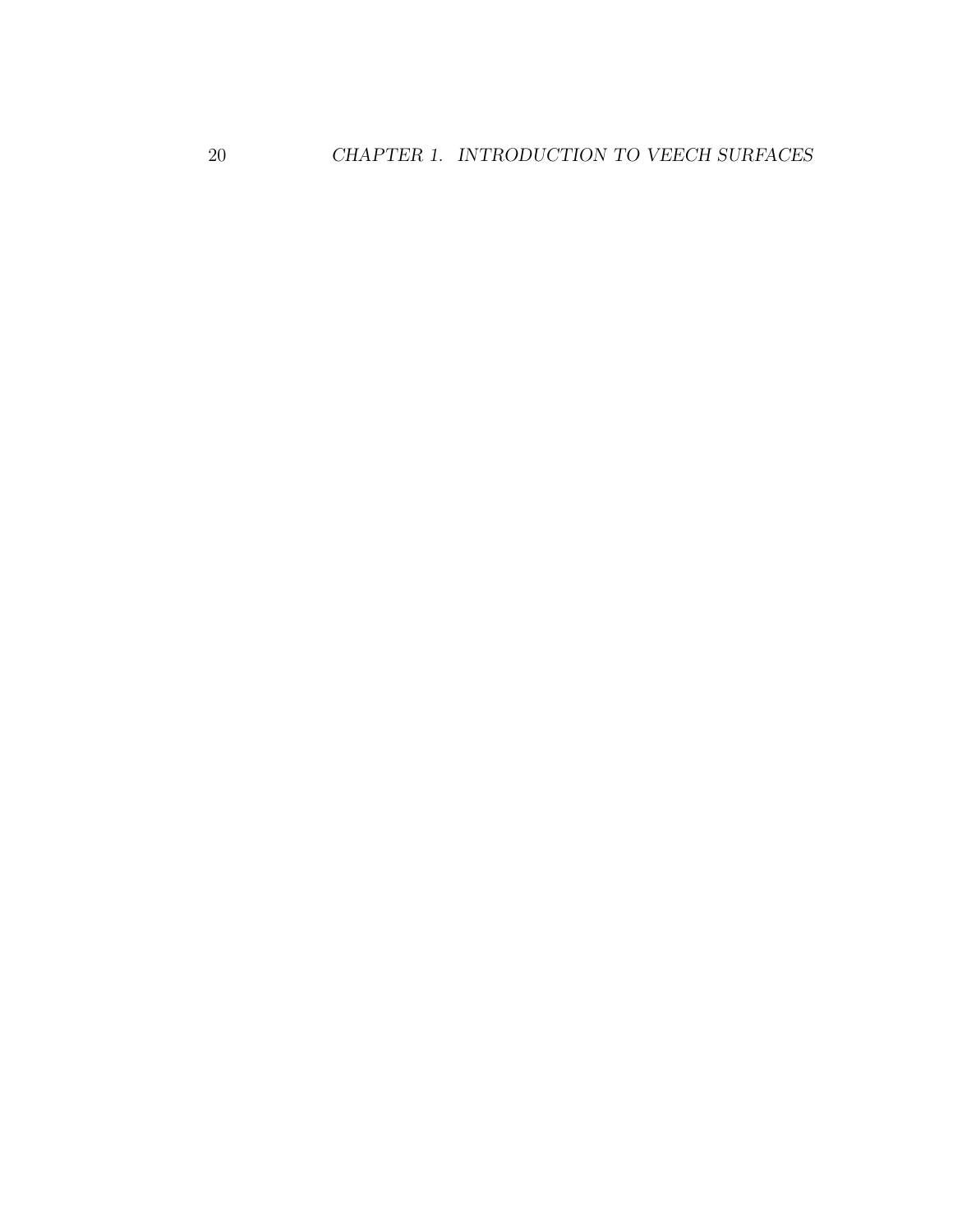# Chapter 2

# State of the Art

In this new century, two perspectives on Veech groups have been fruitful. The first, of a longer tradition, employs so-called scissor invariants of linear flows on the translation surface  $(X, \omega)$ . The second, pioneered by McMullen [Mc], emphasizes the algebro-geometric aspects of the Riemann surface X imposed by characteristics of  $SL(X, \omega)$ .

## 2.1 Background: Scissor Invariants

Kenyon and Smillie [KS] introduced an invariant for translation surfaces, called the J-invariant; this invariant is an extension of the Sah-Arnoux-Fathi invariant used for the study of interval exchange transformations. Calta [Ca] has recently used the J-invariant to characterize the Veech surfaces in the stratum of genus 2 surfaces with a single singularity; this stratum is denoted  $\mathcal{H}(2)$ , see §2 of [M].

**Definition 1.** Let P be a planar polygon of vertices  $v_1, \ldots, v_n$ . We define  $J(P)$  as  $v_1 \wedge v_2 + v_2 \wedge v_3 + \cdots + v_{n-1} \wedge v_n + v_n \wedge v_1 \in \mathbb{R}^2 \wedge_{\mathbb{Q}} \mathbb{R}^2$ .

This is indeed a scissors invariant, in the following sense.

**Proposition 2.** Suppose that  $P = P_1 \cup \cdots \cup P_k$  is a cellular decomposition of P into polygons  $P_i$ . Then  $J(P) = J(P_1) + \cdots + J(P_k)$ .

Now, any translation surface can be given as a finite union of polygons, with appropriate side identification; indeed, some authors define the notion of translation surface in this way, see Definition 4 of [M]. If  $(X, \omega)$  is a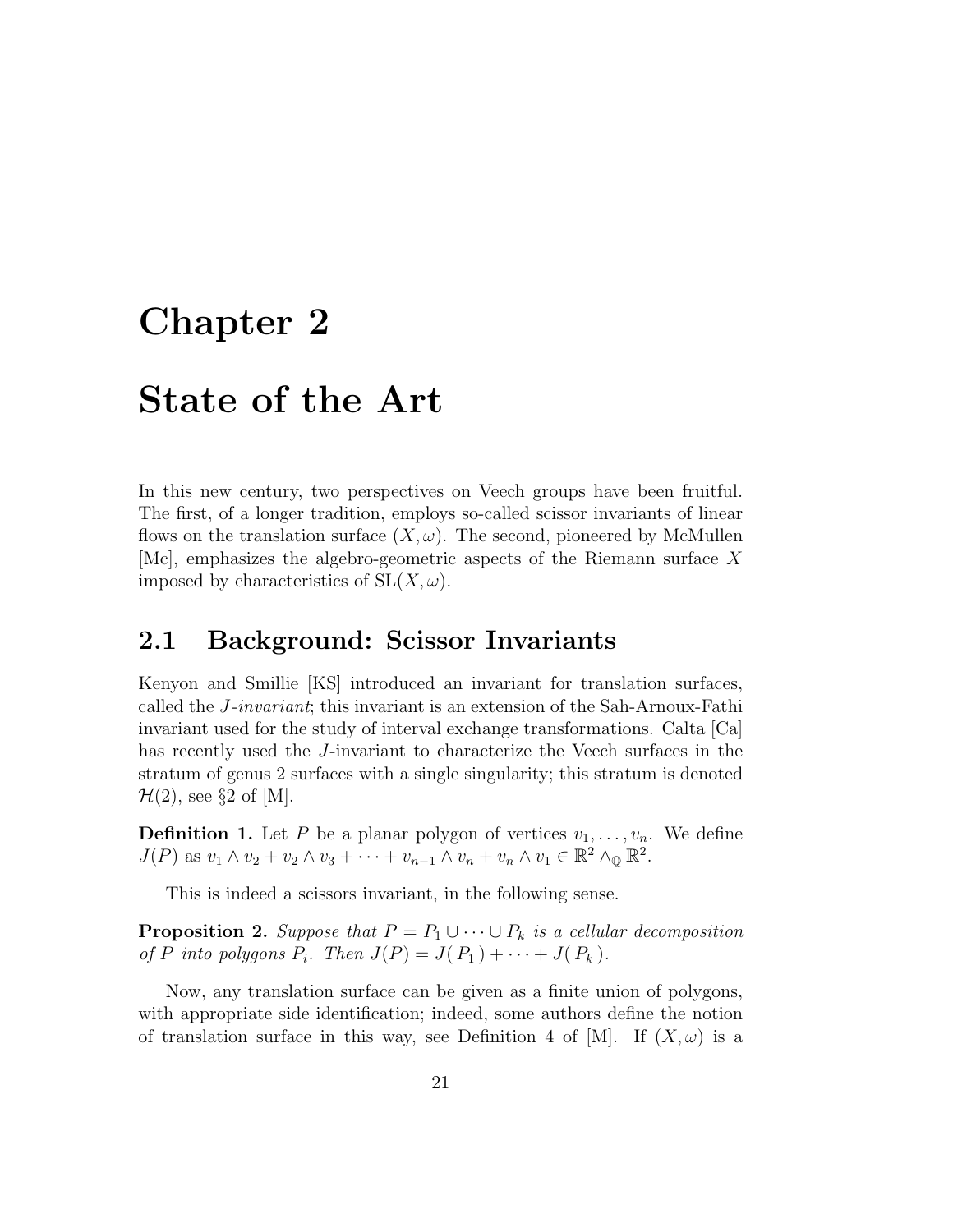translation surface, and  $(X, \omega) = P_1 \cup \cdots \cup P_k$  is a cellular decomposition of  $\Sigma$  into polygons  $P_i$ , then we define  $J(X, \omega)$  as the sum of the  $J(P_i)$ .

**Theorem 6. (Kenyon-Smillie)** The value  $J(X, \omega)$  is independent of choice of polygonal cellular decomposition of  $(X, \omega)$ .

One has the possibility of studying various projections of the J-invariant. In particular, the Sah-Arnoux-Fathi invariant can be recovered in this manner. Consider

$$
\pi_{xx} : \mathbb{R}^2 \wedge \mathbb{R}^2 \longrightarrow \mathbb{R} \wedge \mathbb{R}
$$

$$
\begin{pmatrix} a \\ b \end{pmatrix} \wedge \begin{pmatrix} c \\ d \end{pmatrix} \mapsto a \wedge c \ .
$$

We define  $J_{xx}$  as  $\pi_{xx}(J)$  and  $J_{yy}$  analogously. Let  $T: I \to I$  be an interval exchange transformation on a real interval  $I$ , with the lengths of the *i*th subinterval denoted by  $\lambda_i, 1 \leq i \leq n$ . For  $i \in \{1, ..., n\}$ , let  $t_i \in \mathbb{R}$  denote the translation applied to the ith subinterval. The Sah-Arnoux-Fathi invariant is defined as

$$
SAF(T) = \sum_{j=1}^{n} \lambda_j \wedge t_j \in \mathbb{R} \wedge_{\mathbb{Q}} \mathbb{R} .
$$

The set of all interval exchange transformations on I forms a group under composition of functions; Arnoux [A2], see also [A], showed that the SAFinvariant defines a group homomorphism to  $\mathbb{R} \wedge_{\mathbb{Q}} \mathbb{R}$ . Furthermore, since the commutator subgroup of the group of interval exchange transformations is a simple group, the SAF-invariant gives what is essentially the only non-trivial homomorphism defined on the group.

The fundamental property of the SAF-invariant is its invariance under induction:

Proposition 3. (Arnoux) Let T be an interval exchange transformation on an interval I, and suppose that  $K \subset I$  is a subinterval that meets every orbit of T. Let S denote the interval exchange transformation induced on K by T. Then  $SAF(S) = SAF(T)$ .

The following is crucial in the work of Calta.

**Remark 2.** One easily shows that if T is periodic, then  $SAF(T) = 0$ . Furthermore, an interval exchange transformation  $T$  of *three* subintervals is periodic if and only if  $SAF(T) = 0$ . This last is directly related to rotations: let  $R_{\alpha}$  denote the rotation of angle  $\alpha \in \mathbb{R}$ ; this map of the circle to itself is periodic if and only if  $\alpha \in \mathbb{Q}$ .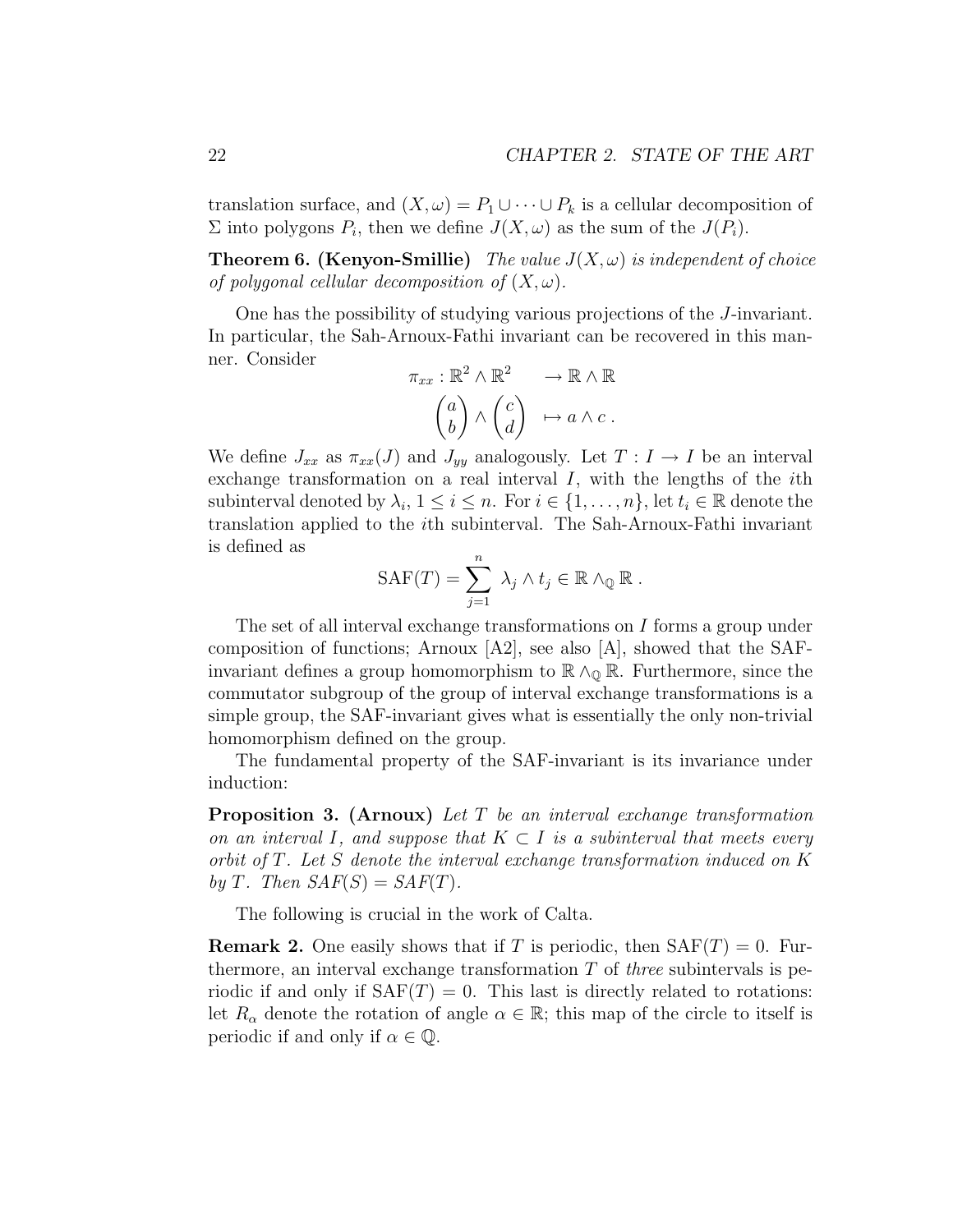Note, however, Arnoux and Yoccoz [AY] constructed an interval exchange transformation T of 7 subintervals with  $\text{SAF}(T) = 0$ , but such that T is minimal, and in fact uniquely ergodic. The geometry of this interval exchange transformation is extremely interesting, see [A3].

The invariance under induction of interval exchange transformation of the SAF-invariant affords the possibility of defining an SAF-invariant for a measured foliation  $\mathcal F$  of a surface: Choose a normalized full transversal I for  $\mathcal{F}$ , thus in particular this interval I meets all leaves of  $\mathcal{F}$ , and define  $SAF(\mathcal{F}) = SAF(T)$ , where T is the interval exchange transformation defined on I by the first return map along leaves of  $\mathcal F$ . This invariant is independent of choice of I.

Kenyon and Smillie easily show the following.

**Proposition 4.** Let  $(X, \omega)$  be a translation surface. Then  $J_{xx}(X, \omega)$  equals the SAF-invariant for the vertical foliation of  $(X, \omega)$ ; similarly,  $J_{yy}(X, \omega)$ equals the SAF-invariant for the horizontal foliation of  $(X, \omega)$ .

It is deft use of the J-invariant that allows Kenyon-Smillie to reach the main result of [KS], that in turn lead to the following sobering result.

**Theorem 7. (Kenyon–Smillie, Puchta)** Suppose that  $T$  is an acute, nonisosceles, rational-angled triangle, and that  $(X,\omega)$  is the translation surface associated to T by the usual unfolding process. Then  $(X, \omega)$  is a Veech surface *if and only if*  $T$  has angles:

(a)  $(\pi/4, \pi/3, 5\pi/12)$ , (b)  $(\pi/5, \pi/3, 7\pi/15)$ , or (c)  $(2\pi/9, \pi/3, 4\pi/9)$ .

Kenyon and Smillie also show that an acute, isosceles, rational-angled triangle gives a Veech surface if and only if the smallest angle is of the form  $\pi/n$ .

## 2.2 Results of Calta

A translation surface  $(X, \omega)$  is said to be *completely periodic* if for every direction whose linear flow admits a periodic orbit, and hence a cylinder,  $(X, \omega)$  admits a decomposition into cylinders in this direction. Clearly, Veech surfaces are completely periodic. The converse is in general false; consider the slit torus examples of  $|M|$ , see also  $|HS3|$ ,  $|Mc2|$ . However, one has the following.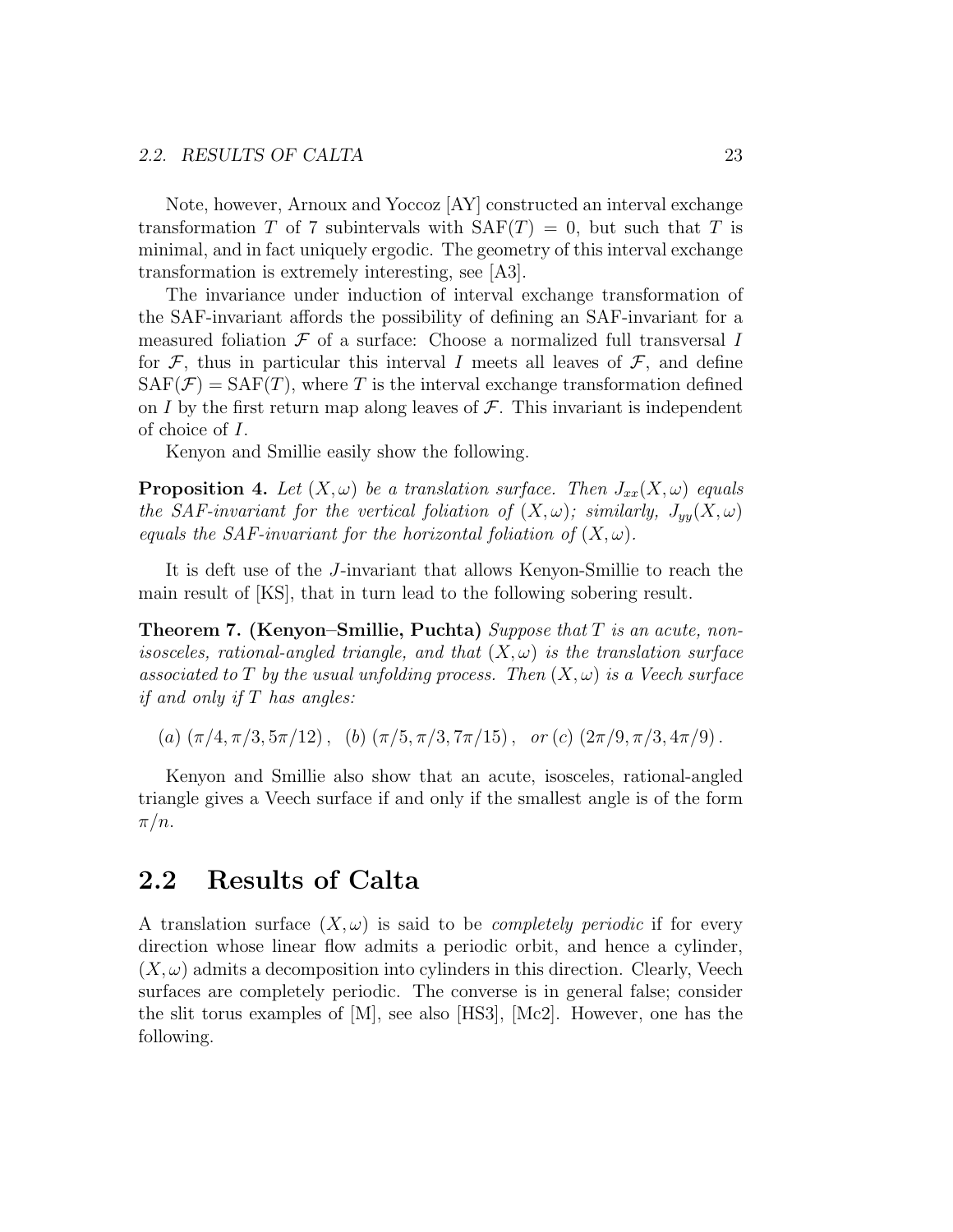**Theorem 8. (Calta)** A translation surface belonging to  $\mathcal{H}(2)$  is completely periodic if and only if it is a Veech surface.

Furthermore, in this stratum, every non-arithmetic Veech surface is "quadratic" in the sense that up a change within the  $SL(2,\mathbb{R})$ -orbit, all of its (absolute) periods are contained in some real quadratic field. Here, the ab*solute periods* of  $(X, \omega)$  are the periods of  $\omega: p(\gamma) = \int_{\gamma} \omega \text{ with } \gamma \in H_1(X, \mathbb{Z});$ thus the result is that  $p(H_1(X,\mathbb{Z})) \subset \mathbb{Q}(\sqrt{d}) \times \mathbb{Q}(\sqrt{d})$ , with  $d > 0$  a nonsquare integer. Amongst all quadratic translation surfaces, Calta gives equations distinguishing the Veech surfaces.

The main idea of the proof is to introduce the following intermediate property. Here, given a direction  $v$ , the projection  $J_{vv}$  is defined analogously to  $J_{xx}$  and  $J_{yy}$ .

**Definition 2.** A direction is called a *homological direction* for  $(X, \omega)$  if it is the direction of some absolute period of  $\omega$ . A translation surface has *Property* X if for every homological direction v one has  $J_{vv} = 0$ .

Every periodic direction of course has a representative in  $p(H_1(X,\mathbb{Z}))$ ; Property X may be thought of as being "virtually" completely periodic every direction that is a candidate to be completely periodic passes the test of vanishing of the corresponding projection of the J-invariant.

Calta's proof of Theorem 8 consists of showing that for translation surfaces of  $\mathcal{H}(2)$  the three properties are equivalent: Property X, completely periodic, Veech. One easily shows that Property X does imply complete periodicity here — this is an application of Remark  $\,$  2, and strongly depends on the genus being 2. The converse is significantly more complicated, and Calta uses explicit quadratic equations. A number theoretic argument shows that the  $SL(2,\mathbb{R})$ -orbit of a translation surface with Property X is closed in  $\mathcal{H}(2)$ ; by *Smillie's Theorem*, announced in [Vch3], the surface must then be Veech.

An analogous discussion allows Calta to show that the completely periodic surfaces of the remaining stratum of genus 2 translation surfaces,  $\mathcal{H}(1, 1)$ , are also quadratic, and to again give explicit equations.

One can give a geometric interpretation of Calta's work, that can be compared to the appearance of Hilbert modular surfaces in the work of Mc-Mullen, see below. Beginning with a completely periodic surface in  $\mathcal{H}(1, 1)$ , consider the  $SL(2,\mathbb{R})$ -orbits of the surface found by fixing the absolute periods and deforming the relative periods; here "relative" means relative to the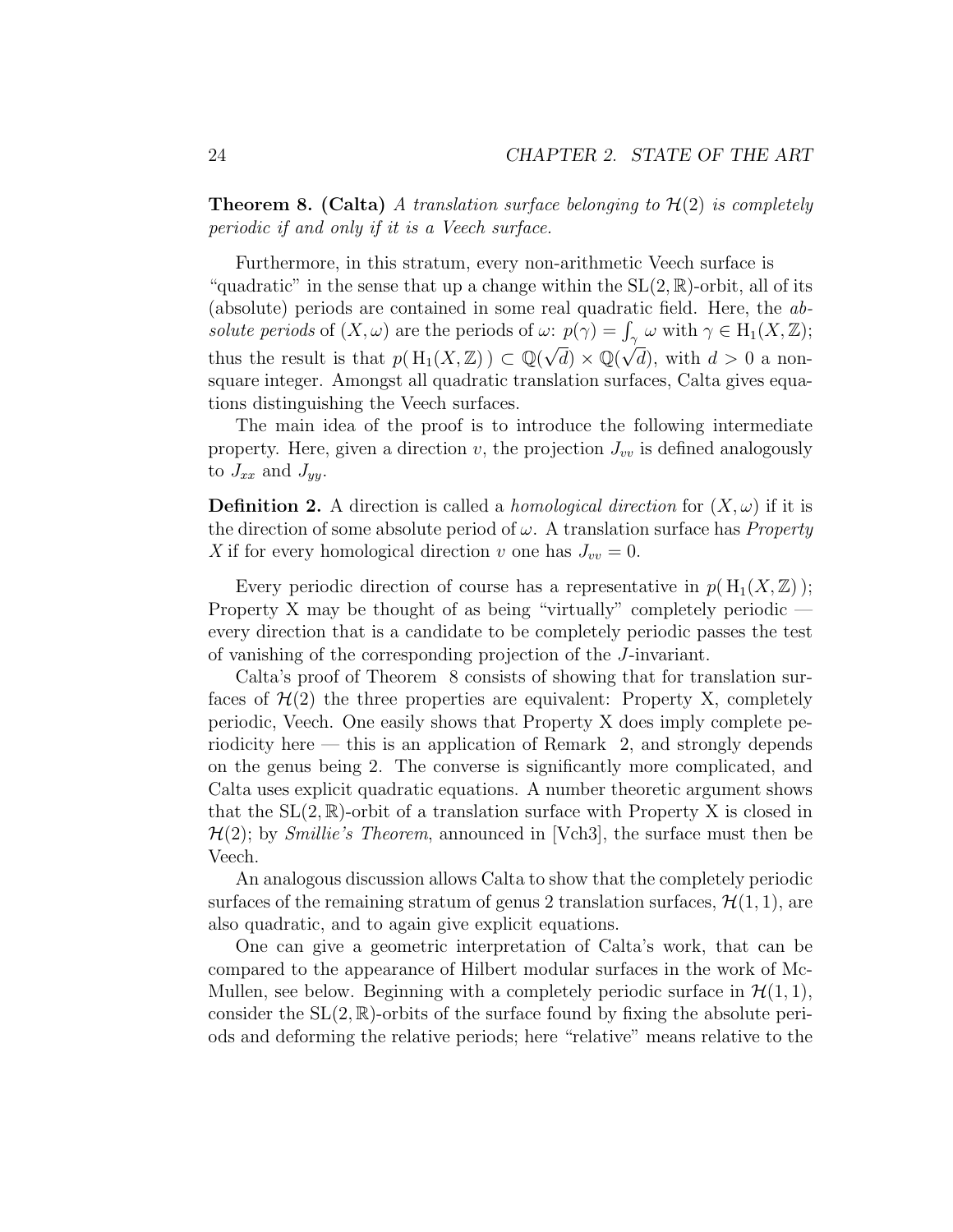singularities. Thus, one considers the  $SL(2,\mathbb{R})$ -orbits of the various surfaces found by varying the position of the zeros of  $\omega$ . The result, M, is a *closed* sub-manifold of  $\mathcal{H}(1,1) \cup \mathcal{H}(2)$  of real dimension 5. The intersection of  $\mathcal M$ with  $\mathcal{H}(2)$  is a finite union of  $SL(2,\mathbb{R})$ -orbits of Veech surfaces.

# 2.3 McMullen's Approach

The approach emphasized by McMullen [Mc] studies properties of the Riemann surface X implied by hypotheses on the group  $SL(X, \omega)$ . Any affine diffeomorphism  $\phi$  of  $(X, \omega)$  is such that the pull-back map  $\phi^*$  acts on  $H^1(X, \mathbb{R})$ so as to preserve the two dimensional real subspace  $V$  generated by the real and imaginary parts of  $\omega$ . If  $\phi$  has derivative  $D\phi$  hyperbolic of trace t, then  $T^* := \phi^* + (\phi^*)^{-1}$  acts on V as multiplication by t. McMullen relates this to the structure of the endomorphism ring of the Jacobian of X.

### 2.3.1 Algebro-Geometric Background

We briefly recall some standard terminology and results from algebraic geometry, see the textbooks [Ha], [GrHa], [FK]; the classic reference on abelian varieties is [Mu]; for a constructive treatment of real multiplication see [BL], as well as  $[R]$ . See  $[H_1]$  or  $[vdG]$  for an introduction to the study by the school of F. Hirzebruch of the geometry and arithmetic of Hilbert modular surfaces. Our discussion closely follows §4 of [Mc3].

### The Jacobian

Key to our discussion is the q-complex dimensional vector space  $\Omega(X)$  of 1-forms on a Riemann surface  $X$  of genus  $g$ . Indeed, whereas the results discussed so far are related to the flat structure induced on X by integration of a single 1-form, we now fix a base point and consider integration of a vector whose entries form a basis for  $\Omega(X)$ . This gives a map to  $\mathbb{C}^g$  that is only well-defined after dividing by the lattice formed by the integrals along closed curves. The result is the famed *Abel-Jacobi map* from X to the complex torus defined as the *Jacobian variety* of X,  $Jac(X)$ .

The celebrated Riemann Relations show that  $Jac(X)$  is a principally polarized abelian variety: It is in particular a complex torus equipped with an embedding into complex projective space. Expressing  $\text{Jac}(X)$  as  $\Omega^*(X)/\text{H}_1(X,\mathbb{Z}),$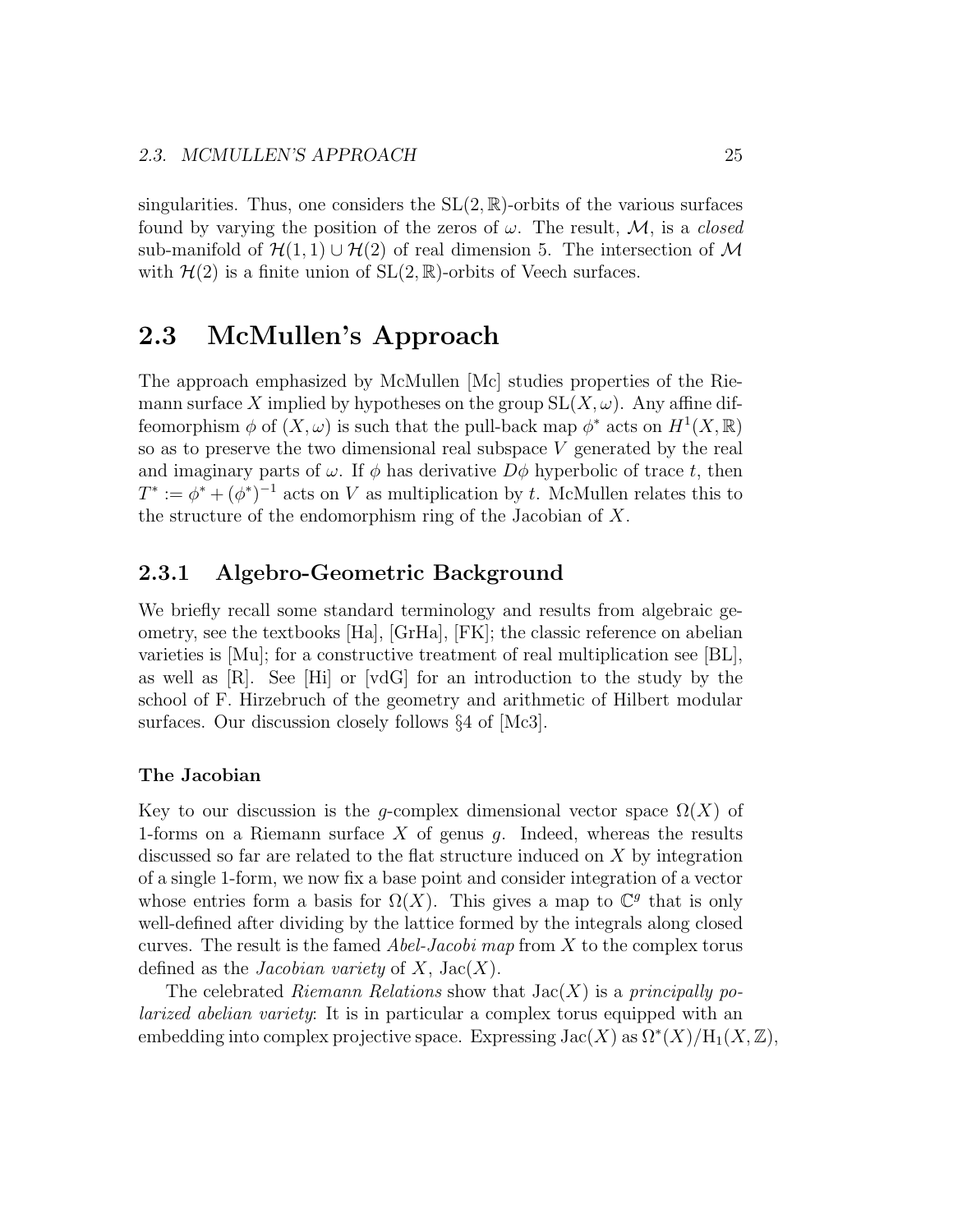one avatar of the polarization is as a symplectic form on  $H_1(X,\mathbb{Z})$ . In fact, the intersection pairing on  $H_1(X,\mathbb{Z})$  gives this symplectic form. Of course, as real vector spaces,  $\Omega^*(X)$  and  $H_1(X,\mathbb{R})$  are isomorphic; we can thus view  $\Omega^*(X)$  as  $H_1(X,\mathbb{R})$  with a complex structure. See chapter 4 of [Cl] for a discussion of related canonical isomorphisms.

#### Real Multiplication by a Field; Eigenforms

Given any principally polarized abelian variety  $A \cong \mathbb{C}^g/\Lambda$ , the polarization of A equips  $\Lambda \cong H_1(A,\mathbb{Z}) \cong \mathbb{Z}^{2g}$  with a symplectic form. The endomorphism  $ring$  End(A) consists of the Lie group homomorphisms of A; each endomorphism respects the Hodge decomposition  $H^1(A, \mathbb{C}) \cong H^{(1,0)} \oplus H^{(0,1)}$  and induces an endomorphism of  $\Lambda$ .

A field  $K$  is called *totally real* if it is a number field all of whose embeddings fixing  $\mathbb Q$  have image in  $\mathbb R$ . Given a totally real field K with  $[K:\mathbb Q]=g$ , we say that A admits real multiplication by K if there is a faithful representation  $\rho: K \to \text{End}(A) \otimes \mathbb{Q}$  such that each  $\rho(\kappa)$  is self-adjoint with respect to the induced symplectic form on  $\Lambda \otimes \mathbb{Q}$ . The holomorphic 1-forms on A form the q-dimensional C-vector space  $\Omega(A) \cong H^{(1,0)}$ . Since  $\rho(K)$  respects the Hodge decomposition, K acts on  $\Omega(A)$  in a complex linear fashion. An eigenvector for this action is called an eigenform for the real multiplication of A. The action can always be diagonalized:  $\Omega(A) = \bigoplus \mathbb{C} \omega_i$  for g eigenforms  $\omega_i$ , thus there are eigenforms for any real multiplication.

In the case that  $A = \text{Jac}(X)$ , we can speak of  $\omega \in \Omega(X)$  as being an eigenform. Indeed, given real multiplication on  $\text{Jac}(X) \cong \Omega(X)^*/H_1(X,\mathbb{Z})$ , one finds that the eigenforms are exactly the eigenvectors for the dual action on  $\Omega(X)$ . The *eigenform locus* in  $\Omega \mathcal{M}_q$  is the space of  $(X,\omega)$  with  $\omega$  an eigenform.

Remark 3. With only slight complication of the above, one can define real multiplication on an abelian variety of complex dimension  $g$  by a product  $K$ of totally real fields  $K_i$ , with  $\sum [K_i : \mathbb{Q}] = g$ .

#### Endomorphisms to Real Multiplication

The integral points  $\mathfrak{o} = K \cap \text{End}(A)$  of elements of K which act as endomorphisms of A form an *order* of K. That is,  $\mathfrak{o}$  is a finite-index subring of  $\mathcal{O}_K$ , where  $\mathcal{O}_K$  is the product of the rings of algebraic integers of the  $K_i$ . Of course, given an order  $\mathfrak{o} \subset K$ , and any faithful representation of  $\mathfrak{o}$  as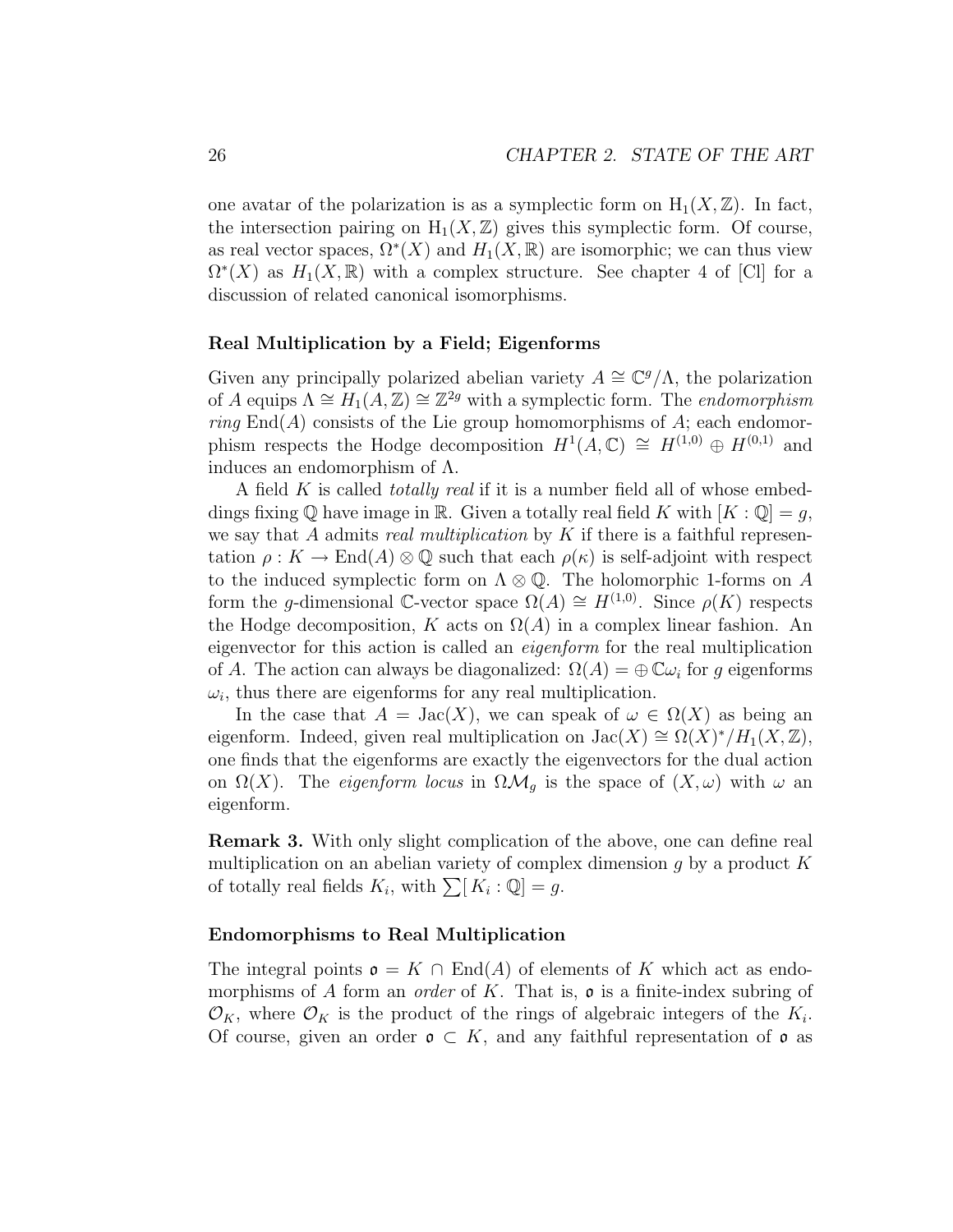self-adjoint endomorphisms of A, there is an induced real multiplication of A by  $K$ .

Indeed, suppose that some totally real algebraic integer  $t$  acts as an endomorphism T on an abelian variety A. Then one finds that  $\mathbb{Z}[t] \subset \text{End}(A)$ , by extending the map  $t \mapsto T$  in the usual manner. Tensoring with  $\mathbb{Q}$ , one finds that A admits real multiplication by  $\mathbb{Q}(t)$ . Thus, a single endomorphism can induce real multiplication by a field.

### Families with Real Multiplication by an Order

The appropriate level of abstraction is obtained by fixing a symplectic form on a lattice  $L \cong \mathbb{Z}^{2g}$ , and considering the injective homomorphisms  $\rho$  which send  $\mathfrak o$  to End(L) as self-adjoint endomorphisms. One then says that A admits real multiplication by  $(\rho, \rho)$  if there is a symplectic isomorphism of L with  $H_1(A,\mathbb{Z})$  such that  $\rho(\mathfrak{o})$  coincides with the restriction of End(A).

The space of all abelian varieties admitting real multiplication by some  $(\rho, \mathfrak{o})$  can be determined in the following constructive manner. Tensoring the rank two  $\mathfrak{o}$ -module L with  $\mathbb R$  allows us to find a decomposition into orthogonal eigenspaces, each of real dimension two:  $L \otimes \mathbb{R} \cong \bigoplus_{i=1}^{g} S_i$ . Fix i, and choose some positively ordered symplectic basis  $(a_i, b_i)$  for  $S_i$ ; to each  $\tau_i \in \mathbb{H}$ , we have an R-linear map from  $\overline{C}$  to  $S_i$  induced by sending 1 to  $a_i$  and  $\tau_i$  to  $b_i$ . Note that in particular this map respects the orientation of  $\mathbb{R}^2 \cong S_i$ .

Each  $\tau := (\tau_1, \ldots, \tau_g) \in \mathbb{H}^g$  thus determines an isomorphism of real vector spaces that takes  $L \otimes \mathbb{R}$  to  $\mathbb{C}^g$  and thus induces a symplectic structure on  $\mathbb{C}^g$ ; the image of  $L \otimes 1$  is a lattice. The quotient,  $A_{\tau}$ , of  $\mathbb{C}^g$  by this lattice has real multiplication by  $(\rho, \rho)$ .

Every abelian variety admitting real multiplication by  $(\rho, \rho)$  arises in this fashion. Indeed, given some  $A = \mathbb{C}^g/\Lambda$ , take  $\Lambda$  as L and use the symplectic form given by the principal polarization. Choose an integral basis for  $\Lambda$  and a compatible splitting of  $\mathbb{C}^g$ ; we may assume that the basis of  $\Lambda$  is of the form  $(1, b_i)$  with  $b_i \in \mathbb{H}$ . With  $\tau = (b_1, \ldots, b_q)$ , we find that  $A_{\tau} = A$ .

### Hilbert Modular Varieties

Given L and  $(\mathfrak{o}, \rho)$  as above, let  $Sp(L \otimes \mathbb{R}) \cong Sp(2g, \mathbb{R})$  denote the R-linear operators on  $L \otimes \mathbb{R}$  which respect the symplectic form. Those symplectic automorphisms that commute with the action of  $\rho$  preserve the splitting  $L \otimes \mathbb{R} \cong \bigoplus_{i=1}^{g} S_i$ . Therefore, each such automorphism acts on the set of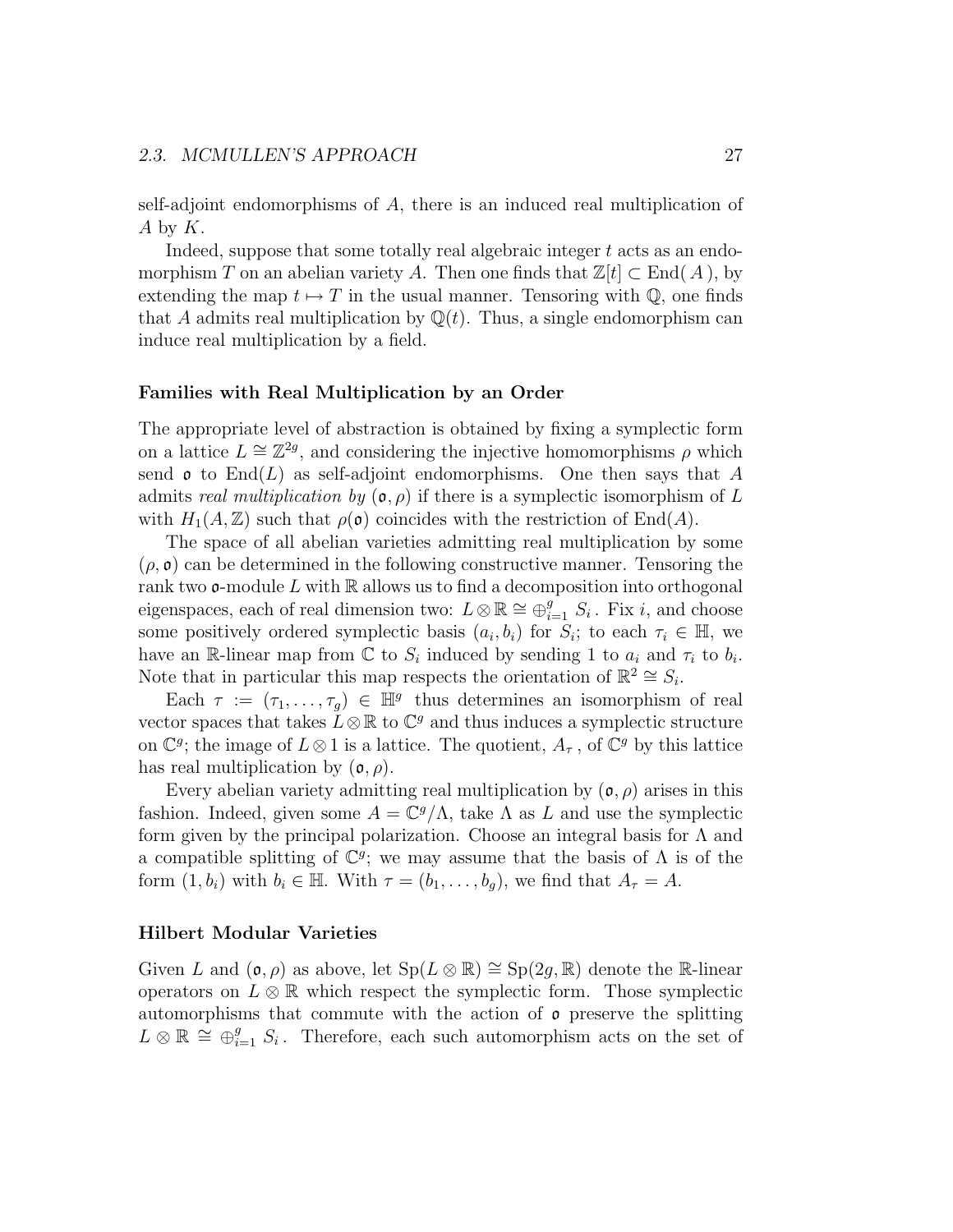complex structures on  $L \otimes \mathbb{R}$  that are compatible with the splitting. Since these complex structures are indexed by  $H<sup>g</sup>$ , one finds that the subgroup of symplectic automorphisms that commute with the action of  $\rho$  is the image of an injective homomorphism  $\iota : SL(2, \mathbb{R})^g \to Sp(L \otimes \mathbb{R})$ . The integral points  $\Gamma(\mathfrak{o}, \rho) := \iota(SL(2, \mathbb{Z})^g)$  are exactly the automorphisms of the symplectic **o**-module L. The group  $\Gamma(\mathfrak{o}, \rho)$  acts isometrically on  $\mathbb{H}^g$  as elements of  $\text{SL}(2,\mathbb{Z})^g$ , the finite volume quotient  $X(\mathfrak{o}, \rho) := \Gamma(\mathfrak{o}, \rho) \backslash \mathbb{H}^g$ , called the *Hilbert* modular variety of  $(\mathfrak{o}, \rho)$ , parametrizes pairs  $(A, \mathfrak{o} \to \text{End}(A))$  compatible with  $\rho$ . There is a natural forgetful map from  $X(\mathfrak{o}, \rho)$  to  $\mathcal{A}_q$ , the coarse moduli space of principally polarized abelian varieties — one forgets the maps  $\mathfrak{o} \to \mathrm{End}(A).$ 

### Multiplication by a Real Quadratic Order

When  $g = 2$ , there are two facts that simplify the above. First, it is wellknown that the orders  $\mathfrak o$  in real quadratic fields are uniquely determined by their discriminants  $D = D(\mathfrak{o}) \in \mathbb{Z}$ ; we thus write  $\mathfrak{o}_D$ . Second, for each such  $\mathfrak{o}_D$ , there is essentially a unique representation  $\rho_D : \mathfrak{o}_D \to \mathbb{Z}^4$  which respects the standard symplectic form on  $\mathbb{Z}^4$ ; see say Theorem 2 of [R]. One thus finds a single Hilbert modular surface for each discriminant,  $X_D := X(\mathfrak{o}_D, \rho_D)$ .

Furthermore, one can give an explicit model for each of these. Let  $\sigma$ denote the non-trivial element in Gal $(K/\mathbb{Q})$ ; for  $M \in SL(2, K)$ , let  $M^{\sigma}$ denote the matrix whose elements are the images by  $\sigma$  of the corresponding elements of M. Then  $SL(2, K)$  acts on  $\mathbb{H}^2$  by  $M \circ (z_1, z_2) = (Mz_1, M^{\sigma}z_2),$ where elements of  $SL(2,\mathbb{R})$  act on  $\mathbb H$  in the usual manner. One can show that  $X_D \cong SL(2, \mathfrak{o}_D) \backslash \mathbb{H}^2$ .

For each of these  $X_D$ , the forgetful map to  $A_2$  is generically 2-to-1: homomorphisms from  $\mathfrak{o}_D$  to End(A) are conflated with their compositions with  $\sigma$ . This forgetful map factors through the *symmetric Hilbert modular sur*face formed as the quotient of  $X_D$  by the involution induced by the standard permutation on  $\mathbb{H} \times \mathbb{H}$ . The image variety in  $\mathcal{A}_2$  is called a *Humbert surface*, after the work of G. Humbert in the late 19th century.

### 2.3.2 McMullen's Action by the Trace Field

With  $\phi$  an affine diffeomorphism of hyperbolic derivative  $D\phi$  having trace t, consider  $T = \phi_* + (\phi_*)^{-1}$  acting on  $H_1(X, \mathbb{R})$ . Since  $\phi$  preserves intersections, it is easy to show that  $T$  is self-adjoint with respect to the corresponding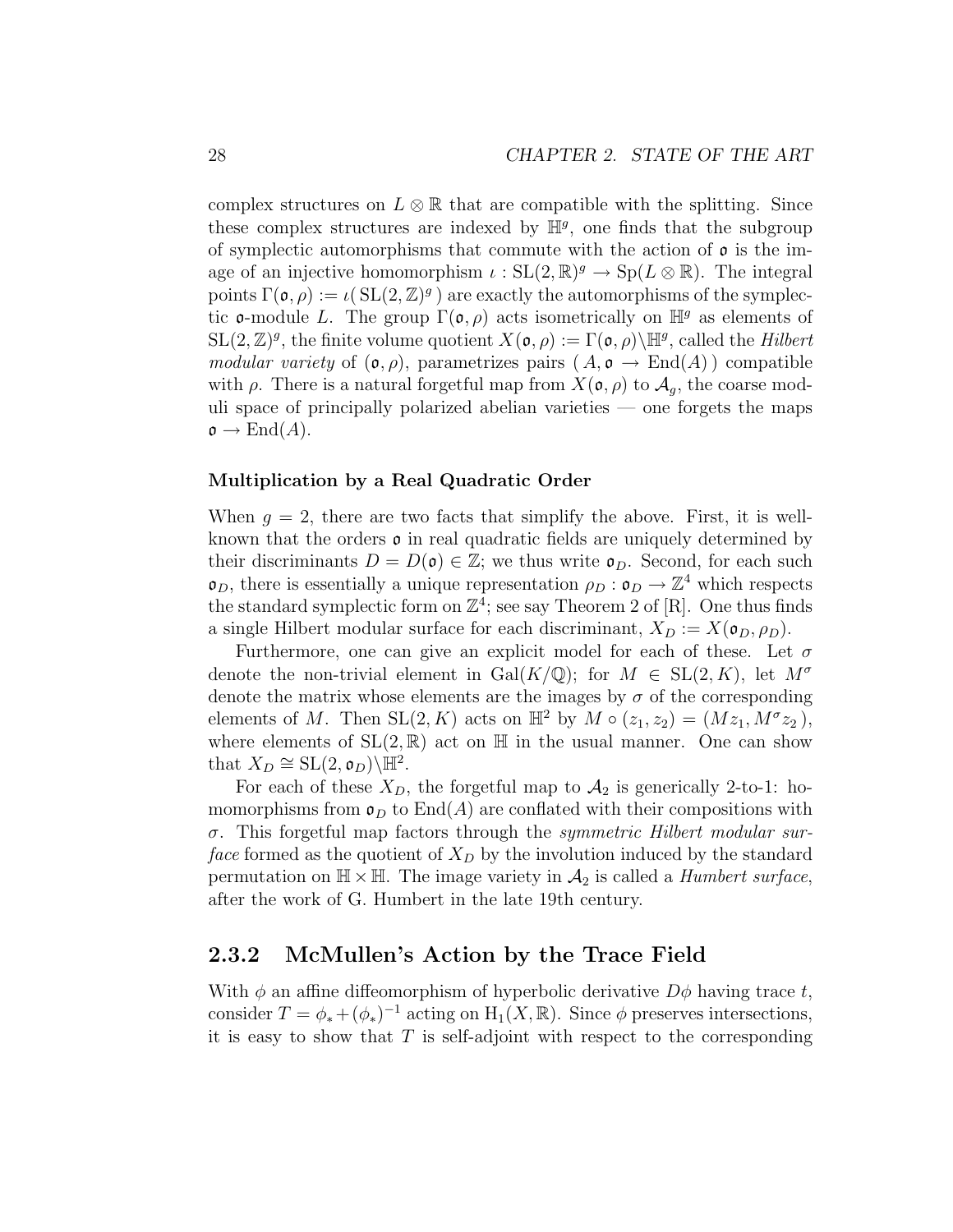symplectic form. Since the pull-back of any affine diffeomorphism leaves  $V \subset H^1(X,\mathbb{R})$  invariant, T leaves invariant the annihilator of V, defined as the space of cycles upon which all elements of V vanish.

In genus two, the annihilator and its orthogonal complement are both of real dimension two, giving thus complex lines in  $\Omega^*(X)$ . The self-adjoint T acts on each of these eigenspaces as multiplication by a real number. That is to say, T induces an endomorphism of  $Jac(X)$ . When t is quadratic over  $\mathbb{Q}$ , the map  $t \mapsto T$  as discussed in the treatment of real multiplication in §2.3.1 shows that  $Jac(X)$  admits real multiplication by  $K = \mathbb{Q}(t)$ .

The field K is independent of choice of hyperbolic element in  $SL(X, \omega)$ ; see the appendix of [KS] for the following: since those  $\phi$  with  $D\phi$  hyperbolic are in fact pseudo-Anosov maps, earlier results allow one to prove both that (1) K is the full trace field of  $SL(X, \omega)$ , defined as the field generated by adjoining to  $\mathbb Q$  the traces of all elements of the group; and, (2)  $[K : \mathbb Q] \leq g$ . Furthermore, see say Lemma 8 on p. 167 of  $[FLP]$ , t is an algebraic integer.

## 2.3.3 Projecting Orbits to  $\mathcal{M}_g$  and  $\mathcal{A}_g$

The projection  $\pi : \Omega \mathcal{M}_g \to \mathcal{M}_g$  is constant on orbits of SO(2, R). On the other hand, the stabilizer of  $z = i$  under the transitive action of  $SL(2,\mathbb{R})$ by Möbius transformations on the Poincaré upper half-plane,  $\mathbb{H}$ , is  $SO(2,\mathbb{R})$ . There is thus a map  $\mathbb{H} \to \mathcal{M}_q$  that factors through  $\mathrm{SL}(X,\omega)\backslash\mathbb{H}$ . In fact, it is of great importance that this image in  $\mathcal{M}_q$  is isometrically immersed with respect to the so-called Teichmüller metric, see [EG] for discussion of this metric in terms related to  $SL(2,\mathbb{R})$ . The image in  $\mathcal{M}_q$  is an algebraic curve if and only if  $SL(X, \omega)$  is a lattice, in which case this image is called a Teichmüller curve in  $\mathcal{M}_g$ .

The Torelli map  $\tau : \mathcal{M}_q \to \mathcal{A}_q$  is defined by sending each X to Jac(X); for a discussion of the geometry of this map, see [Mu2]. In dimension  $g = 2$ , in fact  $\mathcal{A}_2 = \tau(\mathcal{M}_2) \sqcup H_1$ , where  $H_1$  is the locus of abelian varieties that split as a product of two polarized elliptic curves. In particular, the Torelli map has dense open image in  $A_2$ ; there is thus a tendency in the literature to slur over the distinction of certain loci as being in one or the other of the spaces  $\mathcal{M}_2$  and  $\mathcal{A}_2$ . For simplicity, call the map  $\Omega \mathcal{M}_g \to \mathcal{A}_g$ , given by composing the Torelli map with  $\pi$ , the projection to  $\mathcal{A}_q$ .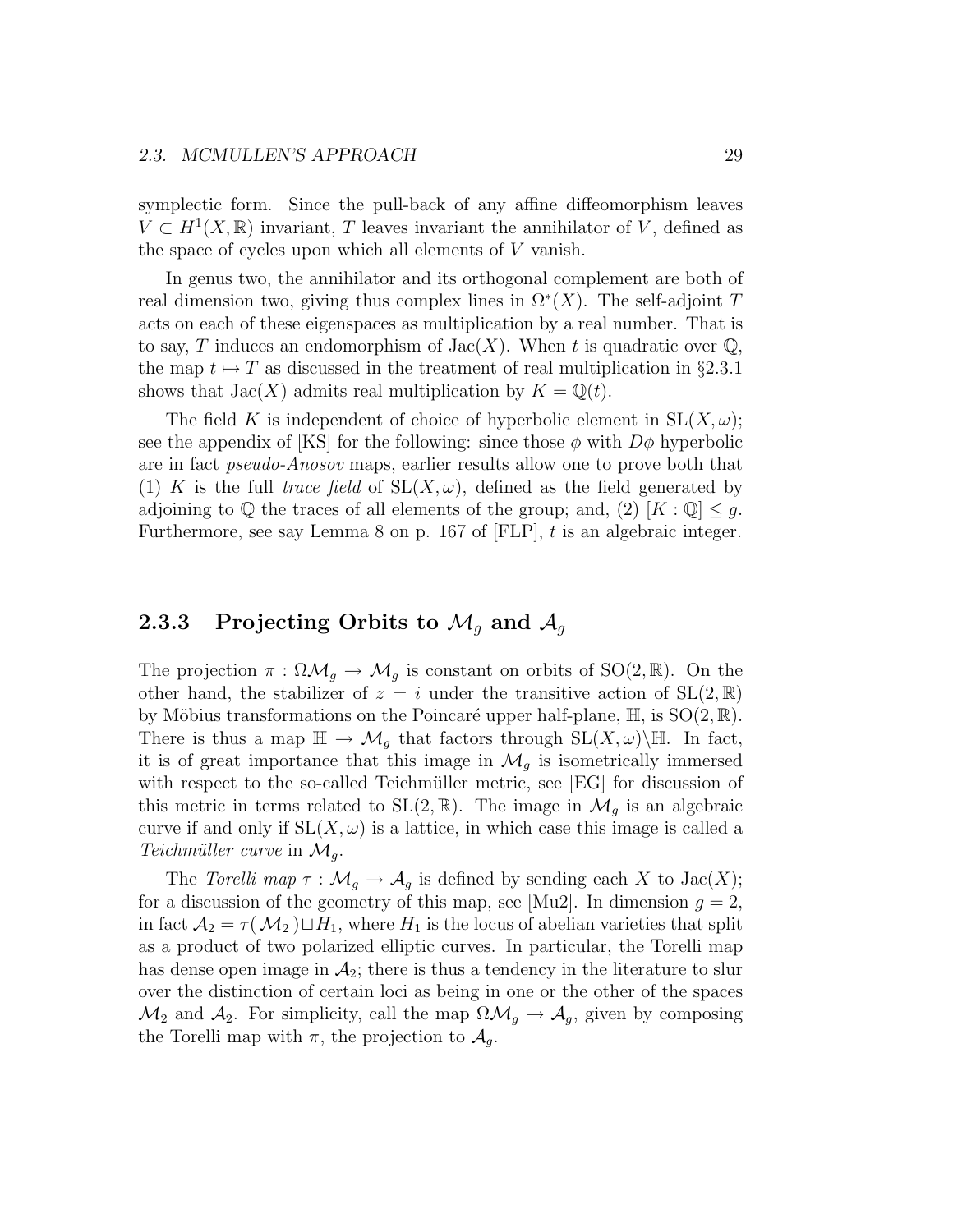### 2.3.4 A Selection of Results

The fundamental observation of McMullen is that as soon as a translation surface  $(X, \omega)$  with X of genus 2 admits a hyperbolic element in  $SL(X, \omega)$ , then  $Jac(X)$  admits real multiplication by the trace field of  $SL(X, \omega)$ , with  $\omega$  an eigenform for this multiplication. The following result, false in higher genus, is crucial to McMullen's study in genus two.

**Theorem 9.** (McMullen) The eigenform locus in  $\Omega \mathcal{M}_2$  is  $SL(2,\mathbb{R})$ -invariant.

The main result of McMullen on Teichmüller curves in  $\mathcal{M}_2$  is the following.

**Theorem 10.** (McMullen) Suppose that  $SL(X, \omega)$  is a non-arithmetic lattice and X is of genus 2. Then the  $SL(2,\mathbb{R})$ -orbit of  $(X,\omega)$  projects to  $\mathcal{A}_2$  to be an algebraic curve contained in some symmetric Hilbert modular surface.

In fact, Remark 3 can be invoked to show that in genus 2 if  $SL(X, \omega)$ is arithmetic, then  $Jac(X)$  admits real multiplication by  $\mathbb{Q} \times \mathbb{Q}$ , and the  $SL(2,\mathbb{R})$ -orbit then projects to an appropriate symmetric Hilbert modular surface [Mc3].

The previous theorem easily leads to the following result, which can also be deduced from Calta's results.

**Theorem 11.** (McMullen) Suppose that  $(X, \omega) \in \mathcal{H}(2)$ . If there is a hyperbolic element in  $SL(X, \omega)$ , then  $(X, \omega)$  is a Veech surface.

The situation is completely different for  $\mathcal{H}(1,1)$ . Indeed, let  $\mathcal D$  denote the translation surface given by identifying by translation opposite sides of the regular decagon. In [Mc4], McMullen conjectured, and in [Mc5] proves, the following.

**Theorem 12.** (McMullen) The only non-arithmetic Veech surface of  $\mathcal{H}(1,1)$ is D.

McMullen [Mc4] gives an algorithm for determining those  $(X, \omega)$  whose  $SL(2,\mathbb{R})$ -orbit projects to a Hilbert modular surface for a given discriminant of order. In particular, he shows that Veech's original examples of a double pentagon and a double decagon account for all lattice groups giving rise to curves on the symmetric Hilbert modular surface of real multiplication by the order with discriminant  $D = 5$ .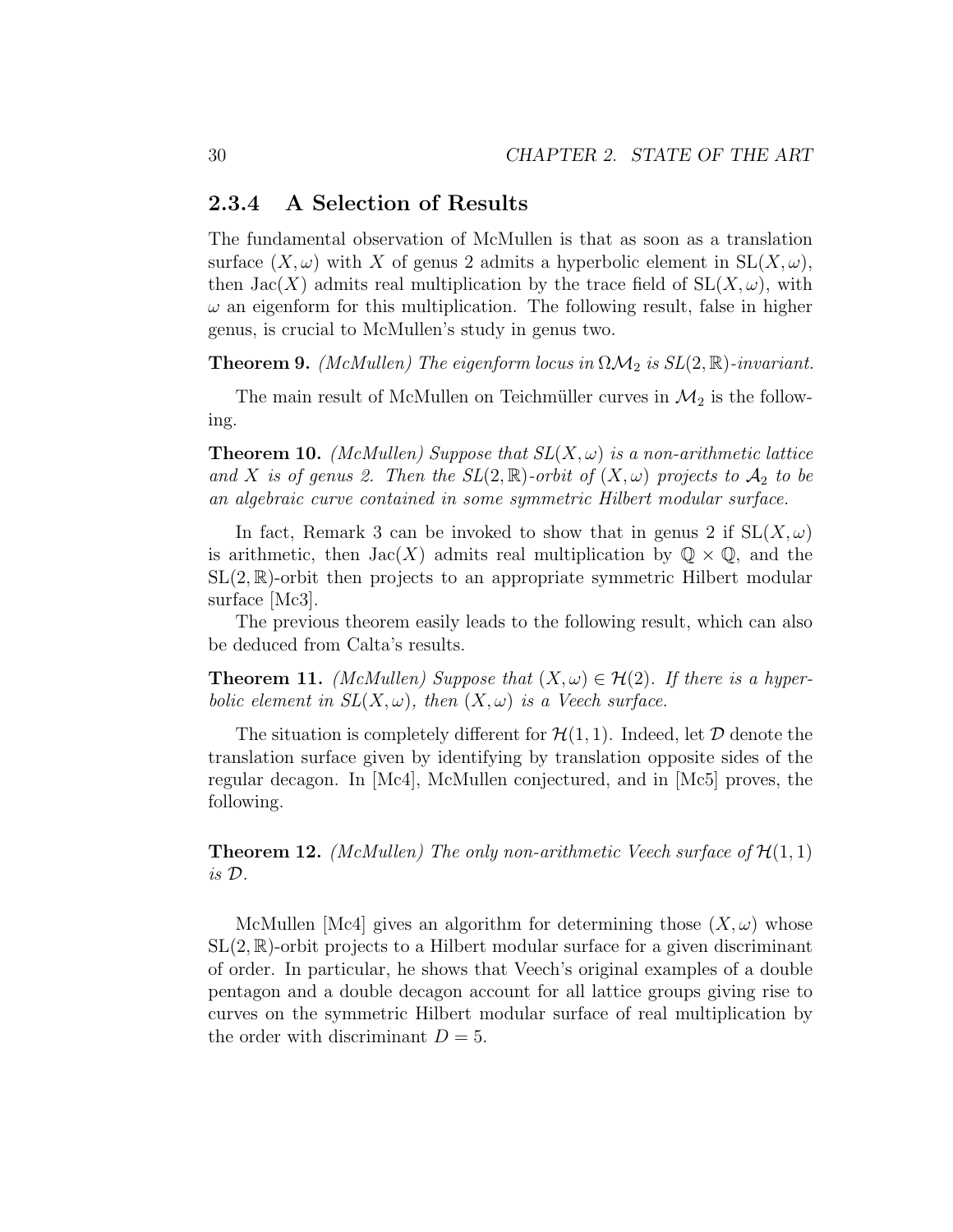Remark 4. For reasons of time and space, we have not discussed an important aspect of the projections of  $SL(2,\mathbb{R})$ -orbits in  $\Omega \mathcal{M}_g$  to each of  $\mathcal{M}_g$  and  $A_q$ : These projections are isometries for the appropriate metrics. This result is due to Kra [Kr]. This isometry is in some sense what allows one to use the structure of the homogenous space  $A<sub>g</sub>$  to study Veech groups. As well, there are many curves in moduli space, but very few of them are isometrically embedded with respect to the Teichmüller metric.

Using the above, McMullen [Mc3] proves an analog of the celebrated Ratner Theorem, see [E].

**Theorem 13.** (McMullen) The closure of the  $SL(2,\mathbb{R})$ -orbit of any  $(X,\omega) \in$  $\Omega \mathcal{M}_2$  projects to  $\mathcal{M}_2$  as exactly one of the following: an algebraic curve; a Hilbert modular surface; all of  $\mathcal{M}_2$ .

In recent work, M. Möller [Moe] has extended McMullen's result for lattice  $SL(X, \omega)$ . In particular, for  $q > 2$ , he shows that even though the action by the trace field identified by McMullen may not extend to the full Jacobian of X, it does identify special properties, which he studies in terms of variation of Hodge structures. (For an introduction to this study of splittings of bundles generalizing the study of the Hodge decomposition, see [Voi].) An isogeny of an abelian variety is a surjective morphism of algebraic varieties to some abelian variety, and this morphism is a group homomorphism, of finite kernel. (Isogenous abelian varieties are thus morally equivalent.)

**Theorem 14.** (Möller) Suppose that  $SL(X, \omega)$  is a lattice. Then the  $SL(2, \mathbb{R})$ orbit of  $(X, \omega)$  projects to  $\mathcal{A}_q$  to be an algebraic curve contained in the locus parametrizing abelian varieties A splitting up to isogeny to a product  $A_1 \times A_2$ , where  $A_1$  admits real multiplication by the trace field of  $SL(X, \omega)$ .

# 2.4 Infinitely Generated Veech Groups

In [Vch3], Veech asked if a  $SL(X, \omega)$  can ever be an infinitely generated Fuchsian group. This has recently been answered in the affirmative, [HS3], [Mc2].

**Theorem 15.** ([HS3]) For each genus  $g \geq 4$ , there exist  $(Y, \alpha) \in \Omega \mathcal{M}_g$ with  $SL(Y, \alpha)$  infinitely generated. In particular, the genus four translation surface arising from the triangle of angles  $(3\pi/10, 3\pi/10, 2\pi/5)$  has infinitely generated Veech group.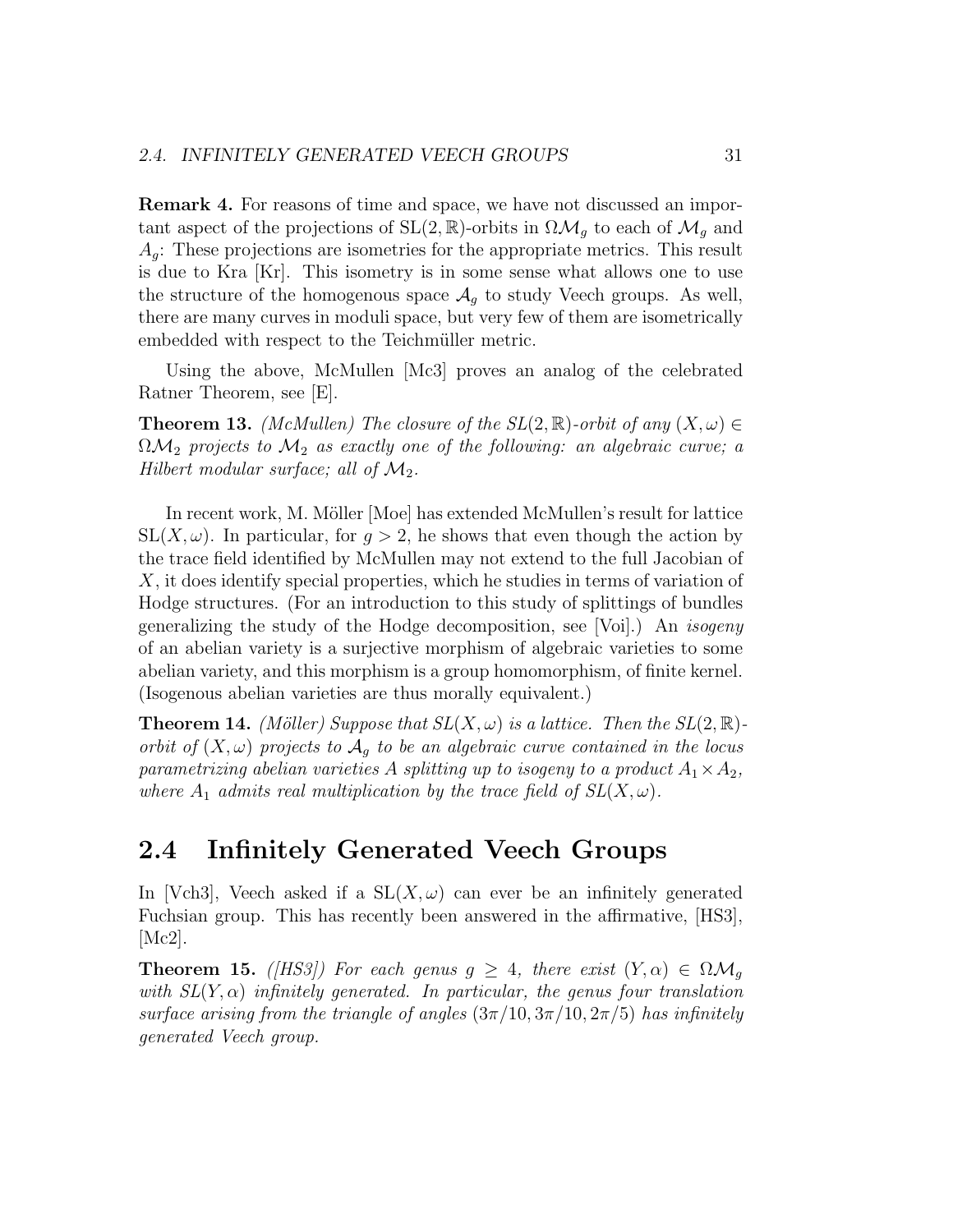**Theorem 16.** (McMullen) Suppose that  $(X, \omega) \in \Omega \mathcal{M}_2$  is such that  $SL(X, \omega)$ admits a hyperbolic element. Then the limit set of  $SL(X, \omega)$  is the full boundary ∂H. Furthermore, there exist infinitely many distinct  $(X, \omega) \in \Omega \mathcal{M}_2$  with  $SL(X, \omega)$  infinitely generated.

### 2.4.1 Commonalities of Proofs

Other than the specifics of the examples, the proofs of these two results have common logic, both beginning with the fact that a non-lattice Fuchsian group whose limit set is all of  $\partial \mathbb{H}$  must be infinitely generated. Now, it is often quite easy to show that the Veech group of a given translation surface is not a lattice: simply exhibit a saddle connection in whose direction the surface does not admit a decomposition into cylinders of commensurable moduli.

To show that the limit set of the Veech groups under consideration in the two theorems have all of  $\partial \mathbb{H}$  as limit sets, both proofs show that the *parabolic* directions of the corresponding translation surfaces — that is, the directions for which there is a cylinder decomposition with commensurable moduli, and thus a corresponding parabolic element in the group — form a dense set in the unit circle of all directions. In both cases, one exhibits some point  $p \in X$ such that every direction in which there is a separatrix passing through  $p$  is in fact a parabolic direction. This is the difficult step in each proof.

### 2.4.2 Sketch: Proof of Theorem 16

Suppose that X is of genus two and  $SL(X, \omega)$  admits a hyperbolic element, of trace say t. Let  $K = \mathbb{Q}(t)$  be the trace field. By results of the appendix of [KS], one can assume that the relative (to the singularities of  $\omega$ ) periods of  $\omega$  on X lie in  $K(i)$ . Let  $\phi$  be an affine diffeomorphism corresponding to the hyperbolic element. As in the previous section,  $T^* := \phi^* + (\phi^*)^{-1}$  acts as multiplication by t on V, the real subspace spanned in  $H^1(X,\mathbb{R})$  by the real and imaginary parts of  $\omega$ . Once again, we let  $\sigma$  denote the non-trivial Galois group element. One finds that  $T^*$  thus acts as multiplication by  $\sigma(t)$  on the subspace  $V^{\sigma}$  spanned by the real and imaginary parts of  $\sigma(\omega)$ . Since  $T^*$  is appropriately self-adjoint, V and  $V^{\sigma}$  are orthogonal. One thus has that the integral over X of each of  $\omega \wedge \sigma(\omega)$  and  $\omega \wedge \sigma(\omega)$  is zero, where the bar here denotes complex conjugation. From this,  $\int_X \rho \wedge \sigma(\rho) = 0$  when  $\rho$  is the closed real form associated to any directional flow of slope in  $\mathbb{P}^1(K) = K \cup \{\infty\}.$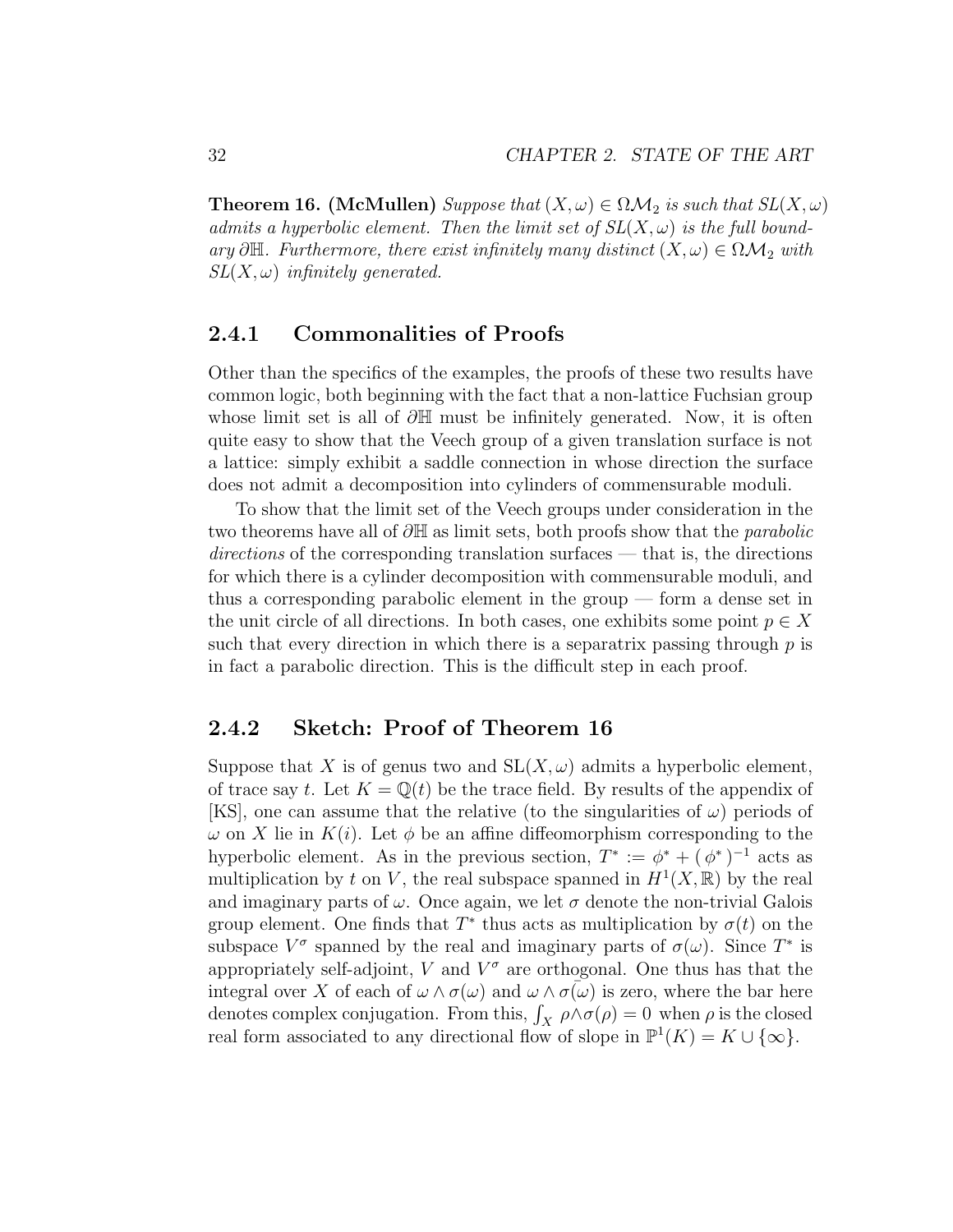#### 2.4. INFINITELY GENERATED VEECH GROUPS 33

However, if  $f$  is the interval exchange transformation on a transversal of the measured foliation associated to  $\rho$ , then  $\int_X \rho \wedge \sigma(\rho) = \text{flux}(f)$ , where  $\text{flux}(f)$  is a version of the SAF-invariant introduced by McMullen, the Galois  $flux.$  Suppose that all the translations for some interval exchange transformation  $T$  are contained in some quadratic number field  $K$ , then one defines

$$
\text{flux}(T) = \sum_{j=1}^{n} \lambda_j \sigma(t_j) \in \mathbb{R}.
$$

Now, if this flux vanishes, then the directional flow for  $\rho$  cannot be uniquely ergodic. But, Masur's criterion now tells us that  $q_tSL(X, \omega)$  leaves every compact set. This implies in turn that there are very short saddle connections on the corresponding translation surfaces  $g_t \circ (X, \omega)$  for large t. Using the quadratic nature of  $K$ , elementary Diophantine approximation considerations (to wit: quadratic numbers cannot be well-approximated by rationals) then allow McMullen to conclude that for t sufficiently large, such a short saddle connection must in fact lie in the direction of the foliation. Restricting to genus 2, he then can give a complete analysis of such loops, to conclude that either the foliation is periodic, or else surgery along a leaf presents  $(X, \omega)$  as a connected sum of irrationally foliated tori. In particular, it turns out that if there is a Weierstrass point lying on a saddle connection in the direction of flow for  $\rho$ , then this a parabolic direction.

However, (upon developing  $(X, \omega)$  such that a singularity lies at the origin, every developed image of ) each non-singular Weierstrass point has coordinates in  $K$ . Thus, any separatrix passing through a non-singular Weierstrass point lies in a direction whose slope is in  $\mathbb{P}^1(K)$ . From the above, this direction is hence a parabolic direction. But, for any given point of a translation surface, the directions of separatrices passing through this point are dense, see say Lemma 1 of [HS3]. The density of parabolic limit points then follows.

**Remark 5.** A side-product of the above is that a Veech surface of genus two defined over  $\mathbb{Q}(\sqrt{d})$  allows a normalization such that the set of slopes of its periodic directions equals  $\mathbb{Q}(\sqrt{d}) \cup \{\infty\}$ , see also [Ca]. This is specific to genus two, see [AS].

McMullen [Mc3] gives an infinite family of genus two translation surfaces of infinitely generated Veech group by explicit construction, see Figure 1 there. Indeed, given 3 squares, of side length 1, a and  $a + 1$  respectively,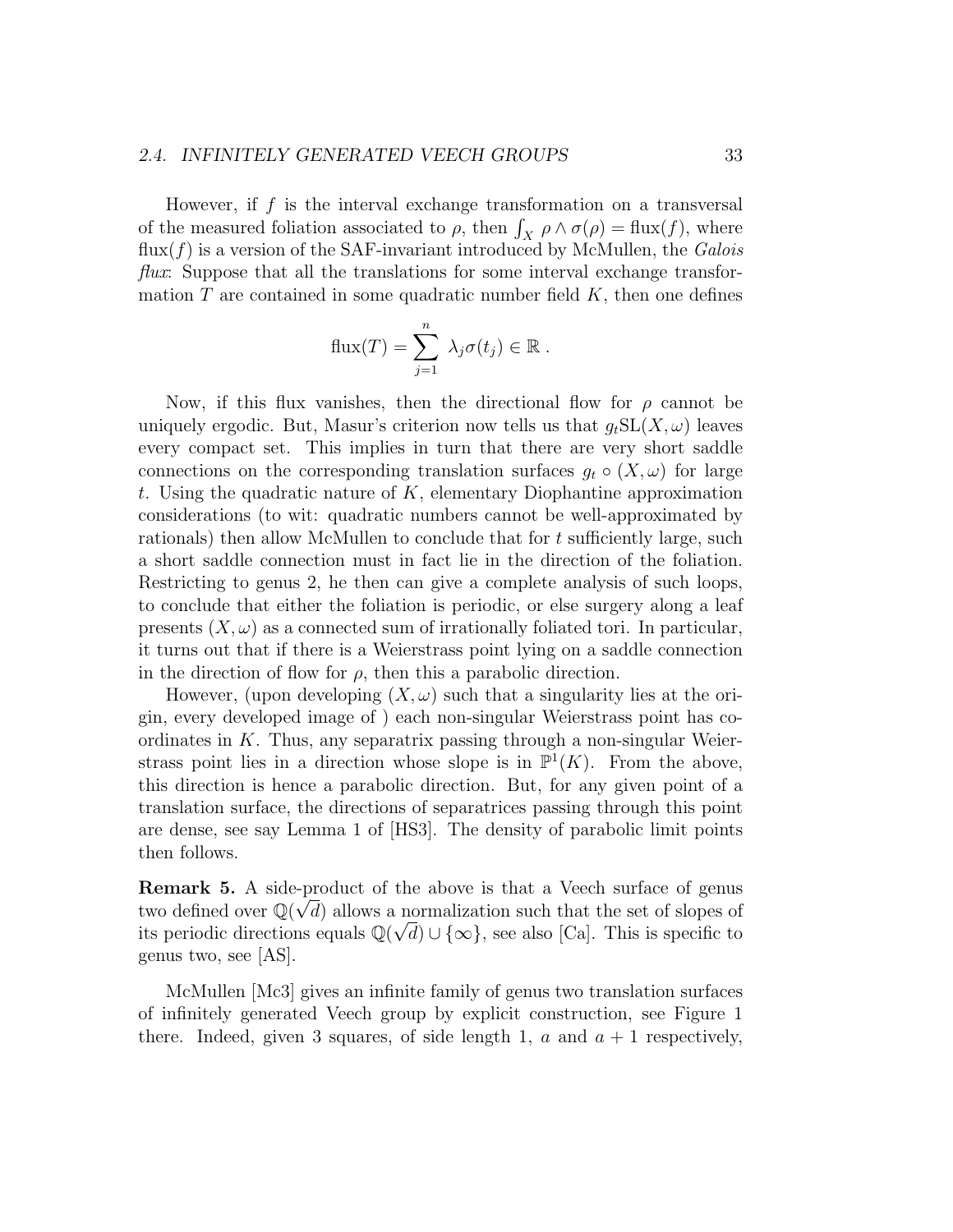one can place these squares so as to construct a genus two surface. If a is one can place these squares so as to construct a genus two surface. If a is<br>irrational of the form  $b - 1 + \sqrt{b^2 - b + 1}$  for non-zero  $b \in \mathbb{Q}$ , then the Veech group of the translation surface is infinitely generated.

### 2.4.3 Sketch: Proof of Theorem 15

On the other hand, the proof of Theorem 15 constructs examples by use of ramified covers of Riemann surfaces  $f : Y \to X$ : the pull-back  $\alpha =$  $f^*(\omega)$  can have an infinitely generated group even if  $SL(X, \omega)$  is a lattice. (Some background for this can be found in [HS].) Indeed, suppose that the ramification is at the singularities of  $\omega$  and at a point  $p$  — called a connection point — such that every separatrix of  $(X, \omega)$  passing through p extends to a saddle connection. Again by Lemma 1 of [HS3], this is a dense set of directions. Since  $SL(X, \omega)$  is a lattice, the direction of any saddle connections is a parabolic direction; one easily shows that each of our dense set of parabolic directions for  $(X, \omega)$  is a lattice, the direction of any saddle connections is a parabolic direction; one easily shows that each of our dense of parabolic directions for  $(X, \omega)$  is also a parabolic direction for  $(Y, \alpha)$ . It follows that the parabolic limit points of  $SL(Y, \alpha)$  are dense.

The main part of the proof of Theorem 15 consists of showing that there are  $(X, \omega)$  with connection points p such that the corresponding  $SL(Y, \alpha)$  is not a lattice. For this, it suffices to show that one can find points that are at the same time connection points and have infinite orbit under the group of oriented affine diffeomorphisms. Amusingly enough, the genus two example of Figure ?? admits such points. After an innocuous normalization, these are the points of coordinates in  $\mathbb{Q}(\sqrt{5})$  (other than the regular Weierstrass points, which are given by the middle of the sides). This results from the fact that the parabolic (limit) points of  $\Gamma_5$  (recall that this is the Veech group here, up to a normalization) is  $\mathbb{Q}(\sqrt{5})$ , [L]. This latter fact can be recovered by direct use of Remark 5. By way of [HS], one then finds that the translation surface to which the triangle angles  $\left(3\pi/10, 3\pi/10, 2\pi/5\right)$  unfolds is a ramified cover of the genus two example, with ramification above singularities and connection points.

In [HS4], it is shown that the geometry of the projection to  $\mathcal{M}_g$  of the  $SL(2,\mathbb{R})$ -orbit of such  $(Y,\alpha)$  is very complicated:  $SL(Y,\alpha)$  has infinitely many non-equivalent parabolic points and infinitely many "infinite ends".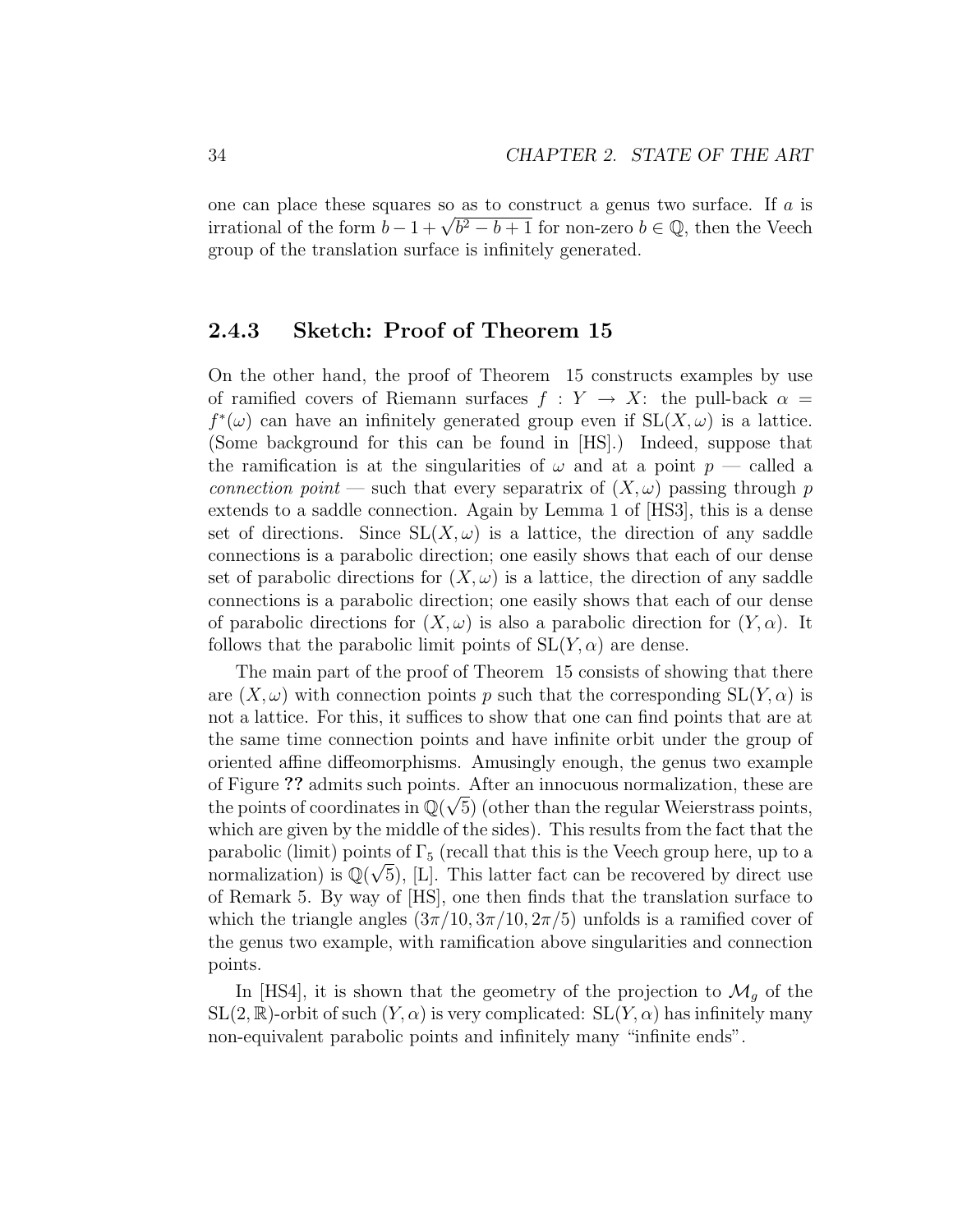## 2.5 Classification

The fundamental classification problem of determining when two given translation surfaces are in the same  $SL(2,\mathbb{R})$ -orbit seems far from being resolved. Indeed, this remains open even for square-tiled surfaces, with the exception of the stratum  $\mathcal{H}(2)$ .

In the setting of square-tiled surfaces, it suffices to classify the primitive square-tiled surfaces: those such that the lattice generated by their relative periods is  $\mathbb{Z}^2$ . One easily shows that in this setting  $SL(X, \omega) \subset SL(2, \mathbb{Z})$ . There is an action of  $SL(2, \mathbb{Z})$  on the set of primitive square-tiled surfaces of fixed number of squares, n; two such surfaces are in the same  $SL(2,\mathbb{R})$ -orbit if and only if they are in the same  $SL(2, \mathbb{Z})$ -orbit.

In  $\mathcal{H}(2)$ , the position of the Weierstrass points give an invariant for the  $SL(2,\mathbb{Z})$ -action. Informally: given a surface of our type, we develop in such a manner that singularity lies at the origin, the six Weierstrass points then each has coordinates that are integers are half-integers. To be more precise, one explicitly parametrizes the square-tiled surfaces of  $\mathcal{H}(2)$ , as in [EMS], [Z].

Proposition 5. ([HL]) The number of integer coordinate Weierstrass points of a square-tiled surface of  $\mathcal{H}(2)$  is invariant under the action of  $SL(2,\mathbb{Z})$ .

If the number  $n$  of square tiles is even, there are two such Weierstrass points; if  $n$  is odd, there are either three or one such point. The invariant completely classifies the orbits.

**Theorem 17.** ([HL], McMullen) Given an integer  $n \geq 3$ , the square-tiled surfaces of  $\mathcal{H}(2)$  form two  $SL(2,\mathbb{Z})$ -orbits if n is odd and  $n \geq 5$ ; they form a single orbit if either *n* is even or  $n = 3$ .

The theorem was first proved in  $[HL]$  for prime n. McMullen generalized this to not only square-tiled surfaces, but also so as to give an analogous result for all Veech surfaces of  $\mathcal{H}(2)$ .

Combining Theorem 17 with a counting formula given by [EMS] shows that the genus of Teichmüller curves defined by primitive square-tiled surfaces tends to infinity with the number of tiles. This can be compared with the fact that there are no explicitly known Teichmüller curves of positive genus arising from non-arithmetic surfaces of  $\mathcal{H}(2)$ . (One expects that in fact almost all of these are of positive genus.)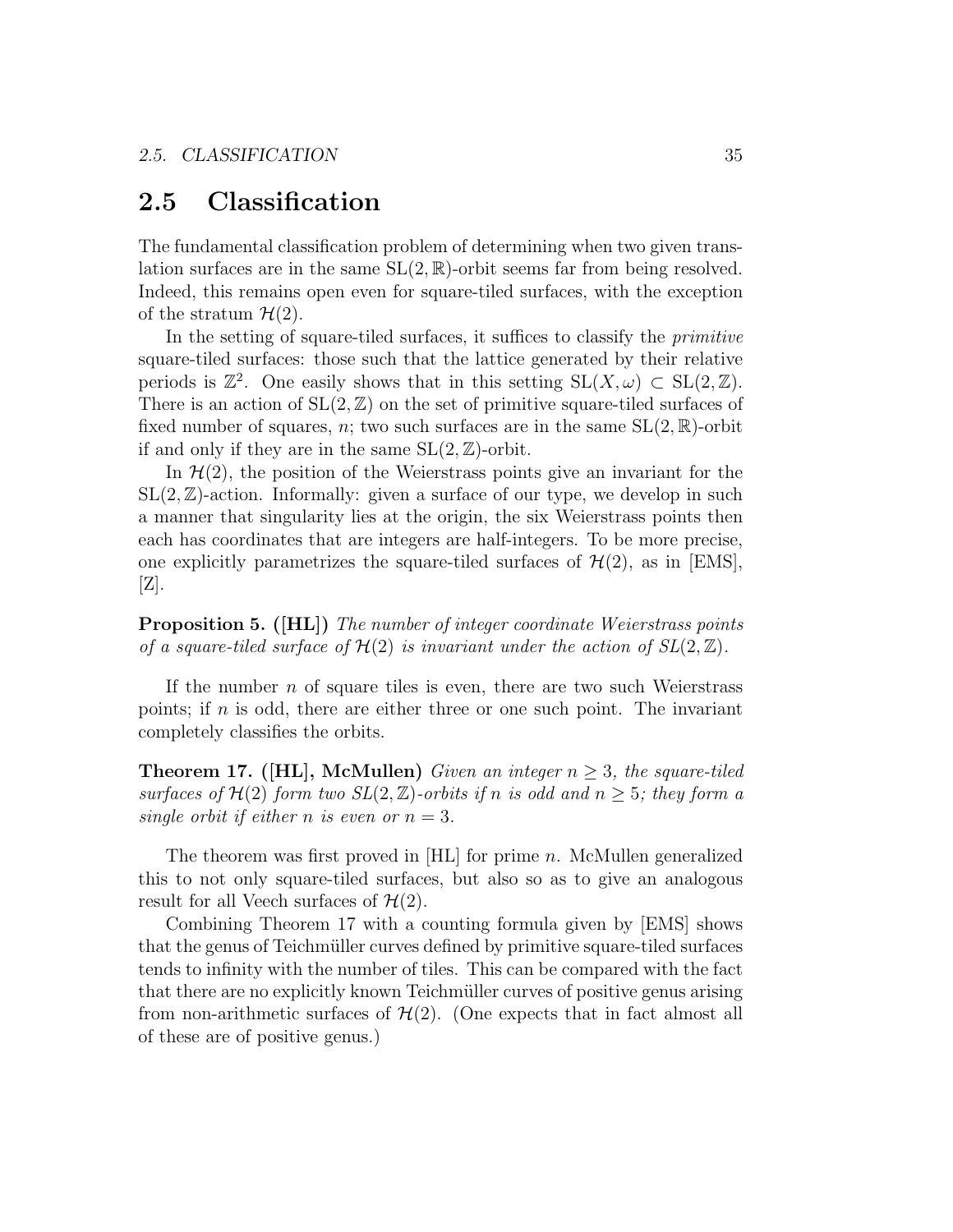

Figure 2.1: A square-tiled surface with  $SL(X, \omega) = SL(2, \mathbb{Z})$ .

One can also show the group  $SL(X, \omega)$  for a primitive square-tiled surface is a congruence subgroup of  $SL(2, \mathbb{Z})$  only in the case of surfaces of three square tiles. See [S] for an example of a non-congruence subgroup, and [HL2] for the general case. Nevertheless, there are non-trivial examples of squaretiled surfaces whose group is exactly the full group  $SL(2, \mathbb{Z})$ , see [S]. There has been work on this phenomenon by Herrlich, Schmoll, as well as by Möller. We thank M. Möller for kindly providing Figure  $2.1$ , which represents one such surface.

## 2.6 Questions

We conclude with some more open questions.

- 1. Is there a general converse to the Veech Dichotomy (as found by Mc-Mullen for genus  $g = 2$ ?
- 2. Which Fuchsian groups are realized as Veech groups?
- 3. Is there an algorithm for determining the Veech group of a general translation surface?
- 4. Do there exist non-trivial Veech groups without parabolic elements?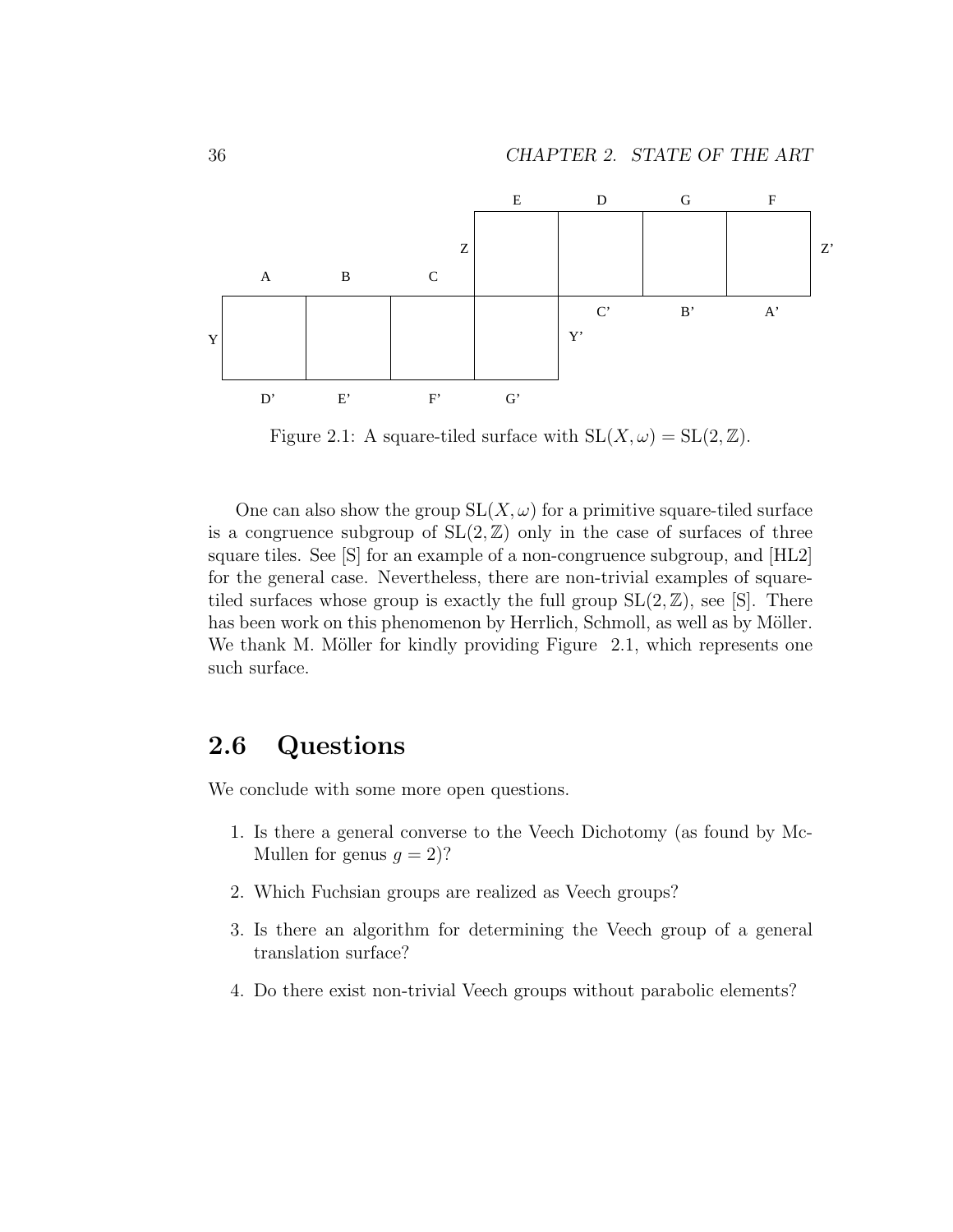# Bibliography

- [A] P. Arnoux, *Échanges d'intervalles et flots sur les surfaces*, pp.  $5-38$  in Ergodic theory (Sem., Les Plans-sur-Bex, 1980), Monograph. Enseign. Math., 29, Univ. Genève, Geneva, 1981.
- $[A2] \longrightarrow$ , Thèse de  $3^e$  cycle, Université de Reims, 1981.
- $[A3] \longrightarrow$ , Un exemple de semi-conjugaison entre un échange d'intervalles et une translation sur le tore, Bull. Soc. Math. France 116 (1988), no. 4, 489–500.
- [AS] P. Arnoux and T. A. Schmidt, Fractions continues commensurables, in progress.
- $[AY]$  P. Arnoux and J.-C. Yoccoz, Construction de difféomorphismes pseudo-Anosov, C. R. Acad. Sci. Paris Sér. I Math. 292 (1981), no. 1, 75–78.
- [BL] C. Birkenhake and H. Lange, Complex abelian varieties.2nd ed. Grundl. der Math. Wissensch. 302. Springer-Verlag, Berlin, 2004.
- [B] M. Boshernitzan, A condition for minimal interval exchange maps to be uniquely ergodic, Duke Math. J. 52 (1985), no. 3, 723–752.
- [Ca] K. Calta, Veech surfaces and complete periodicity in genus two, J. Amer. Math. Soc., to appear.
- [Cl] H. Clemens, A scrapbook of complex curve theory. Univ. Series in Math., Plenum Press, New York-London, 1980.
- [E] A. Eskin, Counting problems in moduli space, Lectures at Luminy, France, June 2003.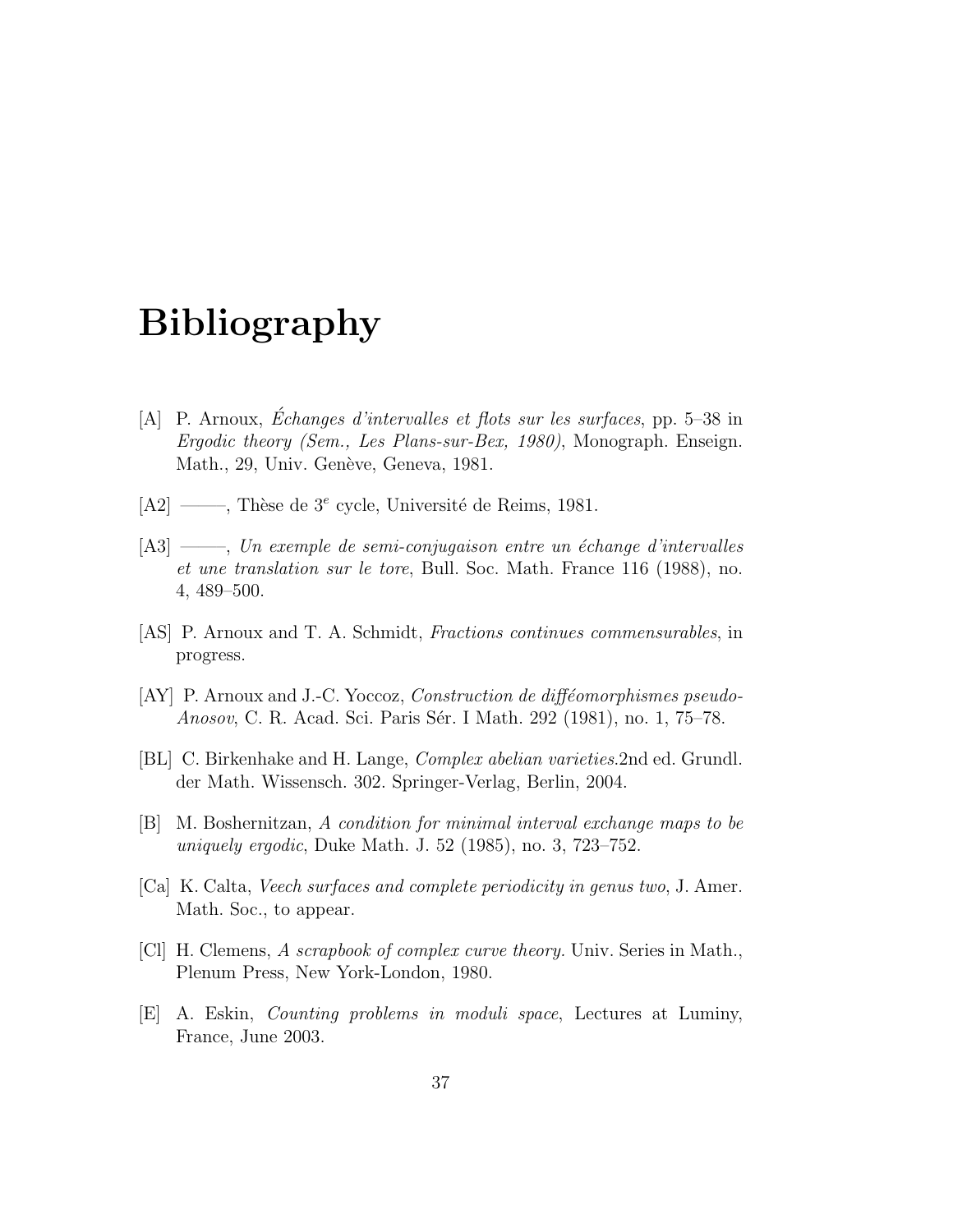- [EG] C. J. Earle and F. P. Gardiner, Teichmüller disks and Veech's  $\mathcal F$  structures, pp. 165–189, in Extremal Riemann surfaces, Contemp. Math. 201, A. M. S., Providence, R.I., 1997.
- [EMS] A. Eskin, H. Masur, M. Schmoll, Billiards in rectangles with barriers, Duke Math. J. 118 (2003), no. 3, 427–463.
- [FK] H.M. Farkas and I. Kra, Riemann surfaces, 2nd ed., Grad. Text Math. 71, Springer-Verlag, Berlin, 1992.
- [FLP] A. Fathi, F. Laudenbach, V. Poénaru, *Travaux de Thurston sur les* surfaces, Séminaire Orsay. Astérisque, 66-67. Soc. Math. France, Paris, 1979.
- [vdG] G. van der Geer,Hilbert Modular Surfaces, Springer, 1980.
- [GrHa] P. Griffiths and J. Harris, *Principles of Algebraic Geometry*, J. Wiley and Sons, 1978.
- [GHS] E. Gutkin, P. Hubert and T. A. Schmidt, Affine diffeomorphisms of translation surfaces: Periodic points, Fuchsian groups, and arithmetic $ity$ , Ann. Scient. Ec. Norm. Sup., t. 36 (2003), 847–866.
- [GJ] E. Gutkin and C. Judge, Affine mappings of translation surfaces: Ge*ometry and arithmetic*, Duke Math. J.  $103$  (2000),  $191 - 213$ .
- [Ha] R. Hartshorne, Algebraic Geometry, Grad. Text Math. 52, Springer-Verlag, Berlin, 1977.
- [Hi] F. Hirzebruch, Hilbert Modular Surfaces, Enseign. Math.19 (1973), 183– 281.
- [HL] P. Hubert and S. Lelièvre, *Square-tiled surfaces in*  $\mathcal{H}(2)$ , preprint 2003.
- $[HL2]$  ——, Noncongruence subgroups in  $\mathcal{H}(2)$ , preprint 2004.
- [HS] P. Hubert and T. A. Schmidt, Veech groups and polygonal coverings, J. Geom. & Phys. 35 (2000), 75 – 91.
- [HS2] ——, *Invariants of balanced coverings*, Ann. Inst. Fourier 51 (2001),  $461 - 495.$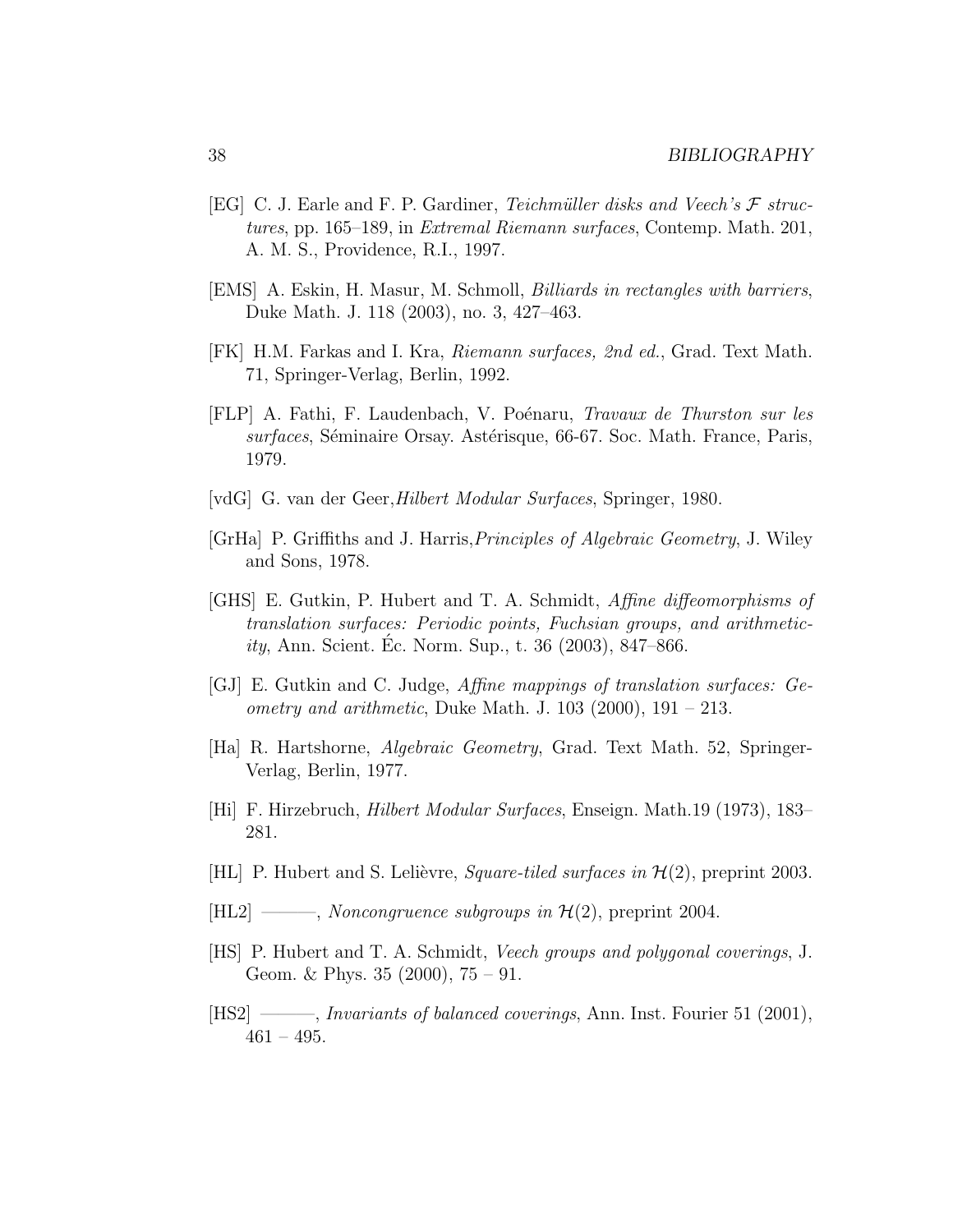- [HS3] ———, Infinitely generated Veech groups, Duke Math. J. 123 (2004),  $49 - 69.$
- [HS4] ——, *Geometry of infinitely generated Veech groups*, preprint (2004).
- [KZ] A. Katok and A. Zemlyakov, Topological transitivity of billiards in polygons, Math. Notes 18 (1975), 760 – 764.
- [K] S. Katok, Fuchsian Groups, University of Chicago Press, 1992.
- [KS] R. Kenyon and J. Smillie, Billiards in rational-angled triangles, Comment. Mathem. Helv. 75 (2000), 65 – 108.
- [KMS] S. Kerckhoff, H. Masur, and J. Smillie, Ergodicity of billiard flows and quadratic differentials, Ann. Math.  $124$  (1986),  $293 - 311$ .
- [Kr] I. Kra, The Carath´eodory metric on abelian Teichm¨uller disks, J. d'Analyse Math. 40 (1981), 129–143.
- [L] A. Leutbecher, *Über die Heckeschen Gruppen G(* $\lambda$ *). II.* Math. Ann. 211 (1974), 63–86.
- [Mc] C. T. McMullen, *Billiards and Teichmüller curves on Hilbert modular* surfaces, J. Amer. Math. Soc. 16 (2003), no. 4, 857–885 (electronic).
- [Mc2] ——, Teichmüller geodesics of infinite complexity, Acta Math. 191 (2003), 191–223.
- [Mc3] ——, Dynamics of  $SL(2,\mathbb{R})$  over moduli space in genus two, preprint. Available at: http://abel.math.harvard.edu/∼ctm/papers/index.html
- $[Mc4] \longrightarrow$ , Teichmüller curves in genus two: the decagon and beyond, preprint. Available at: http://abel.math.harvard.edu/∼ctm/papers/index.html
- [Mc5] ——, Teichmüller curves in genus two: torsion divisors and ratio of sines, preprint. Available at: http://abel.math.harvard.edu/∼ctm/papers/index.html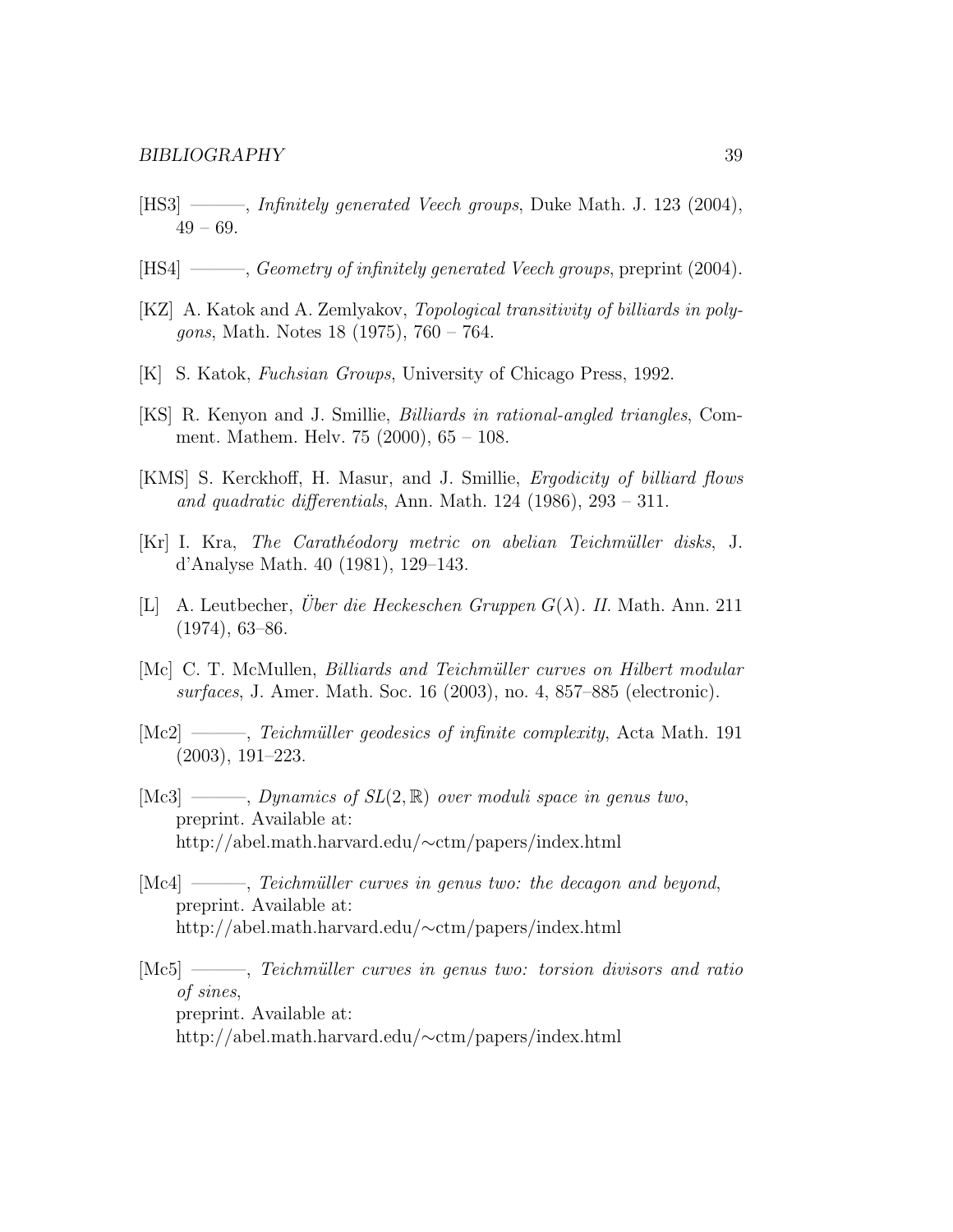- [M] H. Masur, *Ergodic theory of translation surfaces*, Lectures at Luminy, France, June 2003.
- [MT] H. Masur and S. Tabachnikov, Rational billiards and flat structures, pp. 1015 – 1090, in Handbook on Dynamical Systems, vol. 1A, B. Hasselblatt and A. Katok eds., Elsevier, Amsterdam 2002.
- [Moe] M. Möller, *Variations of Hodge structure of a Teichmüller curve*, preprint. Available at: http://front.math.ucdavis.edu/math.AG/0401290
- [Mu] D. Mumford, Abelian Varieties, Oxford Univ. Press, 1970.
- [Mu2] ——, *Curves and their Jacobians*. The University of Michigan Press, Ann Arbor, Mich., 1975.
- [P] J.-Ch. Puchta, On triangular billiards, Comment. Mathem. Helv. 76  $(2001), 501 - 505.$
- [R] B. Runga, Endomorphism rings of abelian surfaces and projective models of their moduli spaces, Tohoku Math. J. 51 (1999), 283 – 303.
- $[S]$  G. Schmithüsen, An algorithm for finding the Veech group of an origami, preprint (2003).
- [T] S. Tabachnikov, Billiards, Panoramas et Synth`eses 1, Soc. Math. France, Paris, 1995.
- [Vch] W. Veech, Boshernitzan's criterion for unique ergodicity of an interval exchange transformation, Ergodic Theory Dynam. Systems 7 (1987), no. 1, 149–153.
- [Vch2] ———, Teichm¨uller curves in modular space, Eisenstein series, and an application to triangular billiards, Inv. Math. 97 (1989), 553 – 583.
- [Vch3] ——, Geometric realizations of hyperelliptic curves, pp.  $217 226$ , in Algorithms, fractals, and dynamics (Okayama/Kyoto, 1992), Plenum, New York, 1995.
- [Voi] C. Voisin, Hodge Theory and Complex Algebraic Geometry, I, Cambridge Univ. Press, Cambridge, 2002.